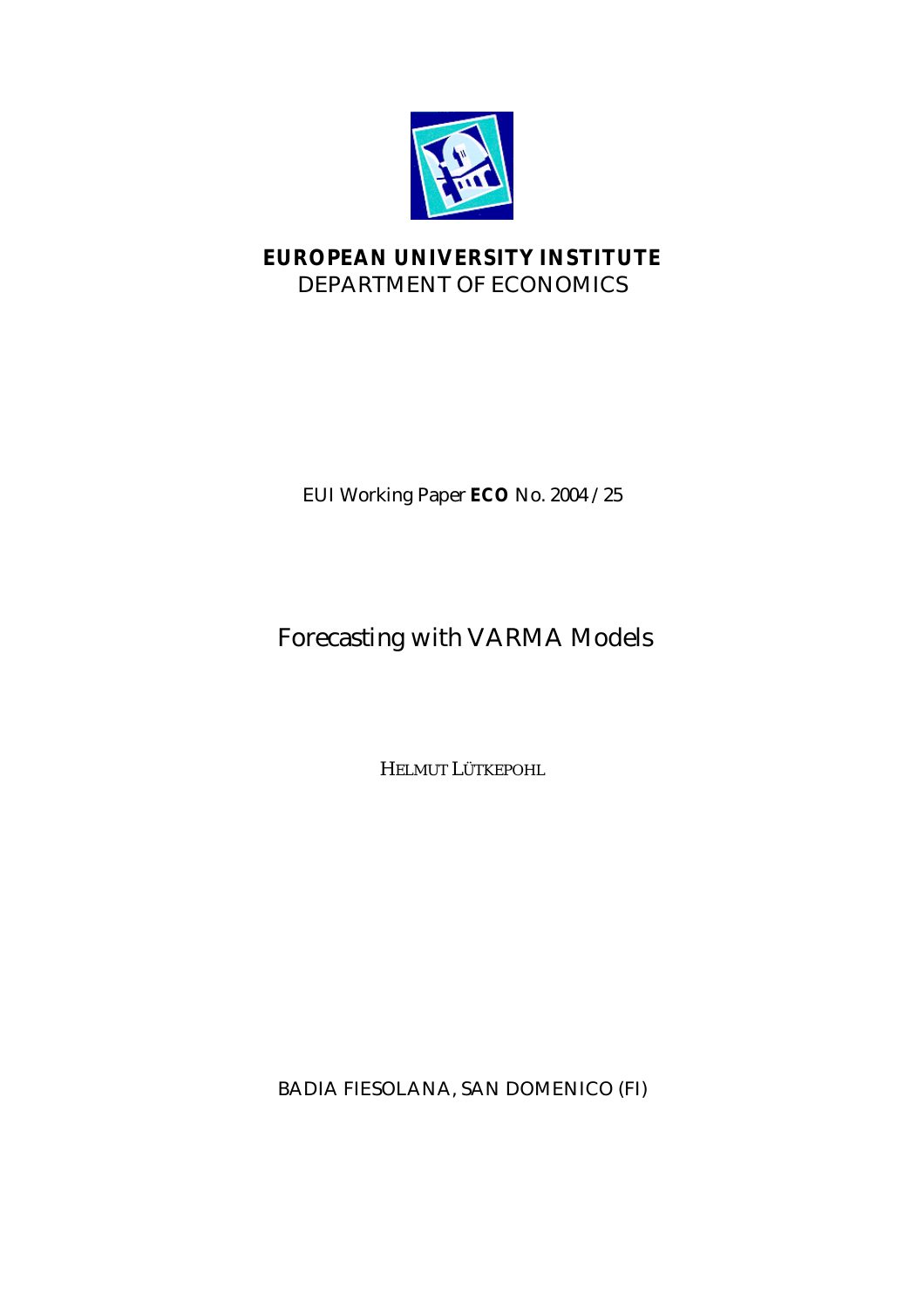All rights reserved. No part of this paper may be reproduced in any form Without permission of the author(s).

> ©2004 Helmut Lütkepohl Published in Italy in September 2004 European University Institute Badia Fiesolana I-50016 San Domenico (FI) Italy

\*Revisions of this work can be found at: http://www.iue.it/Personal/Luetkepohl/.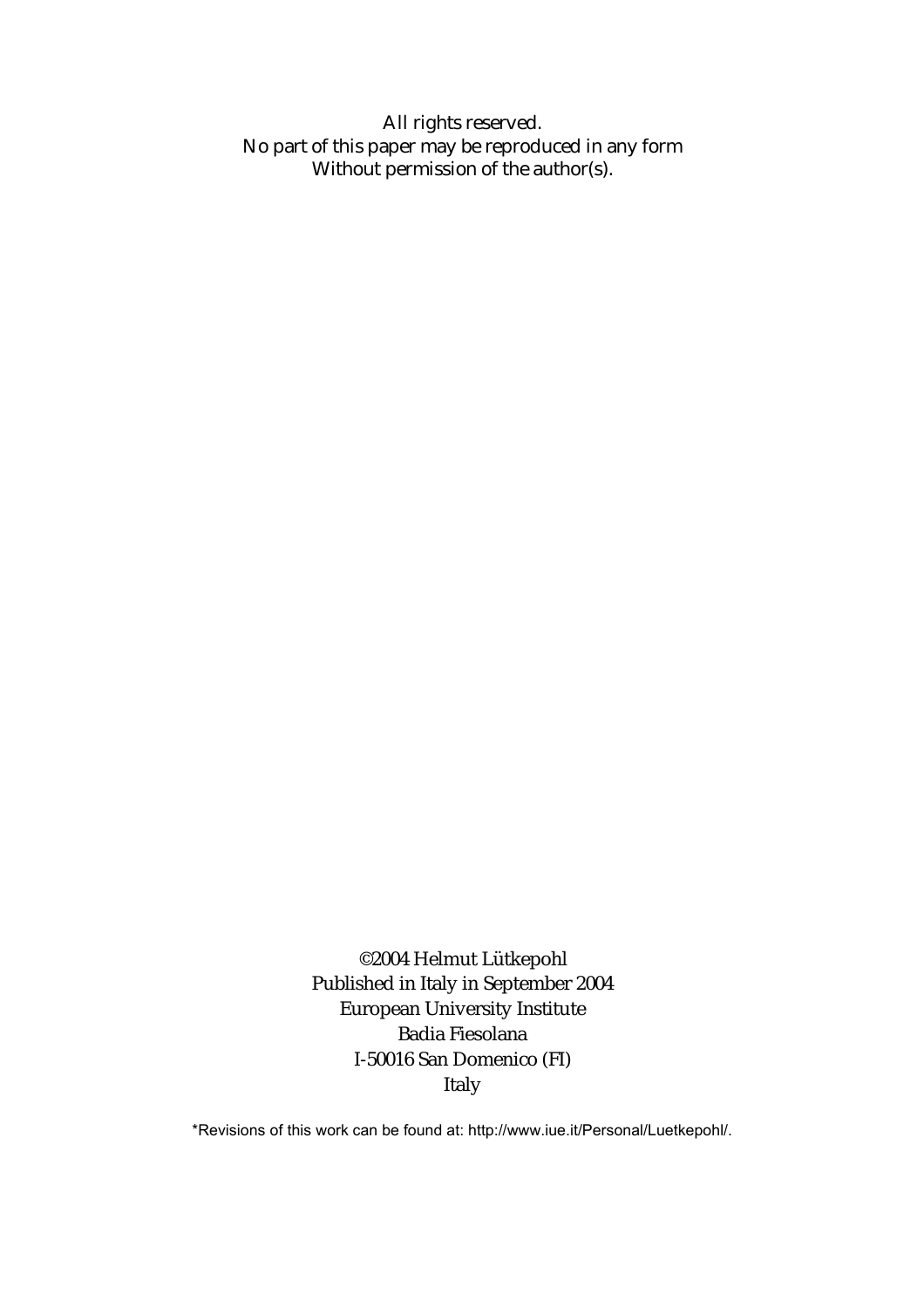# Forecasting with VARMA Models

by

### Helmut Lütkepohl

Department of Economics, European University Institute, Via della Piazzuola 43, I-50133 Firenze, ITALY, email: helmut.luetkepohl@iue.it

# Contents

| $\mathbf{1}$    |                                              | <b>Introduction and Overview</b>                                                                 | $\mathbf{1}$            |
|-----------------|----------------------------------------------|--------------------------------------------------------------------------------------------------|-------------------------|
| $\mathbf{2}$    | <b>VARMA Processes</b>                       |                                                                                                  | $\overline{\mathbf{4}}$ |
|                 | 2.1                                          |                                                                                                  | $\overline{4}$          |
|                 | 2.2                                          |                                                                                                  | 6                       |
|                 | 2.3                                          | Linear Transformations of VARMA Processes                                                        | $\overline{7}$          |
|                 | 2.4                                          |                                                                                                  | 9                       |
|                 |                                              | 2.4.1                                                                                            | 9                       |
|                 |                                              | 2.4.2                                                                                            | 12                      |
|                 | 2.5                                          |                                                                                                  | 18                      |
|                 |                                              | 2.5.1                                                                                            | 19                      |
|                 |                                              | 2.5.2                                                                                            | 19                      |
|                 |                                              | 2.5.3                                                                                            | 20                      |
| 3               | 20<br>Specifying and Estimating VARMA Models |                                                                                                  |                         |
|                 | 3.1                                          | The Echelon Form                                                                                 | 20                      |
|                 |                                              | 3.1.1                                                                                            | 21                      |
|                 |                                              | 3.1.2                                                                                            | 23                      |
|                 | 3.2                                          | Estimation of VARMA Models for Given Lag Orders and Cointegrating Rank                           | 25                      |
|                 |                                              | $ARMA_E$ Models $\ldots \ldots \ldots \ldots \ldots \ldots \ldots \ldots \ldots \ldots$<br>3.2.1 | 25                      |
|                 |                                              | 3.2.2                                                                                            | 26                      |
|                 | 3.3                                          |                                                                                                  | 28                      |
|                 | 3.4                                          | Specifying the Lag Orders and Kronecker Indices $\ldots \ldots \ldots \ldots \ldots$             | 29                      |
|                 | $3.5\,$                                      |                                                                                                  | 30                      |
| $\overline{4}$  | Forecasting with Estimated Processes         |                                                                                                  | 31                      |
|                 | 4.1                                          |                                                                                                  | 31                      |
|                 | 4.2                                          |                                                                                                  | 32                      |
| $5\overline{)}$ |                                              | Conclusions                                                                                      | 33                      |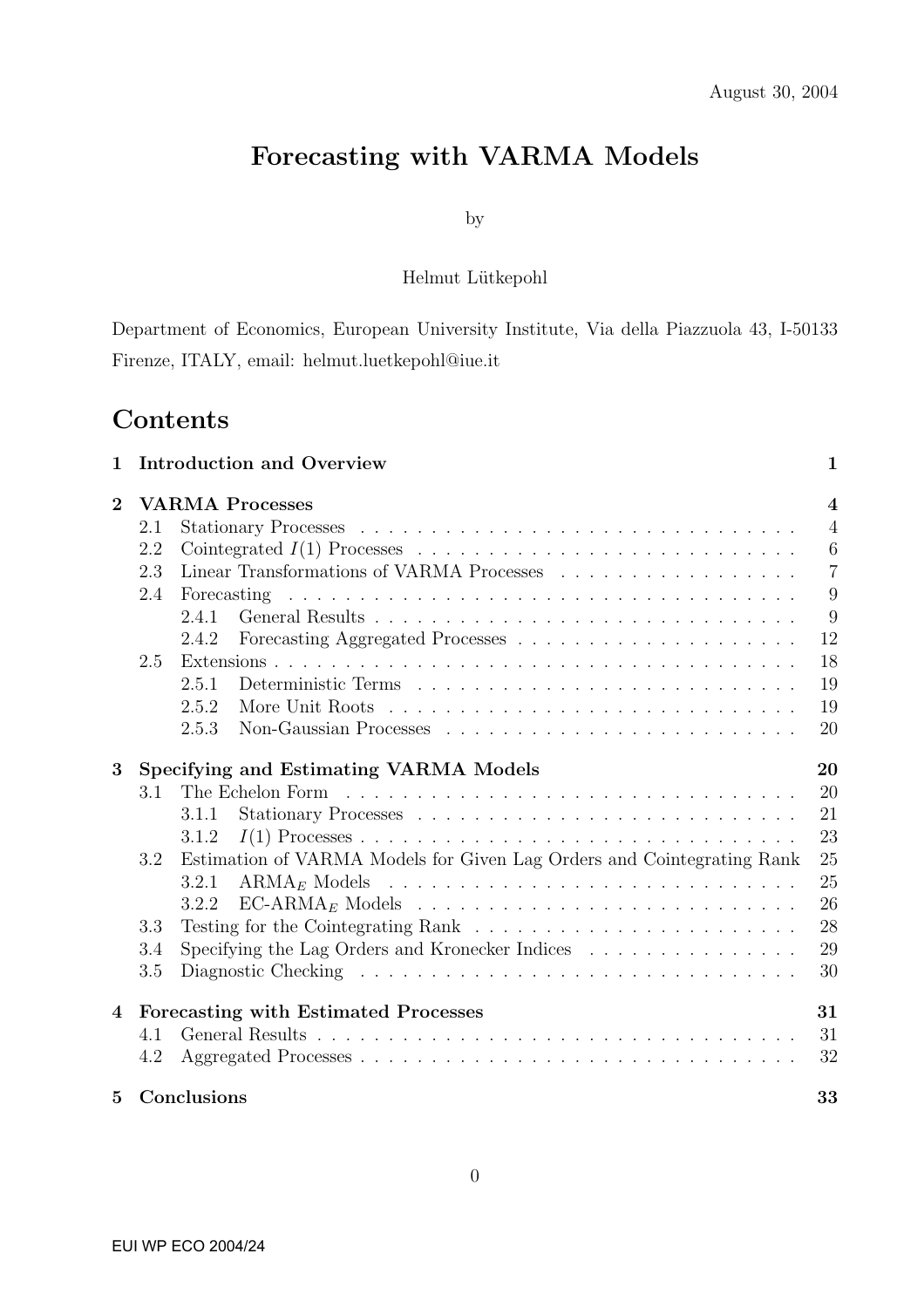# 1 Introduction and Overview

In this chapter linear models for the conditional mean of a stochastic process are considered. These models are useful for producing linear forecasts of time series variables. Suppose that K related time series variables are considered,  $y_{1t}, \ldots, y_{Kt}$ , say. Defining  $y_t = (y_{1t}, \ldots, y_{Kt})'$ , a linear model for the conditional mean of the data generation process (DGP) of the observed series may be of the vector autoregressive (VAR) form,

$$
y_t = A_1 y_{t-1} + \dots + A_p y_{t-p} + u_t,\tag{1.1}
$$

where the  $A_i$ 's  $(i = 1, ..., p)$  are  $(K \times K)$  coefficient matrices and  $u_t$  is a K-dimensional error term. If  $u_t$  is independent over time (i.e.,  $u_t$  and  $u_s$  are independent for  $t \neq s$ ), the conditional mean of  $y_t$ , given past observations, is

$$
y_{t|t-1} \equiv E(y_t|y_{t-1}, y_{t-2}, \dots) = A_1 y_{t-1} + \dots + A_p y_{t-p}.
$$

Thus, the model can be used directly for forecasting one period ahead and forecasts with larger horizons can be computed recursively. Therefore, variants of this model will be the basic forecasting models in this chapter.

For practical purposes the simple VAR model of order  $p$  may have some disadvantages, however. The  $A_i$  parameter matrices will be unknown and have to be replaced by estimators. For an adequate representation of the DGP of a set of time series of interest a rather large VAR order  $p$  may be required. Hence, a large number of parameters may be necessary for an adequate description of the data. Given limited sample information this will usually result in low estimation precision and also forecasts based on VAR processes with estimated coefficients may suffer from the uncertainty in the parameter estimators. Therefore it is useful to consider the larger model class of vector autoregressive moving-average (VARMA) models which may be able to represent the DGP of interest in a more parsimonious way. In this chapter the analysis of models from that class will be discussed although special case results for VAR processes will occasionally be noted explicitly.

The VARMA class has the further advantage of being closed with respect to linear transformations, that is, a linearly transformed finite order VARMA process has again a finite order VARMA representation. Therefore linear aggregation issues can be studied within this class. In this chapter special attention will be given to results related to forecasting contemporaneously and temporally aggregated processes.

VARMA models can be parameterized in different ways. In other words, different parameterizations describe the same stochastic process. Although this is no problem for forecasting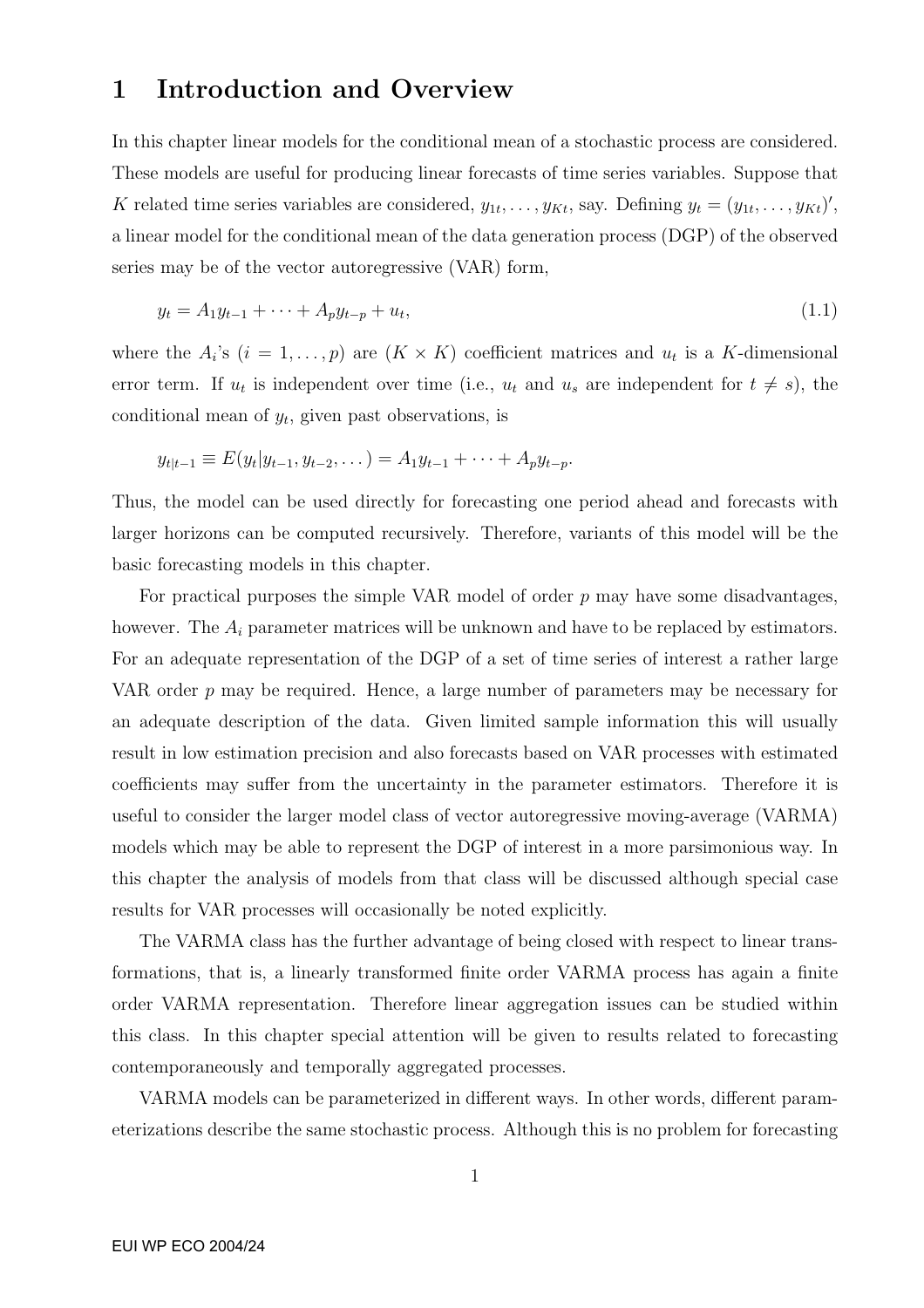purposes because we just need to have one adequate representation of the DGP, nonunique parameters are a problem at the estimation stage. Therefore the echelon form of a VARMA process is presented as a unique representation. Estimation and specification of this model form will be considered.

These models have first been developed for stationary variables. In economics and also other fields of applications many variables are generated by nonstationary processes, however. Often they can be made stationary by considering differences or changes rather than the levels. A variable is called integrated of order  $d(I(d))$  if it is still nonstationary after taking differences  $d-1$  times but it can be made stationary or asymptotically stationary by differencing d times. In most of the following discussion the variables will be assumed to be stationary  $(I(0))$  or integrated of order 1  $(I(1))$  and they may be cointegrated. In other words, there may be linear combinations of  $I(1)$  variables which are  $I(0)$ . If cointegration is present, it is often advantageous to separate the cointegration relations from the short-run dynamics of the DGP. This can be done conveniently by allowing for an error correction or equilibrium correction  $(EC)$  term in the models and  $EC$  echelon forms will also be considered.

The model setup for stationary and integrated or cointegrated variables will be presented in the next section where also forecasting with VARMA models will be considered under the assumption that the DGP is known. In practice it is, of course, necessary to specify and estimate a model for the DGP on the basis of a given set of time series. Model specification, estimation and model checking are discussed in Section 3 and forecasting with estimated models is considered in Section 4. Conclusions follow in Section 5.

#### Historical Notes

The successful use of univariate ARMA models for forecasting has motivated researchers to extend the model class to the multivariate case. It is plausible to expect that using more information by including more interrelated variables in the model improves the forecast precision. This is actually the idea underlying Granger's influential definition of causality (Granger (1969)). It turned out, however, that generalizing univariate models to multivariate ones is far from trivial in the ARMA case. Early on Quenouille (1957) considered multivariate VARMA models. It became quickly apparent, however, that the specification and estimation of such models was much more difficult than for univariate ARMA models. The success of the Box-Jenkins modelling strategy for univariate ARMA models in the 1970s (Box & Jenkins (1976)) triggered further attempts of using the corresponding mul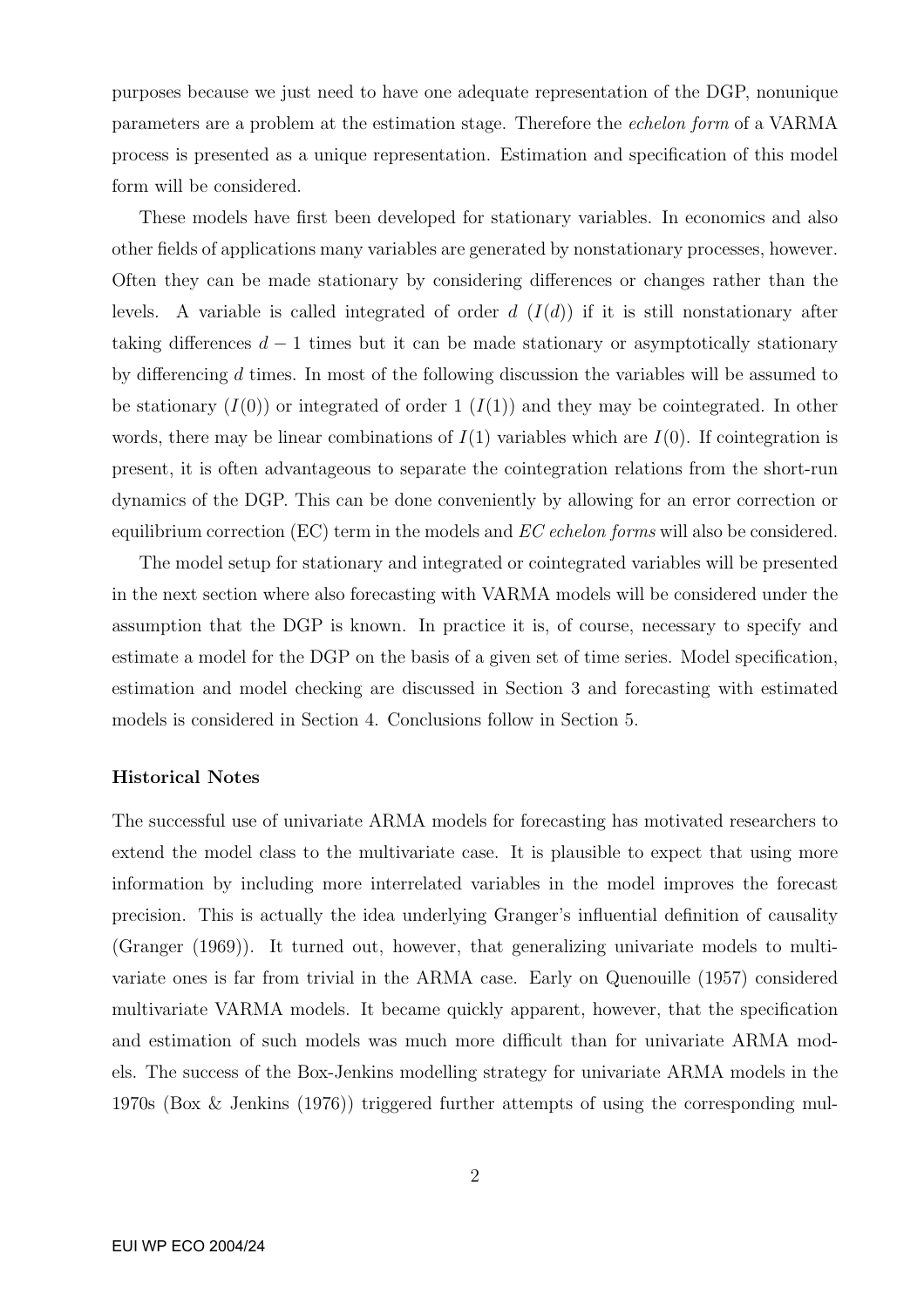tivariate models and developing estimation and specification strategies. In particular, the possibility of using autocorrelations, partial autocorrelations and cross-correlations between the variables for model specification were explored. Because modelling strategies based on such quantities had been to some extent successful in the univariate Box-Jenkins approach, it was plausible to try multivariate extensions. Examples of such attempts are Tiao & Box (1981), Tiao & Tsay (1983, 1989), Tsay (1989a, b), Wallis (1977), Zellner & Palm (1974), Granger & Newbold (1977, Chapter 7), Jenkins & Alavi (1981). It became soon clear, however, that these strategies were at best promising for very small systems of two or perhaps three variables. Moreover, the most useful setup of multiple time series models was under discussion because VARMA representations are not unique or, to use econometric terminology, they are not identified. Important early discussions of the related problems are due to Hannan (1970, 1976, 1979, 1981), Dunsmuir & Hannan (1976) and Akaike (1974). A rather general solution to the structure theory for VARMA models was later presented by Hannan & Deistler (1988). Understanding the structural problems contributed to the development of complete specification strategies. By now textbook treatments of modelling, analyzing and forecasting VRAMA processes are available (Lütkepohl (1991), Reinsel (1993)).

The problems related to VARMA models were perhaps also relevant for a parallel development of pure VAR models as important tools for economic analysis and forecasting. Sims (1980) launched a general critique of classical econometric modelling and proposed VAR models as alternatives. A short while later the concept of cointegration was developed by Granger (1981) and Engle & Granger (1987). It is conveniently placed into the VAR framework as shown by Johansen (1995a). Therefore it is perhaps not surprising that VAR models dominate time series econometrics although the methodology and software for working with more general VARMA models is nowadays available. A recent previous overview of forecasting with VARMA processes is given by Lütkepohl (2002). The present review draws partly on that article and on a monograph by Lütkepohl  $(1987)$ .

#### Notation, Terminology, Abbreviations

The following notation and terminology is used in this chapter. The *lag operator* also sometimes called *backshift operator* is denoted by L and it is defined as usual by  $Ly_t \equiv y_{t-1}$ . The differencing operator is denoted by  $\Delta$ , that is,  $\Delta y_t \equiv y_t - y_{t-1}$ . For a random variable or random vector x,  $x \sim (\mu, \Sigma)$  signifies that its mean (vector) is  $\mu$  and its variance (covariance matrix) is  $\Sigma$ . The  $(K \times K)$  identity matrix is denoted by  $I_K$  and the determinant and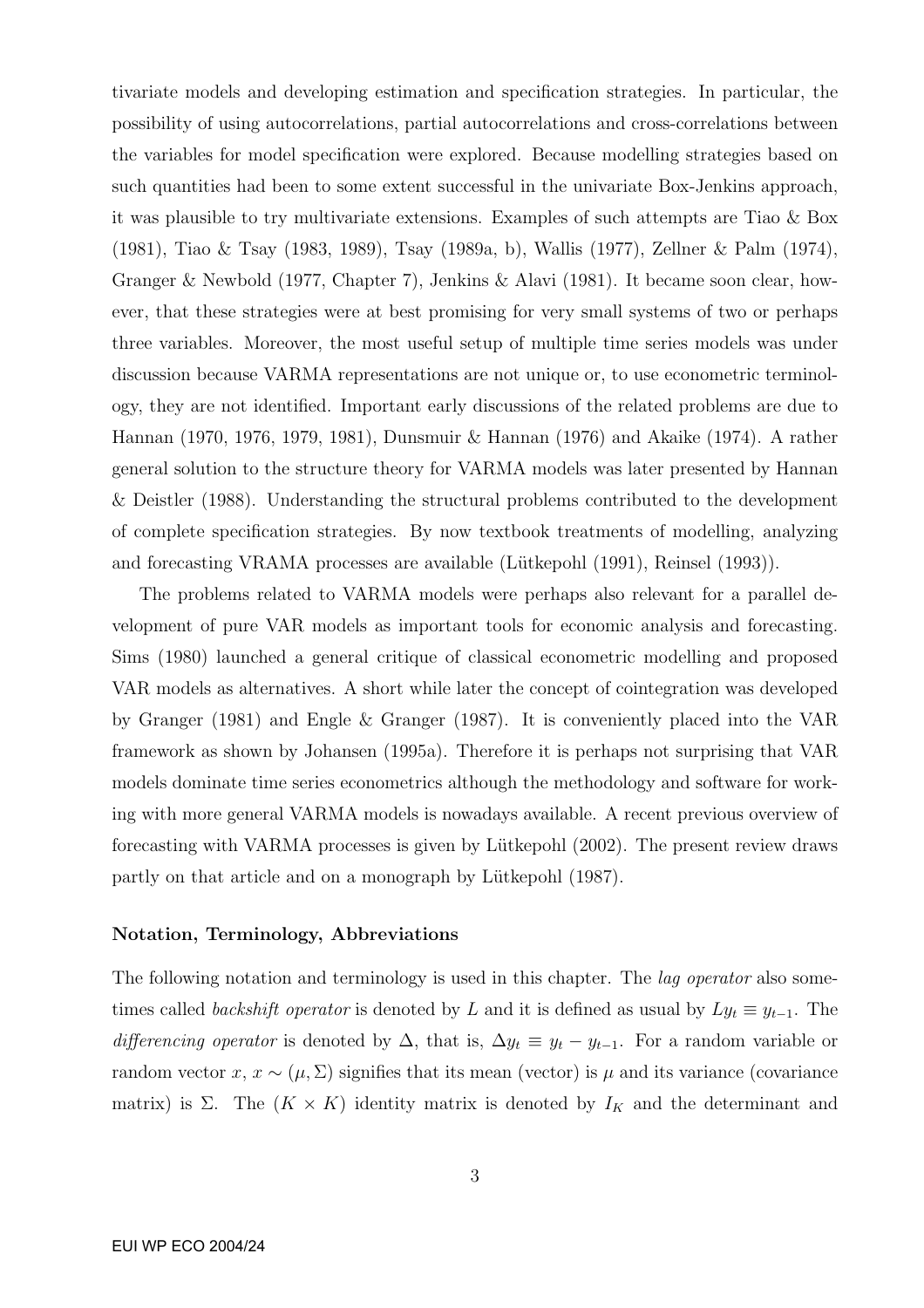trace of a matrix A are denoted by det A and trA, respectively. For quantities  $A_1, \ldots, A_p$ ,  $diag[A_1, \ldots, A_p]$  denotes the diagonal or block-diagonal matrix with  $A_1, \ldots, A_p$  on the diagonal. The natural logarithm of a real number is signified by log. The symbols  $\mathbb{Z}$ ,  $\mathbb{N}$  and  $\mathbb{C}$ are used for the integers, the positive integers and the complex numbers, respectively.

DGP stands for data generation process. VAR, AR, MA, ARMA and VARMA are used as abbreviations for vector autoregressive, autoregressive, moving-average, autoregressive moving-average and vector autoregressive moving-average (process). Error correction is abbreviated as EC and VECM is short for vector error correction model. The echelon forms of VARMA and EC-VARMA processes are denoted by  $ARMA<sub>E</sub>$  and EC-ARMA<sub>E</sub>, respectively. OLS, GLS, ML and RR abbreviate ordinary least squares, generalized least squares, maximum likelihood and reduced rank, respectively. LR and MSE are used to abbreviate likelihood ratio and mean squared error.

# 2 VARMA Processes

## 2.1 Stationary Processes

Suppose the DGP of the K-dimensional multiple time series,  $y_1, \ldots, y_T$ , is stationary, that is, its first and second moments are time invariant. It is a (finite order) VARMA process if it can be represented in the general form

$$
A_0 y_t = A_1 y_{t-1} + \dots + A_p y_{t-p} + M_0 u_t + M_1 u_{t-1} + \dots + M_q u_{t-q}, \quad t = 0, \pm 1, \pm 2, \dots, (2.1)
$$

where  $A_0, A_1, \ldots, A_p$  are  $(K \times K)$  autoregressive parameter matrices while  $M_0, M_1, \ldots, M_q$ are moving average parameter matrices also of dimension  $(K \times K)$ . Defining the VAR and MA operators, respectively, as  $A(L) = A_0 - A_1 L - \cdots - A_p L^p$  and  $M(L) = M_0 + M_1 L + \cdots + M_q L^q$ , the model can be written in more compact notation as

$$
A(L)y_t = M(L)u_t, \qquad t = 0, \pm 1, \pm 2, \dots
$$
\n<sup>(2.2)</sup>

Here  $u_t$  is a white-noise process with zero mean, nonsingular, time-invariant covariance matrix  $E(u_t u'_t) = \sum_u$  and zero covariances,  $E(u_t u'_{t-h}) = 0$  for  $h = \pm 1, \pm 2, \ldots$ . The zeroorder matrices  $A_0$  and  $M_0$  are assumed to be nonsingular. They will often be identical,  $A_0 = M_0$ , and in many cases they will be equal to the identity matrix,  $A_0 = M_0 = I_K$ . To indicate the orders of the VAR and MA operators, the process (2.1) is sometimes called a VARMA $(p, q)$  process. Notice, however, that so far we have not made further assumptions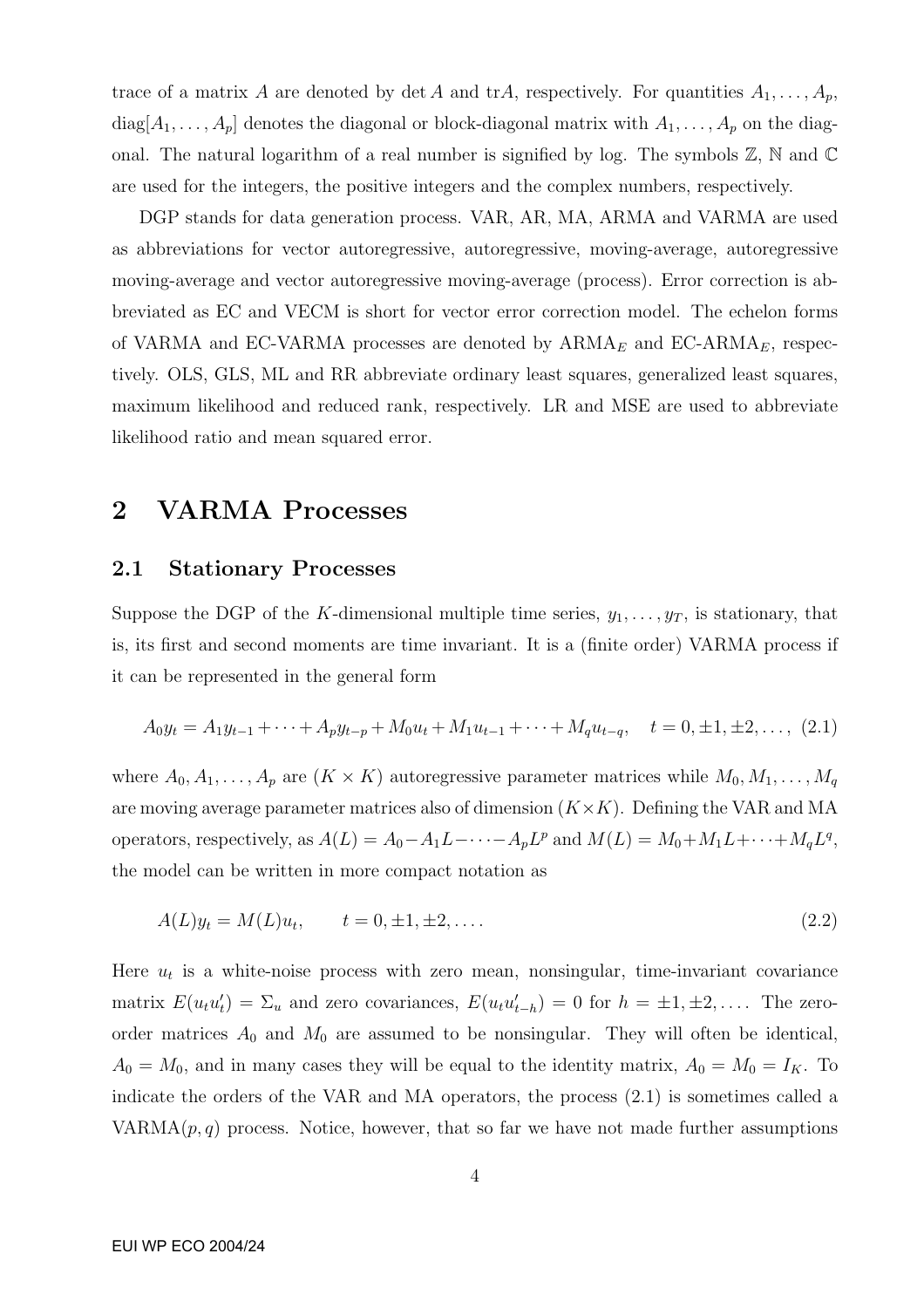regarding the parameter matrices so that some or all of the elements of the  $A_i$ 's and  $M_j$ 's may be zero. In other words, there may be a VARMA representation with VAR or MA orders less than p and q, respectively. Obviously, the VAR model (1.1) is a  $VARMA(p, 0)$ special case with  $A_0 = I_K$  and  $M(L) = I_K$ . It may also be worth pointing out that there are no deterministic terms such as nonzero mean terms in our basic VARMA model (2.1). These terms are ignored here for convenience although they are important in practice. The necessary modifications for deterministic terms will be discussed in Section 2.5.

The matrix polynomials in (2.2) are assumed to satisfy

$$
\det A(z) \neq 0, |z| \leq 1, \quad \text{and} \quad \det M(z) \neq 0, |z| \leq 1 \quad \text{for} \quad z \in \mathbb{C}.\tag{2.3}
$$

The first of these conditions ensures that the VAR operator is stable and the process is stationary. Then it has a pure MA representation

$$
y_t = \sum_{j=0}^{\infty} \Phi_i u_{t-i}
$$
\n
$$
(2.4)
$$

with MA operator  $\Phi(L) = \Phi_0 + \sum_{i=1}^{\infty}$  $\sum_{i=1}^{\infty} \Phi_i L^i = A(L)^{-1} M(L)$ . Notice that  $\Phi_0 = I_K$  if  $A_0 = M_0$ and in particular if both zero order matrices are identity matrices. In that case (2.4) is just the Wold MA representation of the process and, as we will see later, the  $u_t$  are just the one-step ahead forecast errors. Some of the forthcoming results are valid for more general stationary processes with Wold representation (2.4) which may not come from a finite order VARMA representation. In that case, it is assumed that the  $\Phi_i$ 's are absolutely summable so that the infinite sum in (2.4) is well-defined.

The second part of condition (2.3) is the usual invertibility condition for the MA operator which implies the existence of a pure VAR representation of the process,

$$
y_t = \sum_{i=1}^{\infty} \Xi_i y_{t-i} + u_t,
$$
\n(2.5)

where  $A_0 = M_0$  is assumed and  $\Xi(L) = I_K - \sum_{i=1}^{\infty}$  $\sum_{i=1}^{\infty} \Xi_i L^i = M(L)^{-1} A(L)$ . Occasionally invertibility of the MA operator will not be a necessary condition. In that case, it is assumed without loss of generality that  $\det M(z) \neq 0$ , for  $|z| < 1$ . In other words, the roots of the MA operator are outside or on the unit circle. There are still no roots inside the unit circle, however. This assumption can be made without loss of generality because it can be shown that for an MA process with roots inside the complex unit circle an equivalent one exists which has all its roots outside and on the unit circle.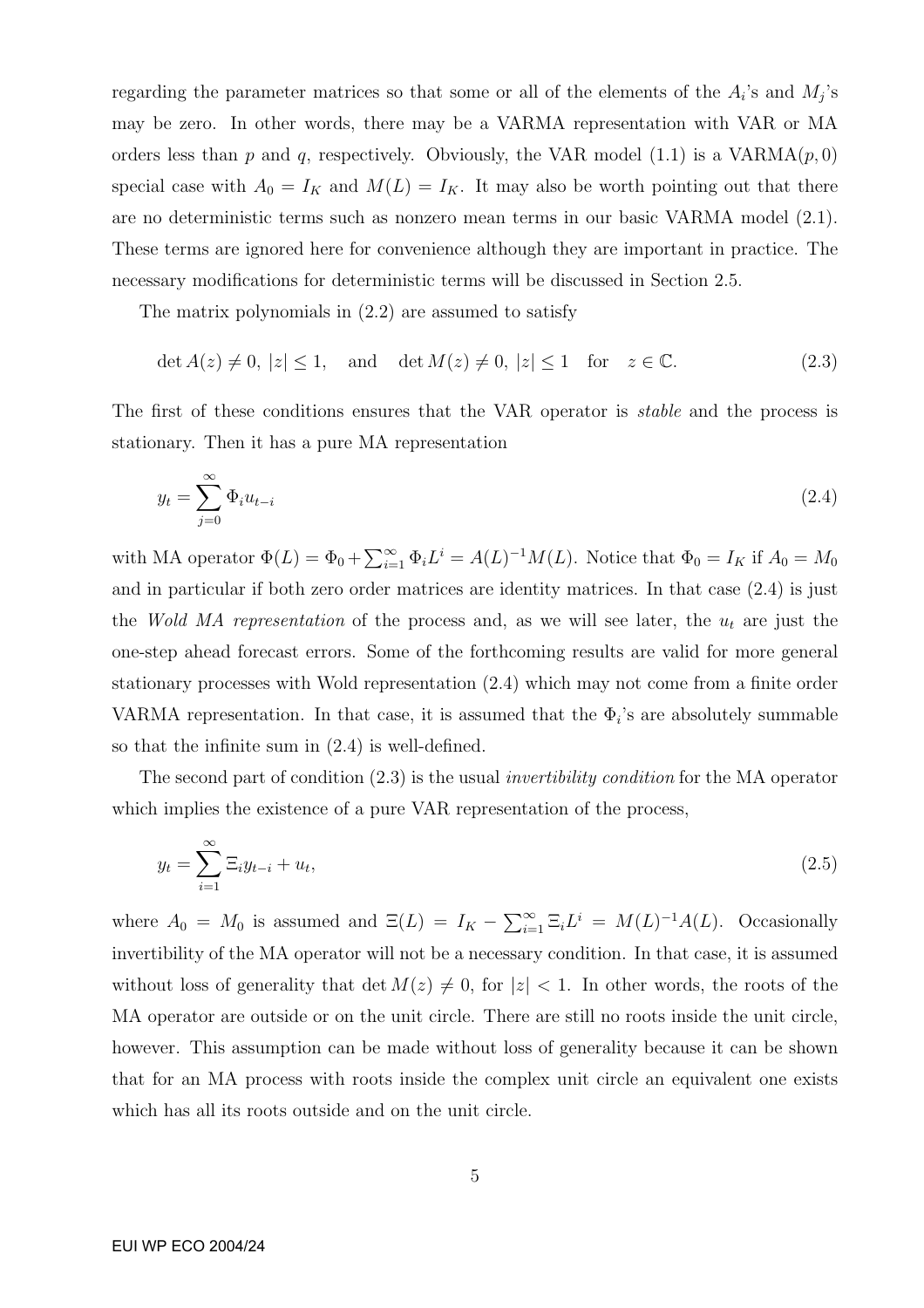It may be worth noting at this stage already that every pair of operators  $A(L)$ ,  $M(L)$ which leads to the same transfer functions  $\Phi(L)$  and  $\Xi(L)$  defines an equivalent VARMA representation for  $y_t$ . This nonuniqueness problem of the VARMA representation will become important when parameter estimation is discussed in Section 3.

As specified in (2.1), we are assuming that the process is defined for all  $t \in \mathbb{Z}$ . For stable, stationary processes this assumption is convenient because it avoids considering issues related to initial conditions. Alternatively one could define  $y_t$  to be generated by a VARMA process such as (2.1) for  $t \in \mathbb{N}$ , and specify the initial values  $y_0, \ldots, y_{-p+1}, u_0, \ldots, u_{-p+1}$  separately. Under our assumptions they can be defined such that  $y_t$  is stationary. Alternatively, one may define fixed initial values or perhaps even  $y_0 = \cdots = y_{-p+1} = u_0 = \cdots = u_{-p+1} = 0$ . In general, such an assumption implies that the process is not stationary but just *asymptot*ically stationary, that is, the first and second order moments converge to the corresponding quantities of the stationary process obtained by specifying the initial conditions accordingly or defining  $y_t$  for  $t \in \mathbb{Z}$ . The issue of defining initial values properly becomes more important for the nonstationary processes discussed in Section 2.2.

Both the MA and the VAR representations of the process will be convenient to work with in particular situations. Another useful representation of a stationary VARMA process is the state space representation which will not be used in this review, however. State space representations of VARMA processes are considered, for example, by Aoki (1987), Hannan & Deistler (1988), and Wei (1990). In more general terms state space models are discussed in Chapter ??? of this Handbook.

# 2.2 Cointegrated  $I(1)$  Processes

If the DGP is not stationary but contains some  $I(1)$  variables, the levels VARMA form  $(2.1)$  is not the most convenient one for inference purposes. In that case, det  $A(z) = 0$  for  $z = 1$ . Therefore we write the model in EC form by subtracting  $A_0 y_{t-1}$  on both sides and re-arranging terms as follows:

$$
A_0 \Delta y_t = \Pi y_{t-1} + \Gamma_1 \Delta y_{t-1} + \dots + \Gamma_{p-1} \Delta y_{t-p+1}
$$
  
+
$$
M_0 u_t + M_1 u_{t-1} + \dots + M_q u_{t-q}, \quad t \in \mathbb{N},
$$
\n(2.6)

where  $\Pi = -(A_0 - A_1 - \cdots - A_p) = -A(1)$  and  $\Gamma_i = -(A_{i+1} + \cdots + A_p)$   $(i = 1, \ldots, p-1)$ (Lütkepohl & Claessen (1997)). Here  $\Pi y_{t-1}$  is the EC term and  $r = \text{rk}(\Pi)$  is the cointegrating rank of the system which specifies the number of linearly independent cointegration relations. The process is assumed to be started at time  $t = 1$  from some initial values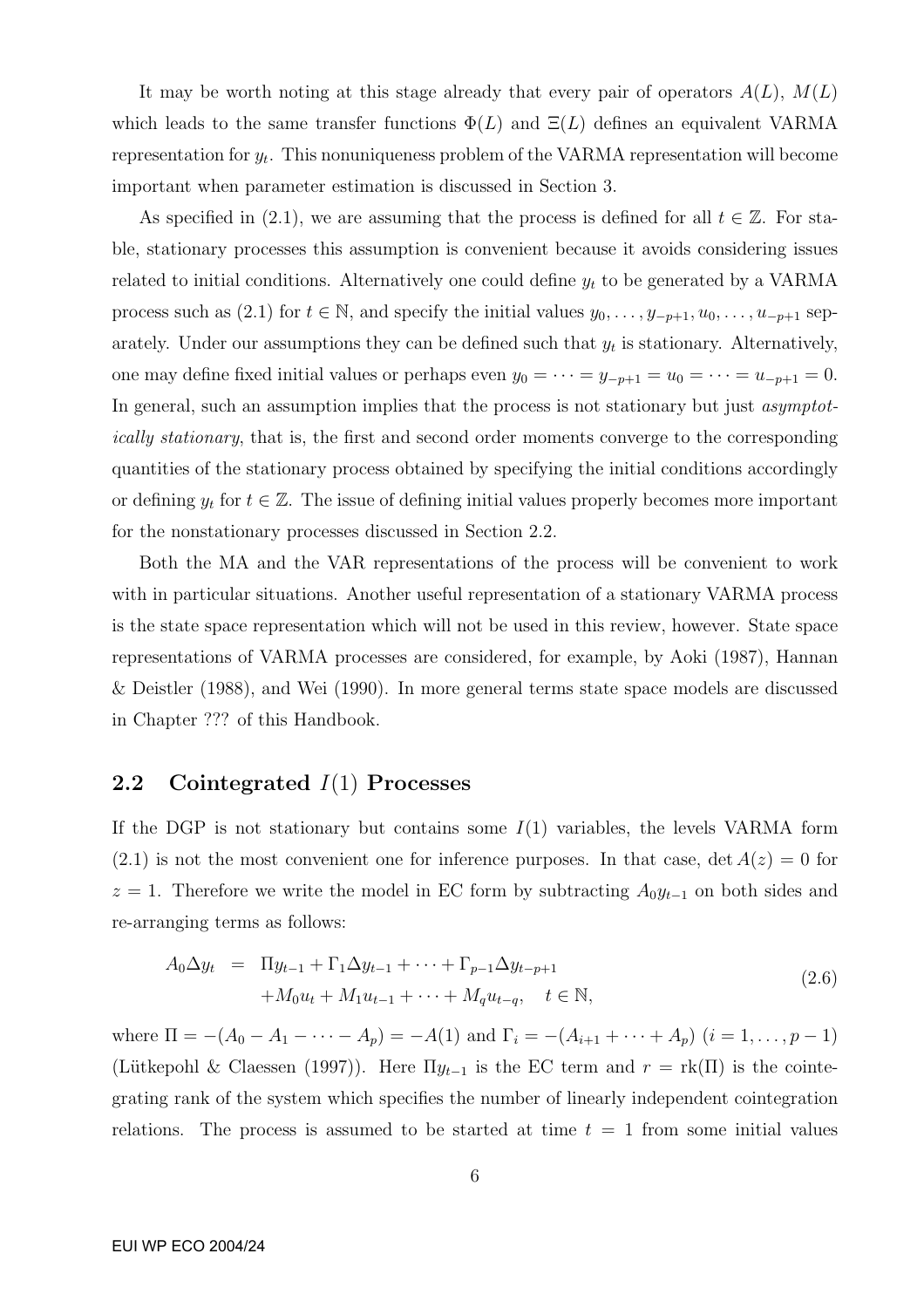$y_0, \ldots, y_{-p+1}, u_0, \ldots, u_{-p+1}$  to avoid infinite moments. Thus, the initial values are now of some importance. Assuming that they are zero is convenient because in that case the process is easily seen to have a pure EC-VAR or VECM representation of the form

$$
\Delta y_t = \Pi^* y_{t-1} + \sum_{j=1}^{t-1} \Theta_j \Delta y_{t-j} + A_0^{-1} M_0 u_t, \quad t \in \mathbb{N},
$$
\n(2.7)

where  $\Pi^*$  and  $\Theta_j$   $(j = 1, 2, ...)$  are such that

$$
I_K\Delta - \Pi^*L - \sum_{j=1}^{\infty} \Theta_j \Delta L^j = A_0^{-1} M_0 M(L)^{-1} (A_0 \Delta - \Pi L - \Gamma_1 \Delta L - \dots - \Gamma_{p-1} \Delta L^{p-1}).
$$

A similar representation can also be obtained if nonzero initial values are permitted (see Saikkonen & Lütkepohl (1996)). Furthermore, Bauer & Wagner (2003) present a state space representation which is especially suitable for cointegrated processes.

### 2.3 Linear Transformations of VARMA Processes

As mentioned in the introduction, a major advantage of the class of VARMA processes is that it is closed with respect to linear transformations. In other words, linear transformations of VARMA processes have again a finite order VARMA representation. These transformations are very common and are useful to study problems of aggregation, marginal processes or averages of variables generated by VARMA processes etc.. In particular, the following result from Lütkepohl (1984) is useful in this context. Let

$$
y_t = u_t + M_1 u_{t-1} + \dots + M_q u_{t-q}
$$

be a K-dimensional invertible  $MA(q)$  process and let F be an  $(M \times K)$  matrix of rank M. Then the M-dimensional process  $z_t = F y_t$  has an invertible  $MA(\check{q})$  representation with  $\check{q} \leq q$ . An interesting consequence of this result is that if  $y_t$  is a stable and invertible VARMA $(p, q)$ process as in (2.1), then the linearly transformed process  $z_t = F y_t$  has a stable and invertible VARMA( $\breve{p}, \breve{q}$ ) representation with  $\breve{p} \leq (K - M + 1)p$  and  $\breve{q} \leq (K - M)p + q$  (Lütkepohl (1987, Chapter 4)).

These results are directly relevant for contemporaneous aggregation of VARMA processes and they can also be used to study temporal aggregation problems. To see this suppose we wish to aggregate the variables  $y_t$  generated by  $(2.1)$  over m subsequent periods. For instance,  $m = 3$  if we wish to aggregate monthly data to quarterly figures. To express the temporal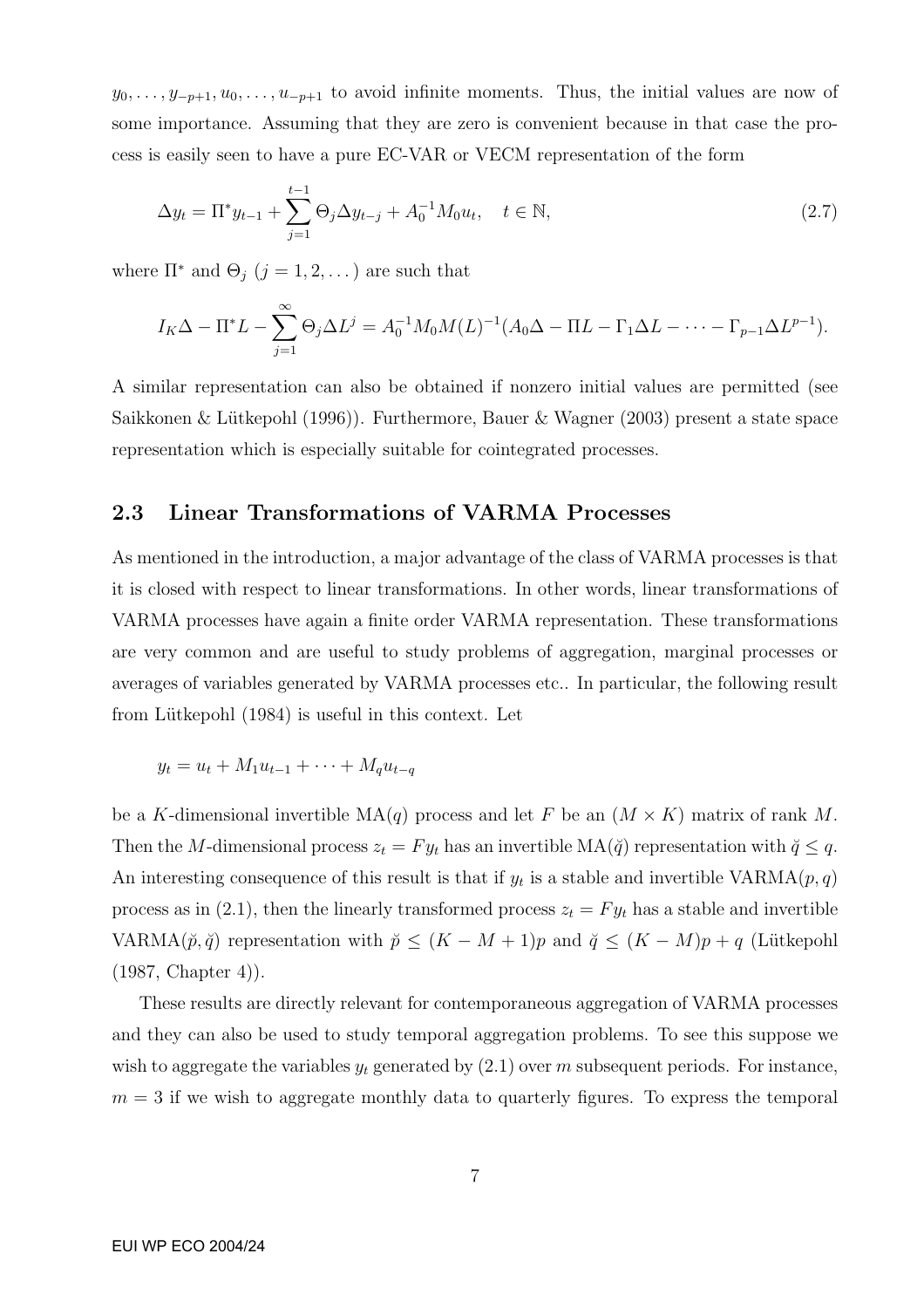aggregation as a linear transformation we define

$$
\mathbf{y}_{\vartheta} = \begin{bmatrix} y_{m(\vartheta-1)+1} \\ y_{m(\vartheta-1)+2} \\ \vdots \\ y_{m\vartheta} \end{bmatrix} \quad \text{and} \quad \mathbf{u}_{\vartheta} = \begin{bmatrix} u_{m(\vartheta-1)+1} \\ u_{m(\vartheta-1)+2} \\ \vdots \\ u_{m\vartheta} \end{bmatrix} \tag{2.8}
$$

and specify the process

$$
\mathcal{A}_0 \mathbf{y}_{\vartheta} = \mathcal{A}_1 \mathbf{y}_{\vartheta - 1} + \dots + \mathcal{A}_P \mathbf{y}_{\vartheta - P} + \mathcal{M}_0 \mathbf{u}_{\vartheta} + \mathcal{M}_1 \mathbf{u}_{\vartheta - 1} + \dots + \mathcal{M}_Q \mathbf{u}_{\vartheta - Q},
$$
(2.9)

where

$$
\mathcal{A}_{0} = \begin{bmatrix}\nA_{0} & 0 & 0 & \dots & 0 \\
-A_{1} & A_{0} & 0 & \dots & 0 \\
-A_{2} & -A_{1} & A_{0} & \vdots \\
\vdots & \vdots & \vdots & \ddots \\
-A_{m-1} & -A_{m-2} & -A_{m-3} & \dots & A_{0}\n\end{bmatrix},
$$
\n
$$
\mathcal{A}_{i} = \begin{bmatrix}\nA_{im} & A_{im-1} & \dots & A_{im-m+1} \\
A_{im+1} & A_{im} & \dots & A_{im-m+2} \\
\vdots & \vdots & \ddots & \vdots \\
A_{im+m-1} & A_{im+m-2} & \dots & A_{im}\n\end{bmatrix}, \quad i = 1, \dots, P,
$$

with  $A_j = 0$  for  $j > p$  and  $\mathcal{M}_0, \ldots, \mathcal{M}_Q$  defined in an analogous manner. The order  $P = \min\{n \in \mathbb{N} | nm \geq p\}$  and  $Q = \min\{n \in \mathbb{N} | nm \geq q\}$ . Notice that the time subscript of  $\mathbf{y}_{\vartheta}$  is different from that of  $y_t$ . The new time index  $\vartheta$  refers to another observation frequency than t. For example, if t refers to months and  $m = 3$ ,  $\vartheta$  refers to quarters.

Using the process  $(2.9)$ , temporal aggregation over m periods can be represented as a linear transformation. In fact, different types of temporal aggregation can be handled. For instance, the aggregate may be the sum of subsequent values or it may be their average. Furthermore, temporal and contemporaneous aggregation can be dealt with simultaneously. In all of these cases the aggregate has a finite order VARMA representation if the original variables are generated by a finite order VARMA process and its structure can be analyzed using linear transformations. For another approach to study temporal aggregates see Marcellino (1999).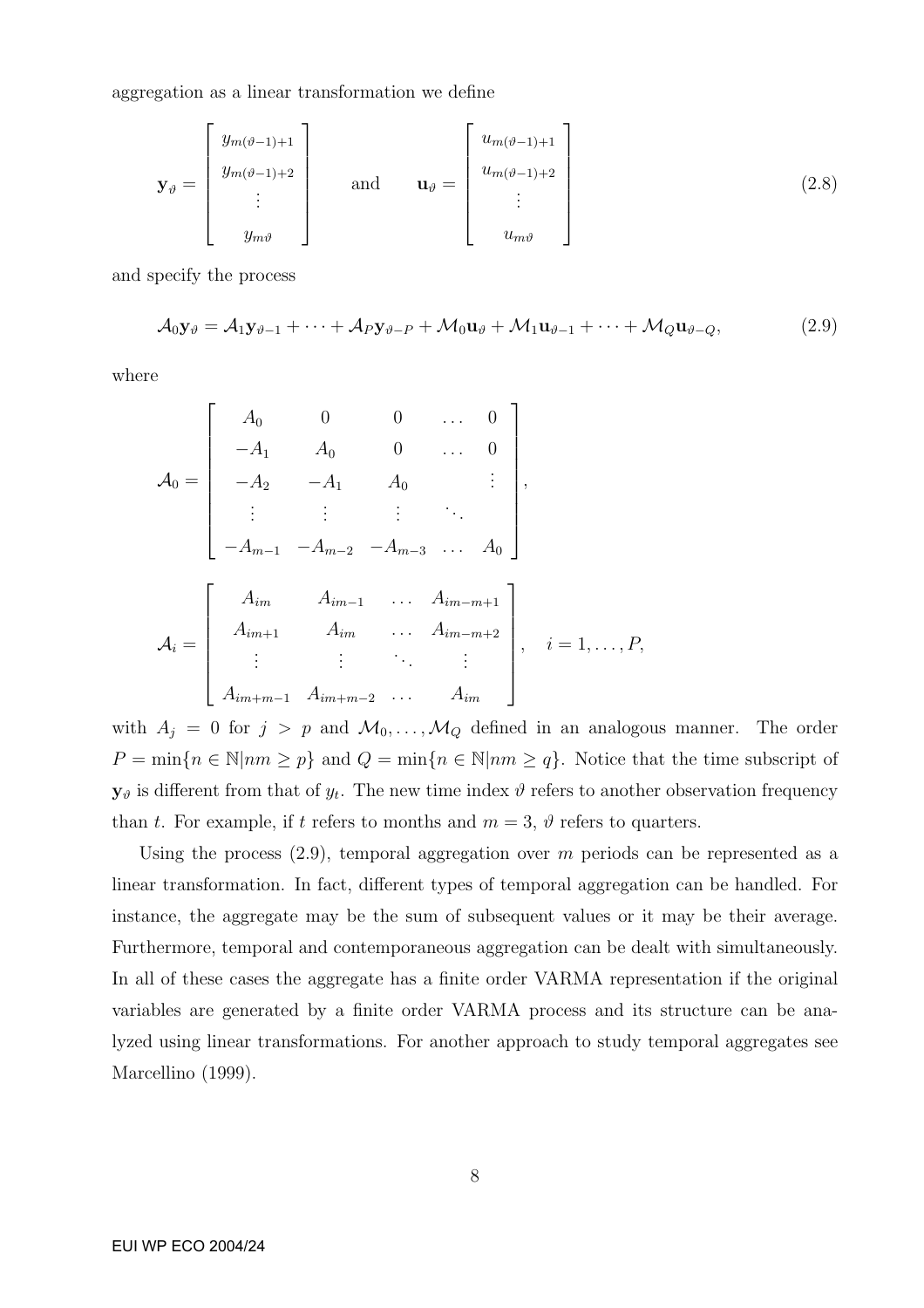#### 2.4 Forecasting

#### 2.4.1 General Results

When forecasting a set of variables is the objective, it is useful to think about a loss function or an evaluation criterion for the forecast performance. Given such a criterion, optimal forecasts may be constructed. VARMA processes are particularly useful for producing forecasts that minimize the forecast MSE. Therefore this criterion will be used here and the reader is referred to Chapter ??? for a discussion of other forecast evaluation criteria.

Forecasts of the variables of the VARMA process (2.1) are obtained easily from the pure VAR form  $(2.5)$ . Assuming an independent white noise process  $u_t$ , an optimal, minimum MSE h-step forecast at time  $\tau$  is the conditional expectation given the  $y_t, t \leq \tau$ ,

$$
y_{\tau+h|\tau} \equiv E(y_{\tau+h}|y_{\tau}, y_{\tau-1}, \dots).
$$

It may be determined recursively for  $h = 1, 2, \ldots$ , as

$$
y_{\tau+h|\tau} = \sum_{i=1}^{\infty} \Xi_i y_{\tau+h-i|\tau},\tag{2.10}
$$

where  $y_{\tau+j|\tau} = y_{\tau+j}$  for  $j \leq 0$ . If the  $u_t$  do not form an independent but only uncorrelated white noise sequence, the forecast obtained in this way is still the best linear forecast although it may not be the best in a larger class of possibly nonlinear functions of past observations.

For given initial values, the  $u_t$  can also be determined under the present assumption of a known process. Hence, the h-step forecasts may be determined alternatively as

$$
y_{\tau+h|\tau} = A_0^{-1}(A_1 y_{\tau+h-1|\tau} + \dots + A_p y_{\tau+h-p|\tau}) + A_0^{-1} \sum_{i=h}^q M_i u_{\tau+h-i},
$$
\n(2.11)

where, as usual, the sum vanishes if  $h > q$ .

Both ways of computing h-step forecasts from VARMA models rely on the availability of initial values. In the pure VAR formula  $(2.10)$  all infinitely many past  $y_t$  are in principle necessary if the VAR representation is indeed of infinite order. In contrast, in order to use  $(2.11)$ , the  $u_t$ 's need to be known which are unobserved and can only be obtained if all past  $y_t$  or initial conditions are available. If only  $y_1, \ldots, y_\tau$  are given, the infinite sum in  $(2.10)$  may be truncated accordingly. For large  $\tau$ , the approximation error will be negligible because the  $\Xi_i$ 's go to zero quickly as  $i \to \infty$ . Alternatively, precise forecasting formulas based on  $y_1, \ldots, y_\tau$  may be obtained via the so-called *Multivariate Innovations Algorithm* of Brockwell & Davis (1987, §11.4).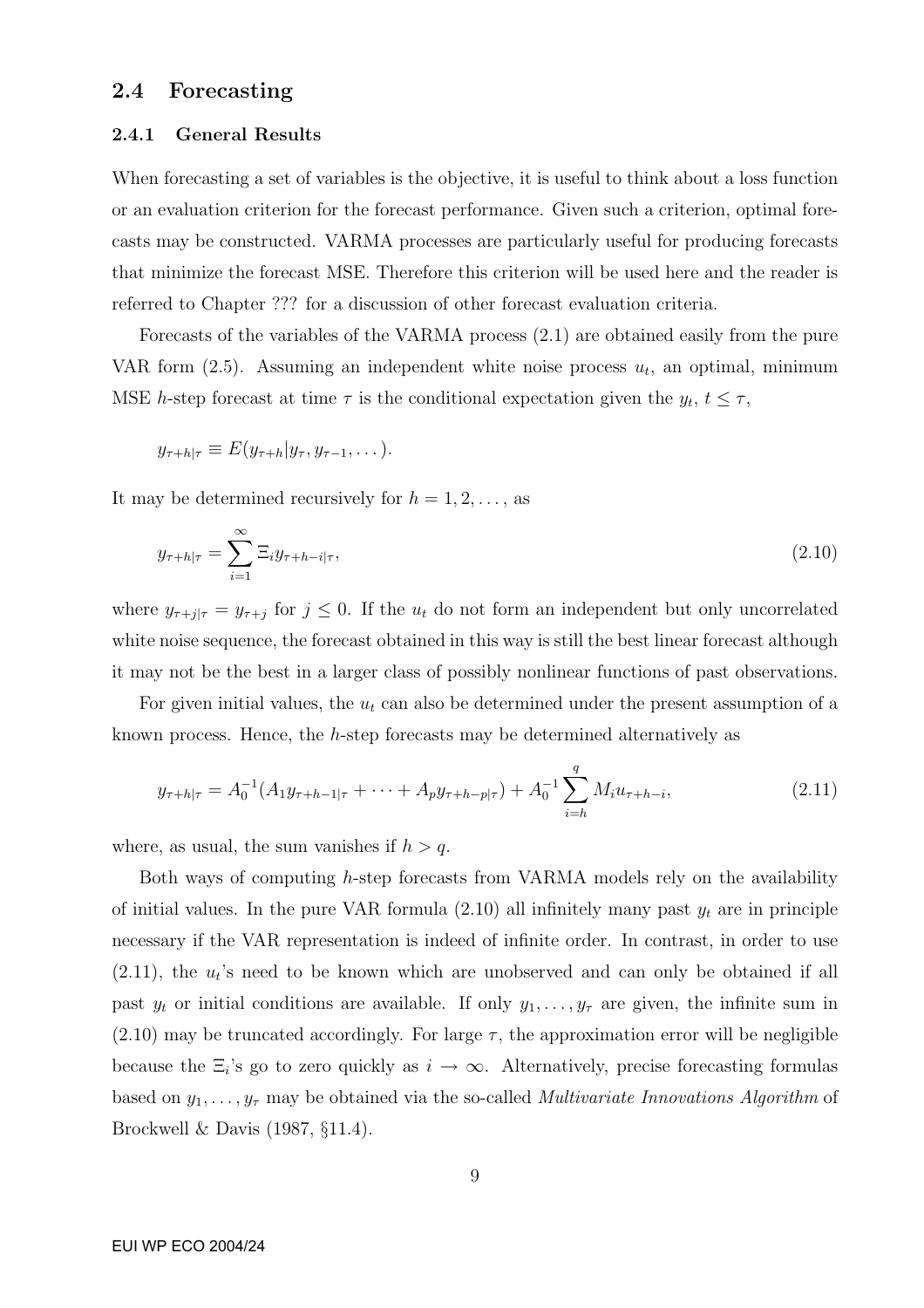Under our assumptions, the properties of the forecast errors for stable, stationary processes are easily derived by expressing the process (2.1) in Wold MA form,

$$
y_t = u_t + \sum_{i=1}^{\infty} \Phi_i u_{t-i},
$$
\n(2.12)

where  $A_0 = M_0$  is assumed (see (2.4)). In terms of this representation the optimal h-step forecast may be expressed as

$$
y_{\tau+h|\tau} = \sum_{i=h}^{\infty} \Phi_i u_{\tau+h-i}.
$$
\n(2.13)

Hence, the forecast errors are seen to be

$$
y_{\tau+h} - y_{\tau+h|\tau} = u_{\tau+h} + \Phi_1 u_{\tau+h-1} + \dots + \Phi_{h-1} u_{\tau+1}.
$$
\n(2.14)

Thus, the forecast is unbiased (i.e., the forecast errors have mean zero) and the MSE or forecast error covariance matrix is

$$
\Sigma_y(h) \equiv E[(y_{\tau+h} - y_{\tau+h|\tau})(y_{\tau+h} - y_{\tau+h|\tau})'] = \sum_{j=0}^{h-1} \Phi_j \Sigma_u \Phi'_j.
$$

If  $u_t$  is normally distributed (Gaussian), the forecast errors are also normally distributed,

$$
y_{\tau+h} - y_{\tau+h|\tau} \sim N(0, \Sigma_y(h)). \tag{2.15}
$$

Hence, forecast intervals etc. may be derived from these results in the familiar way under Gaussian assumptions.

It is also interesting to note that the forecast error variance is bounded by the covariance matrix of  $y_t$ ,

$$
\Sigma_y(h) \to_{h \to \infty} \Sigma_y \equiv E(y_t y_t') = \sum_{j=0}^{\infty} \Phi_j \Sigma_u \Phi_j'.
$$
\n(2.16)

Hence, forecast intervals will also have bounded length as the forecast horizon increases.

The situation is different if there are integrated variables. The formula (2.11) can again be used for computing the forecasts. Their properties will be different from those for stationary processes, however. Although the Wold MA representation does not exist for integrated processes, the  $\Phi_i$  coefficient matrices can be computed in the same way as for stationary processes from the power series  $A(z)^{-1}M(z)$  which still exists for  $z \in \mathbb{C}$  with  $|z| < 1$ . Hence, the forecast errors can still be represented as in  $(2.14)$  (see Lütkepohl  $(1991, Chapter 11)$ ). Thus, formally the forecast errors look quite similar to those for the stationary case. Now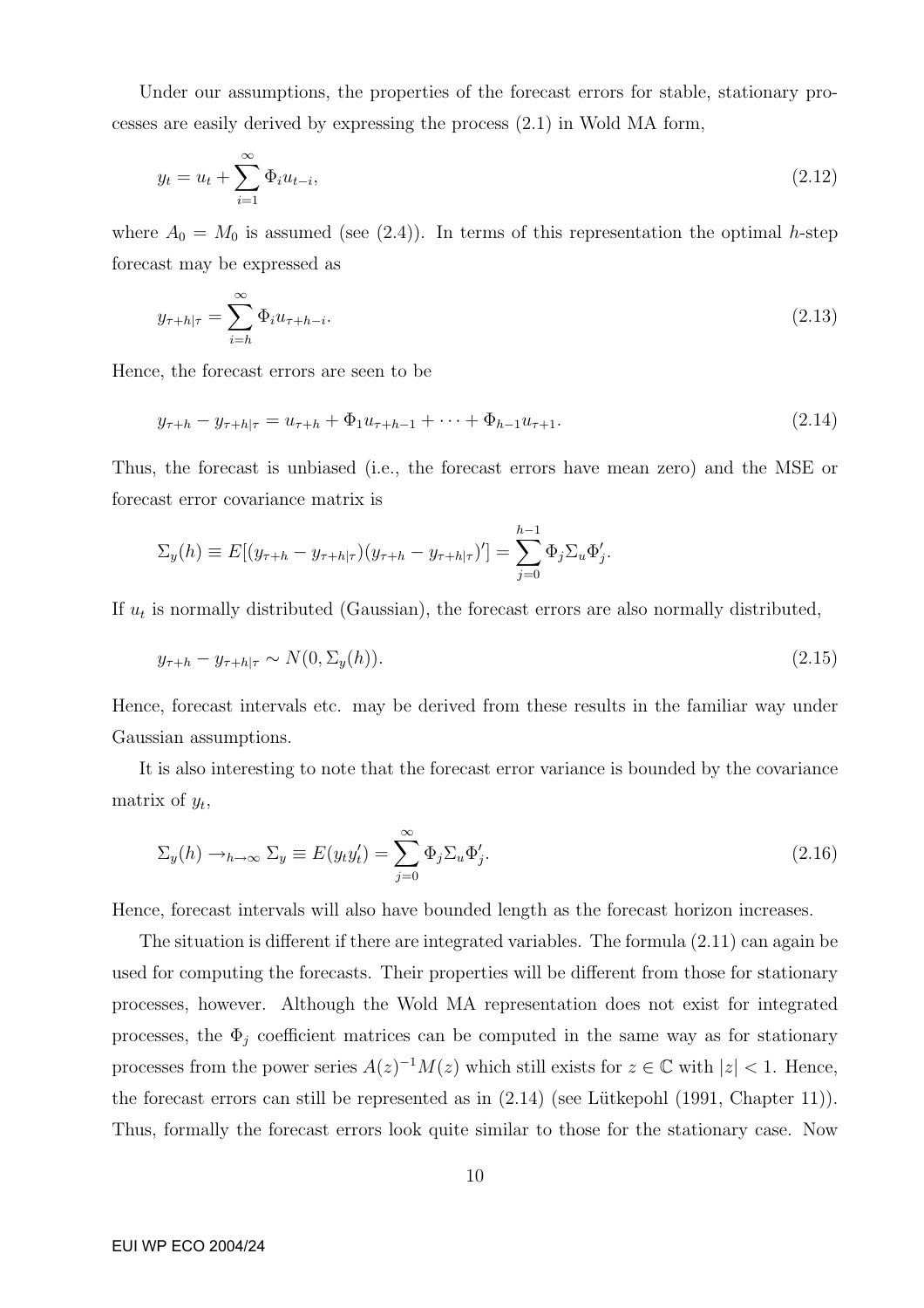the forecast error MSE matrix is unbounded, however, because the  $\Phi_j$ 's in general do not converge to zero as  $j \to \infty$ . Despite this general result, there may be linear combinations of the variables which can be forecast with bounded precision if the forecast horizon gets large. This situation arises if there is cointegration. For cointegrated processes it is of course also possible to base the forecasts directly on the EC form. For instance, using (2.6),

$$
\Delta y_{\tau+h|\tau} = A_0^{-1} (\Pi y_{\tau+h-1|\tau} + \Gamma_1 \Delta y_{\tau+h-1|\tau} + \dots + \Gamma_{p-1} \Delta y_{\tau+h-p+1|\tau}) + A_0^{-1} \sum_{i=h}^{q} M_i u_{\tau+h-i}, \tag{2.17}
$$

and  $y_{\tau+h|\tau} = y_{\tau+h-1|\tau} + \Delta y_{\tau+h|\tau}$  can be used to get a forecast of the levels variables.

As an illustration of forecasting cointegrated processes consider the following bivariate VAR model which has cointegrating rank 1:

$$
\begin{bmatrix} y_{1t} \\ y_{2t} \end{bmatrix} = \begin{bmatrix} 0 & 1 \\ 0 & 1 \end{bmatrix} \begin{bmatrix} y_{1,t-1} \\ y_{2,t-1} \end{bmatrix} + \begin{bmatrix} u_{1t} \\ u_{2t} \end{bmatrix}.
$$
 (2.18)

For this process

$$
A(z)^{-1} = (I_2 - A_1 z)^{-1} = \sum_{j=0}^{\infty} A_1^j z^j = \sum_{j=0}^{\infty} \Phi_j z^j
$$

exists only for  $|z| < 1$  because  $\Phi_0 = I_2$  and

$$
\Phi_j = A_1^j = \begin{bmatrix} 0 & 1 \\ 0 & 1 \end{bmatrix}, \qquad j = 1, 2, \dots,
$$

does not converge to zero for  $j \to \infty$ . The forecast MSE is

$$
\Sigma_y(h) = \sum_{j=0}^{h-1} \Phi_j \Sigma_u \Phi'_j = \Sigma_u + (h-1) \begin{bmatrix} \sigma_2^2 & \sigma_2^2 \\ \sigma_2^2 & \sigma_2^2 \end{bmatrix}, \qquad h = 1, 2, \dots,
$$

where  $\sigma_2^2$  is the variance of  $u_{2t}$ . The conditional expectations are  $y_{k,\tau+h|\tau} = y_{2,\tau}$   $(k = 1, 2)$ . Assuming normality of the white noise process,  $(1-\gamma)100\%$  forecast intervals are easily seen to be

$$
y_{2,\tau} \pm c_{1-\gamma/2} \sqrt{\sigma_k^2 + (h-1)\sigma_2^2}
$$
,  $k = 1, 2$ ,

where  $c_{1-\gamma/2}$  is the  $(1 - \gamma/2)100$  percentage point of the standard normal distribution. The lengths of these intervals increase without bounds for  $h \to \infty$ .

The EC representation of (2.18) is easily seen to be

$$
\Delta y_t = \begin{bmatrix} -1 & 1 \\ 0 & 0 \end{bmatrix} y_{t-1} + u_t.
$$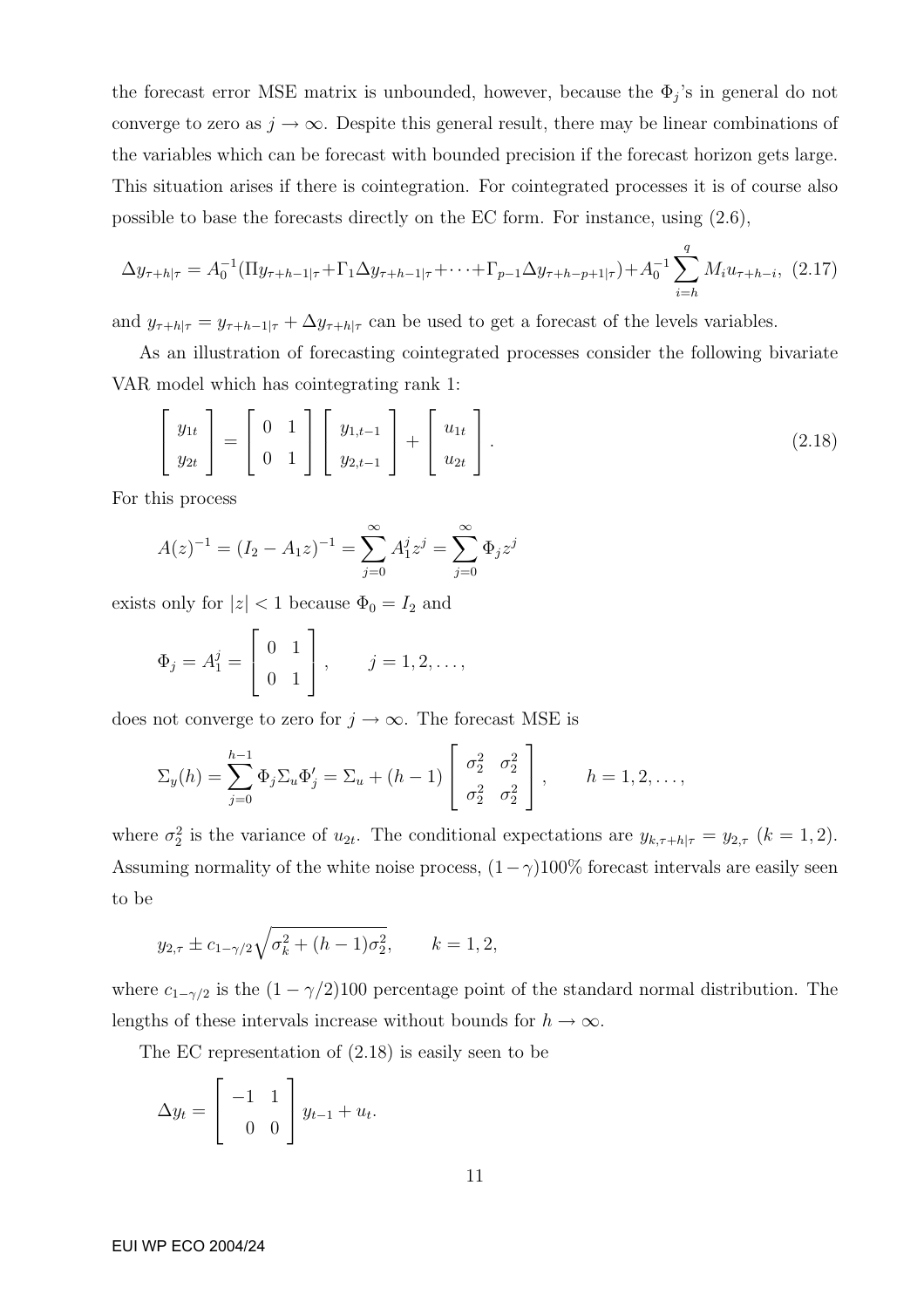Thus,  $rk(\Pi) = 1$  so that the two variables are cointegrated and some linear combinations can be forecasted with bounded forecast intervals. For the present example, multiplying (2.18) by

$$
\left[\begin{array}{cc} 1 & -1 \\ 0 & 1 \end{array}\right]
$$

gives

$$
\begin{bmatrix} 1 & -1 \\ 0 & 1 \end{bmatrix} y_t = \begin{bmatrix} 0 & 0 \\ 0 & 1 \end{bmatrix} y_{t-1} + \begin{bmatrix} 1 & -1 \\ 0 & 1 \end{bmatrix} u_t.
$$

Obviously, the cointegration relation  $z_t = y_{1t} - y_{2t} = u_{1t} - u_{2t}$  is zero mean white noise and the forecast intervals for  $z_t$  for any forecast horizon  $h \geq 1$  are of constant length,  $z_{\tau+h|\tau} \pm c_{1-\gamma/2} \sigma_z(h)$  or  $[-c_{1-\gamma/2} \sigma_z, c_{1-\gamma/2} \sigma_z]$ . Note that  $z_{\tau+h|\tau} = 0$  for  $h \ge 1$  and  $\sigma_z^2 =$  $Var(u_{1t}) + Var(u_{2t}) - 2Cov(u_{1t}, u_{2t})$  is the variance of  $z_t$ .

As long as theoretical results are discussed one could consider the first differences of the process,  $\Delta y_t$ , which also have a VARMA representation. If there is genuine cointegration, then  $\Delta y_t$  is overdifferenced in the sense that its VARMA representation has MA unit roots even if the MA part of the levels  $y_t$  is invertible.

#### 2.4.2 Forecasting Aggregated Processes

We have argued in Section 2.3 that linear transformations of VARMA processes are often of interest, for example, if aggregation is studied. Therefore forecasts of transformed processes are also of interest. Here we present some forecasting results for transformed and aggregated processes from Lütkepohl (1987) where also proofs and further references can be found. We begin with general results which have immediate implications for contemporaneous aggregation. Then we will also present some results for temporally aggregated processes which can be obtained via the process representation (2.9).

#### Linear Transformations and Contemporaneous Aggregation

Suppose  $y_t$  is a stationary VARMA process with pure, invertible Wold MA representation (2.4), that is,  $y_t = \Phi(L)u_t$  with  $\Phi_0 = I_K$ , F is an  $(M \times K)$  matrix with rank M and we are interested in forecasting the transformed process  $z_t = F y_t$ . It was discussed in Section 2.3 that  $z_t$  also has a VARMA representation so that the previously considered techniques can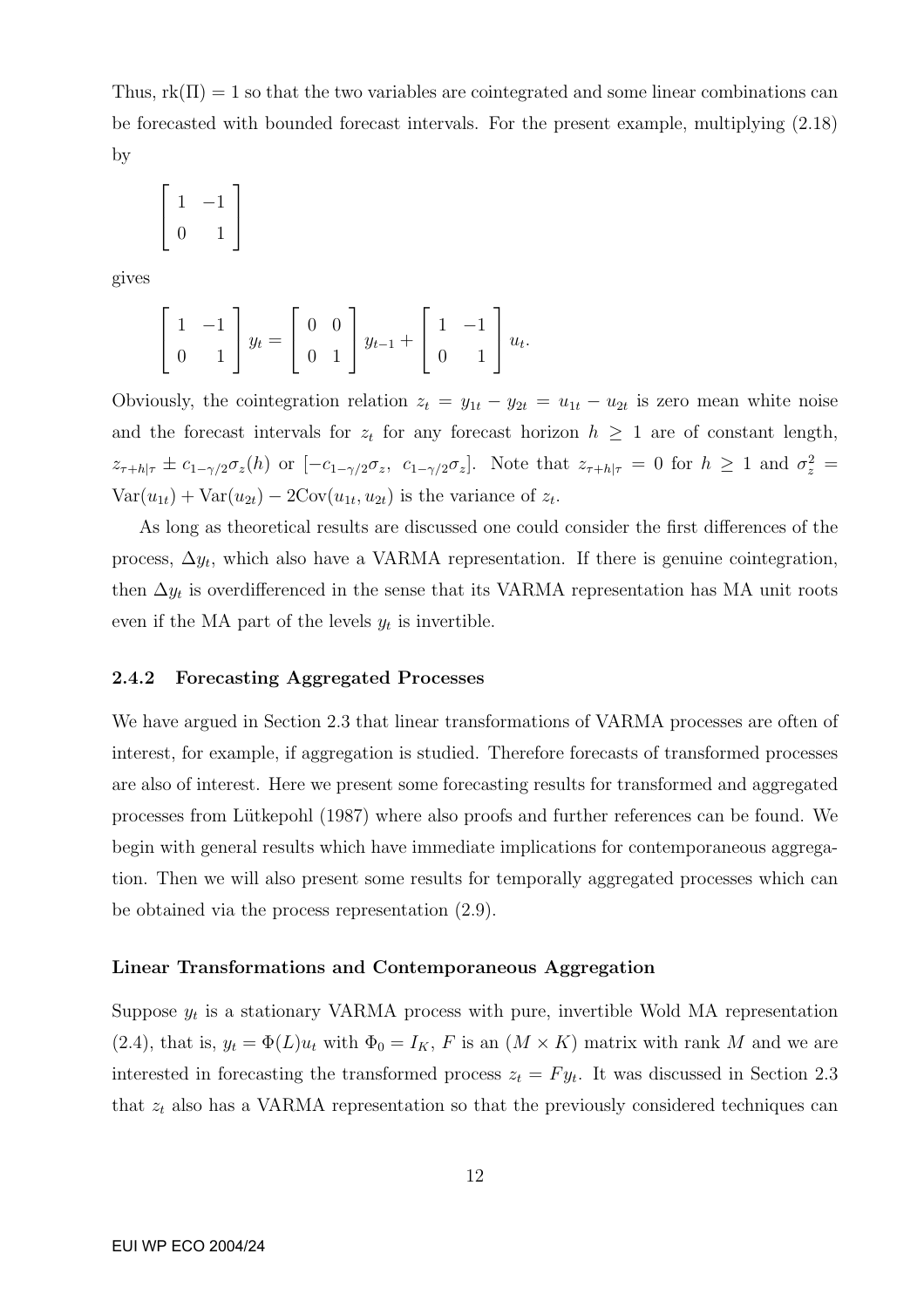be used for forecasting. Suppose that the corresponding Wold MA representation is

$$
z_t = \sum_{i=0}^{\infty} \Psi_i v_{t-i} = \Psi(L)v_t.
$$
\n(2.19)

From (2.13) the optimal h-step predictor for  $z_t$  at origin  $\tau$ , based on its own past, is then

$$
z_{\tau+h|\tau} = \sum_{i=h}^{\infty} \Psi_i v_{\tau+h-i}.
$$
\n(2.20)

In general this predictor will differ from one based on forecasting  $y_t$  and then transforming the forecast,

$$
z_{\tau+h|\tau}^o \equiv F y_{\tau+h|\tau}.\tag{2.21}
$$

Before we compare the two forecasts  $z_{\tau+h|\tau}^o$  and  $z_{\tau+h|\tau}$  it may be of interest to draw attention to yet another possible forecast. If the dimension  $K$  of the vector  $y_t$  is large, it may be difficult to construct a suitable VARMA model for the underlying process and one may consider forecasting the individual components of  $y_t$  by univariate methods and then transforming the univariate forecasts. Because the component series of  $y_t$  can be obtained by linear transformations, they also have ARMA representations. Denoting the corresponding Wold MA representations by

$$
y_{kt} = \sum_{i=0}^{\infty} \theta_{ki} w_{k,t-i} = \theta_k(L) w_{kt}, \qquad k = 1, ..., K,
$$
\n(2.22)

the optimal univariate h-step forecasts are

$$
y_{k,\tau+h|\tau}^{u} = \sum_{i=h}^{\infty} \theta_{ki} w_{k,\tau+h-i}, \qquad k = 1, \dots, K.
$$
 (2.23)

Defining  $y_{\tau+h|\tau}^u = (y_{1,\tau+h|\tau}^u, \ldots, y_{K,\tau+h|\tau}^u)'$ , these forecasts can be used to obtain an h-step forecast

$$
z_{\tau+h|\tau}^u \equiv F y_{\tau+h|\tau}^u \tag{2.24}
$$

of the variables of interest.

We will now compare the three forecasts  $(2.20)$ ,  $(2.21)$  and  $(2.24)$  of the transformed process  $z_t$ . In this comparison we denote the MSE matrices corresponding to the three forecasts by  $\Sigma_z(h)$ ,  $\Sigma_z^o(h)$  and  $\Sigma_z^u(h)$ , respectively. Because  $z_{\tau+h|\tau}^o$  uses the largest information set, it is not surprising that it has the smallest MSE matrix and is hence the best one out of the three forecasts,

$$
\Sigma_z(h) \ge \Sigma_z^o(h) \qquad \text{and} \qquad \Sigma_z^u(h) \ge \Sigma_z^o(h), \tag{2.25}
$$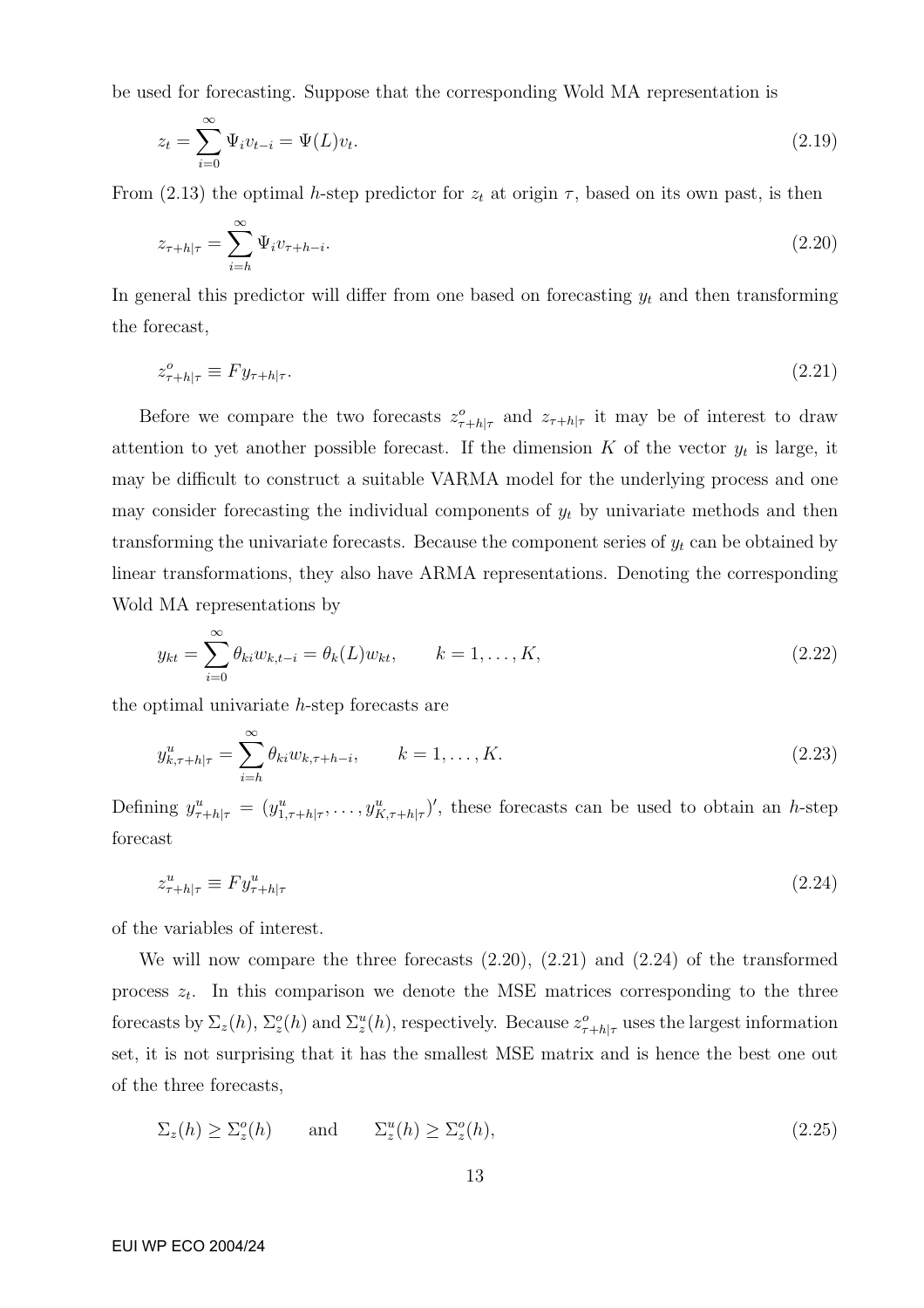where "≥" means that the difference between the left-hand and right-hand matrices is positive semidefinite. Thus, forecasting the original process  $y_t$  and then transforming the forecasts is generally more efficient than forecasting the transformed process directly or transforming univariate forecasts. It is possible, however, that some or all of the forecasts are identical. Actually, for  $I(0)$  processes, all three predictors always approach the same longterm forecast of zero. Consequently,

$$
\Sigma_z(h), \Sigma_z^o(h), \Sigma_z^u(h) \to \Sigma_z \equiv E(z_t z_t') \quad \text{as} \quad h \to \infty. \tag{2.26}
$$

Moreover, it can be shown that if the one-step forecasts are identical, then they will also be identical for larger forecast horizons. More precisely we have,

$$
z_{\tau+1|\tau}^o = z_{\tau+1|\tau} \Rightarrow z_{\tau+h|\tau}^o = z_{\tau+h|\tau} \quad h = 1, 2, \dots,
$$
\n(2.27)

$$
z_{\tau+1|\tau}^u = z_{\tau+1|\tau} \Rightarrow z_{\tau+h|\tau}^u = z_{\tau+h|\tau} \quad h = 1, 2, \dots,
$$
\n(2.28)

and, if  $\Phi(L)$  and  $\Theta(L)$  are invertible,

$$
z_{\tau+1|\tau}^o = z_{\tau+1|\tau}^u \Rightarrow z_{\tau+h|\tau}^o = z_{\tau+h|\tau}^u \quad h = 1, 2, \dots
$$
\n(2.29)

Thus, one may ask whether the one-step forecasts can be identical and it turns out that this is indeed possible. The following proposition which summarizes results of Tiao & Guttman (1980), Kohn (1982) and Lütkepohl (1984), gives conditions for this to happen.

**Proposition 1.** Let  $y_t$  be a K-dimensional stochastic process with MA representation as in (2.4) with  $\Phi_0 = I_K$  and F an  $(M \times K)$  matrix with rank M. Then, using the notation introduced in the foregoing and defining  $\Theta(L) = \text{diag}[\theta_1(L), \dots, \theta_K(L)]$ , the following relations hold:

$$
z_{\tau+1|\tau}^o = z_{\tau+1|\tau} \iff F\Phi(L) = \Psi(L)F,\tag{2.30}
$$

$$
z_{\tau+1|\tau}^u = z_{\tau+1|\tau} \iff F\Theta(L) = \Psi(L)F \tag{2.31}
$$

and, if  $\Phi(L)$  and  $\Theta(L)$  are invertible,

$$
z_{\tau+1|\tau}^o = z_{\tau+1|\tau}^u \iff F\Phi(L)^{-1} = F\Theta(L)^{-1}.
$$
\n
$$
(2.32)
$$

¤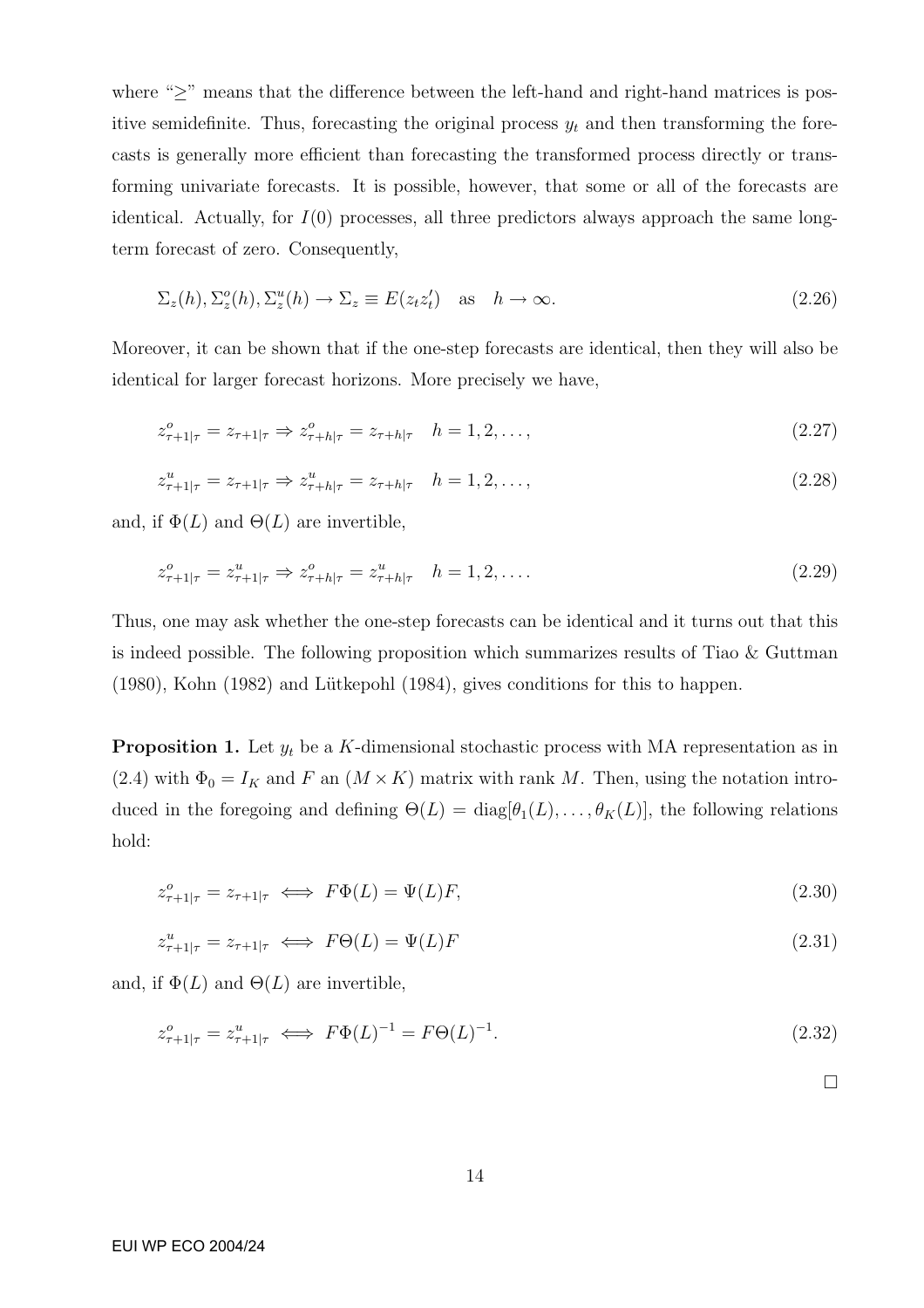There are several interesting implications of this proposition. First, if  $y_t$  consists of independent components  $(\Phi(L) = \Theta(L))$  and  $z_t$  is just their sum, i.e.,  $F = (1, \ldots, 1)$ , then

$$
z_{\tau+1|\tau}^o = z_{\tau+1|\tau} \iff \theta_1(L) = \dots = \theta_K(L). \tag{2.33}
$$

In other words, forecasting the individual components and summing up the forecasts is strictly more efficient than forecasting the sum directly whenever the components are not generated by identical stochastic processes. Second, forecasting the univariate components of  $y_t$  individually can only be as efficient a forecast for  $y_t$  as forecasting on the basis of the multivariate process if and only if  $\Phi(L)$  is a diagonal matrix operator. Related to this result is a well-known condition for Granger-noncausality. For a bivariate process  $y_t = (y_{1t}, y_{2t})'$ ,  $y_{2t}$  is said to be Granger-causal for  $y_{1t}$  if it is helpful for improving the forecasts of the latter variable. In terms of the previous notation this may be stated by specifying  $F = (1,0)$ and defining  $y_{2t}$  as being Granger-causal for  $y_{1t}$  if  $z_{\tau+1|\tau}^o = F y_{\tau+1|\tau} = y_{1,\tau+1|\tau}^o$  is a better forecast than  $z_{\tau+1|\tau} = y_{1,\tau+1|\tau}$ . From (2.30) it then follows that  $y_{2t}$  is not Granger-causal for  $y_{1t}$  if and only if  $\phi_{12}(L) = 0$ , where  $\phi_{12}(L)$  denotes the upper right hand element of  $\Phi(L)$ . This characterization of Granger-noncausality is well-known in the related literature (e.g., Lütkepohl  $(1991, Section 2.3.1)$ .

It may also be worth noting that in general there is no unique ranking of the forecasts  $z_{\tau+1|\tau}$  and  $z_{\tau+1|\tau}^u$ . Depending on the structure of the underlying process  $y_t$  and the transformation matrix F, either  $\Sigma_z(h) \geq \Sigma_z^u(h)$  or  $\Sigma_z(h) \leq \Sigma_z^u(h)$  will hold and the relevant inequality may be strict in the sense that the left-hand and right-hand matrices are not identical.

Some but not all the results in this section carry over to nonstationary  $I(1)$  processes. For example, the result (2.26) will not hold in general if some components of  $y_t$  are  $I(1)$ because in this case the three forecasts do not necessarily converge to zero as the forecast horizon gets large. On the other hand, the conditions in  $(2.30)$  and  $(2.31)$  can be used for the differenced processes. For these results to hold, the MA operator may have roots on the unit circle and hence overdifferencing is not a problem.

The previous results on linearly transformed processes can also be used to compare different predictors for temporally aggregated processes by setting up the corresponding process (2.9). Some related results will be summarized next.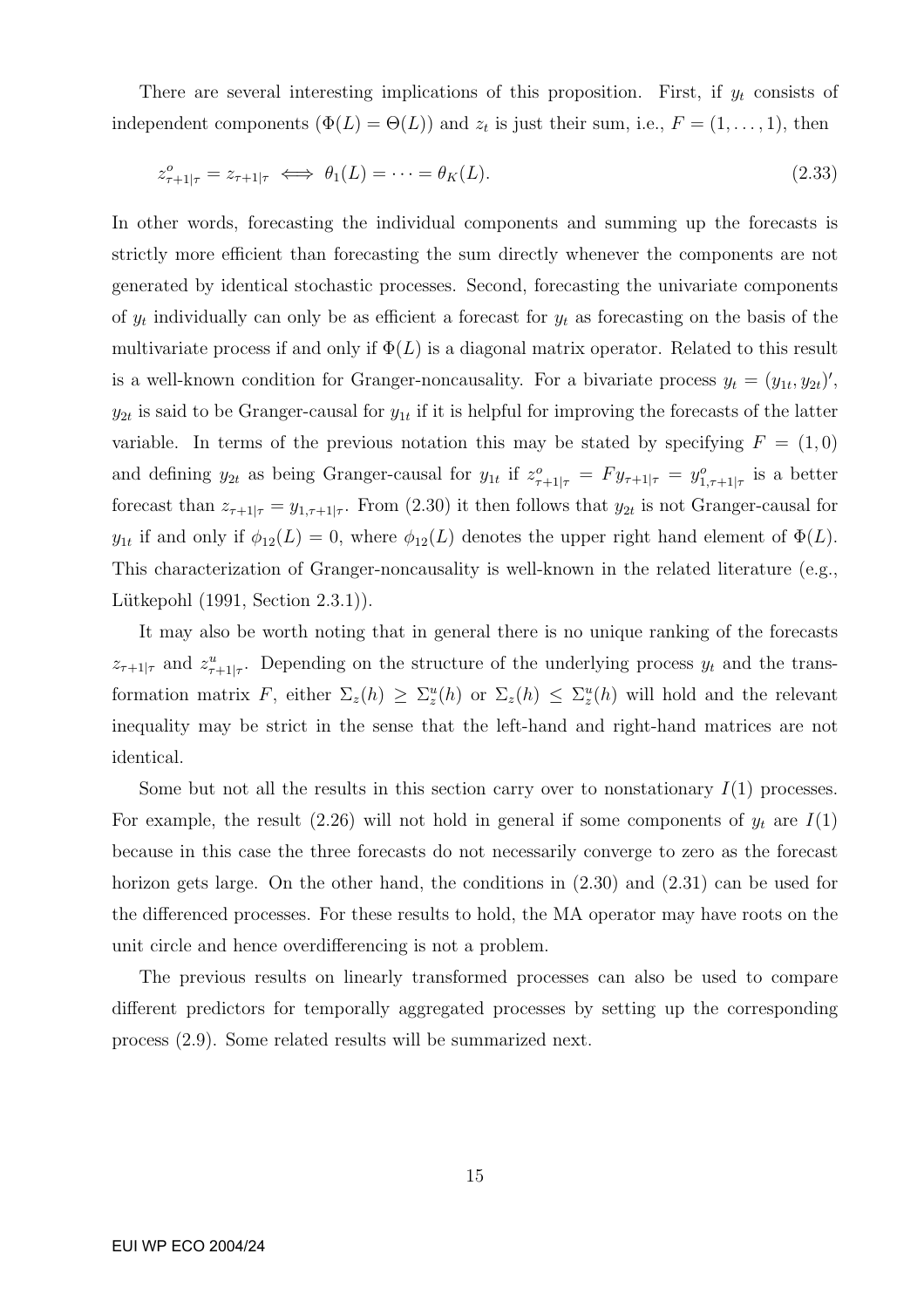#### Temporal Aggregation

Different forms of temporal aggregation are of interest, depending on the types of variables involved. If  $y_t$  consists of stock variables, then temporal aggregation is usually associated with *systematic sampling*, sometimes called *skip-sampling* or *point-in-time sampling*. In other words, the process

$$
\mathbf{s}_{\vartheta} = y_{m\vartheta} \tag{2.34}
$$

is used as an aggregate over m periods. Here the aggregated process  $s_{\theta}$  has a new time index which refers to another observation frequency than the original subscript  $t$ . For example, if t refers to months and  $m = 3$ , then  $\vartheta$  refers to quarters. In that case the process  $s_{\vartheta}$  consists of every third variable of the  $y_t$  process. This type of aggregation contrasts with temporal aggregation of flow variables where a temporal aggregate is typically obtained by summing up consecutive values. Thus, aggregation over  $m$  periods gives the aggregate

$$
\mathbf{z}_{\vartheta} = y_{m\vartheta} + y_{m\vartheta - 1} + \dots + y_{m\vartheta - m + 1}.\tag{2.35}
$$

Now if, for example, t refers to months and  $m = 3$ , then three consecutive observations are added to obtain the quarterly value. In the following we again assume that the disaggregated process  $y_t$  is stationary and invertible and has a Wold MA representation as in (2.4),  $y_t =$  $\Phi(L)u_t$  with  $\Phi_0 = I_K$ . As we have seen in Section 2.3, this implies that  $s_{\vartheta}$  and  $z_{\vartheta}$  are also stationary and have Wold MA representations. We will now discuss forecasting stock and flow variables in turn. In other words, we consider forecasts for  $s_{\vartheta}$  and  $z_{\vartheta}$ .

Suppose first that we wish to forecast  $s_{\vartheta}$ . Then the past aggregated values  $\{s_{\vartheta}, s_{\vartheta-1}, \dots\}$ may be used to obtain an h-step forecast  $s_{\theta+h|\theta}$  as in (2.13) on the basis of the MA representation of  $s_{\vartheta}$ . If the disaggregate process  $y_t$  is available, another possible forecast results by systematically sampling forecasts of  $y_t$  which gives  $\mathbf{s}_{\vartheta+h|\vartheta}^o = y_{m\vartheta+mh|m\vartheta}$ . Using the results for linear transformations, the latter forecast generally has a lower MSE than  $s_{\vartheta+h|\vartheta}$  and the difference vanishes if the forecast horizon  $h \to \infty$ . For special processes the two predictors are identical, however. It follows from relation (2.30) of Proposition 1 that the two predictors are identical for  $h = 1, 2, \ldots$ , if and only if

$$
\Phi(L) = \left(\sum_{i=0}^{\infty} \Phi_{im} L^{im}\right) \left(\sum_{i=0}^{m-1} \Phi_i L^i\right)
$$
\n(2.36)

(Lütkepohl  $(1987,$  Proposition 7.1)). Thus, there is no loss in forecast efficiency if the MA operator of the disaggregate process has the multiplicative structure in (2.36). This condition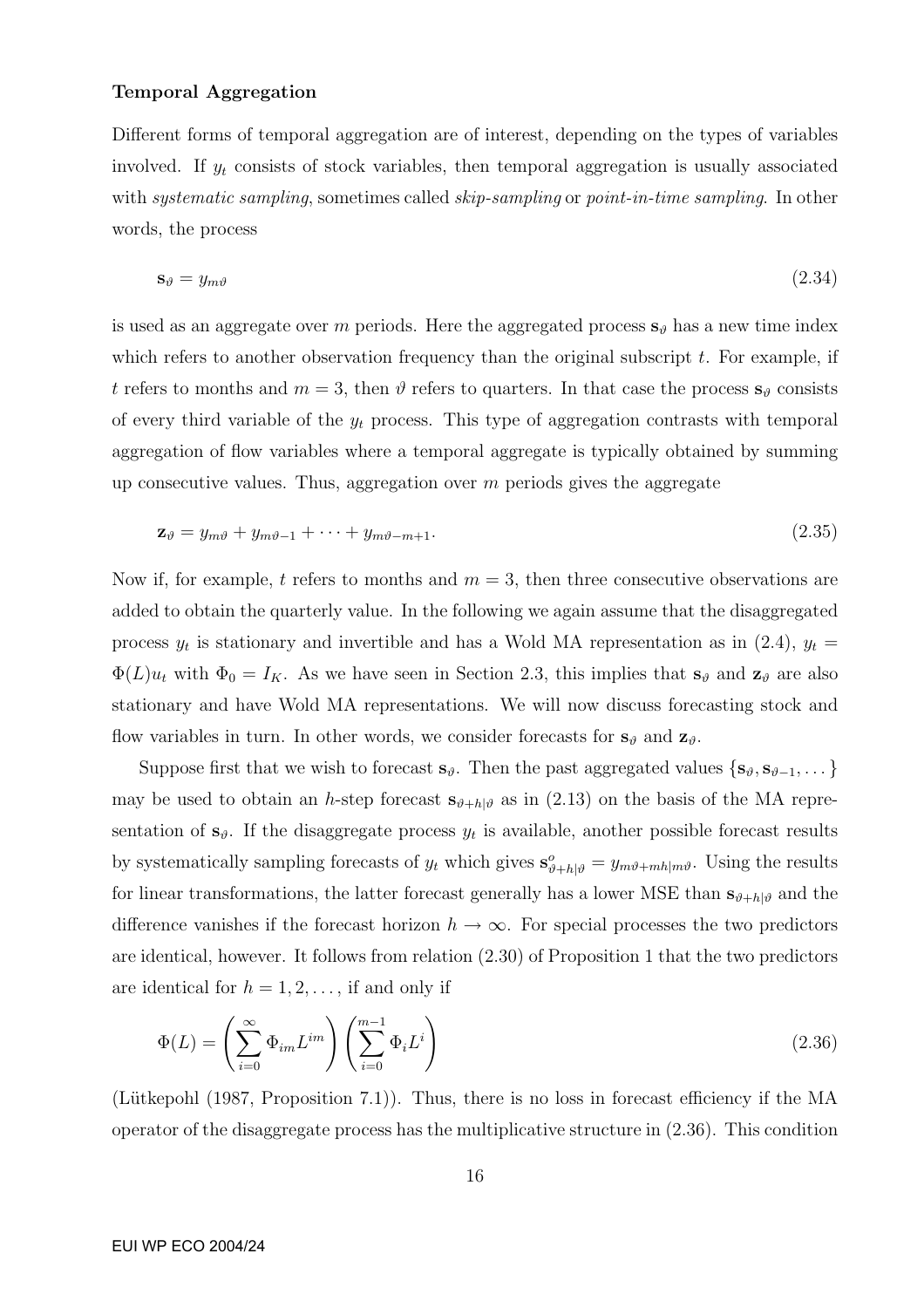is, for instance, satisfied if  $y_t$  is a purely seasonal process with seasonal period m such that

$$
y_t = \sum_{i=0}^{\infty} \Phi_{im} u_{t-im}.
$$
\n(2.37)

It also holds if  $y_t$  has a finite order MA structure with MA order less than m. Interestingly, it also follows that there is no loss in forecast efficiency if the disaggregate process  $y_t$  is a VAR(1) process,  $y_t = A_1 y_{t-1} + u_t$ . In that case, the MA operator can be written as

$$
\Phi(L) = \left(\sum_{i=0}^{\infty} A_1^{im} L^{im}\right) \left(\sum_{i=0}^{m-1} A_1^i L^i\right)
$$

and, hence, it has the required structure.

Now consider the case of a vector of flow variables  $y_t$  for which the temporal aggregate is given in (2.35). For forecasting the aggregate  $z_{\theta}$  one may use the past aggregated values and compute an h-step forecast  $\mathbf{z}_{\theta+h|\theta}$  as in (2.13) on the basis of the MA representation of  $z_{\vartheta}$ . Alternatively, we may again forecast the disaggregate process  $y_t$  and aggregate the forecasts. This forecast is denoted by  $\mathbf{z}_{\vartheta+h|\vartheta}^o$ , that is,

$$
\mathbf{z}_{\vartheta+h|\vartheta}^o = y_{m\vartheta+mh|m\vartheta} + y_{m\vartheta+mh-1|m\vartheta} + \dots + y_{m\vartheta+mh-m+1|m\vartheta}.
$$
\n(2.38)

Again the results for linear transformations imply that the latter forecast generally has a lower MSE than  $z_{\vartheta+h|\vartheta}$  and the difference vanishes if the forecast horizon  $h \to \infty$ . In this case equality of the two forecasts holds for small forecast horizons  $h = 1, 2, \ldots$ , if and only if

$$
(1 + L + \dots + L^{m-1}) \left( \sum_{i=0}^{\infty} \Phi_i L^i \right)
$$
  
=  $\left( \sum_{j=0}^{\infty} (\Phi_{jm} + \dots + \Phi_{jm-m+1}) L^{jm} \right) \left( \sum_{i=0}^{m-1} (\Phi_0 + \Phi_1 + \dots + \Phi_i) L^i \right),$  (2.39)

where  $\Phi_j = 0$  for  $j < 0$  (Lütkepohl (1987, Proposition 8.1)). In other words, the two forecasts are identical and there is no loss in forecast efficiency from using the aggregate directly if the MA operator of  $y_t$  has the specified multiplicative structure upon multiplication by  $(1 + L + \cdots + L^{m-1})$ . This condition is also satisfied if  $y_t$  has the purely seasonal structure (2.37). However, in contrast to what was observed for stock variables, the two predictors are generally not identical if the disaggregate process  $y_t$  is generated by an MA process of order less than m.

It is perhaps also interesting to note that if there are both stock and flow variables in one system, then even if the underlying disaggregate process  $y_t$  is the periodic process  $(2.37)$ , a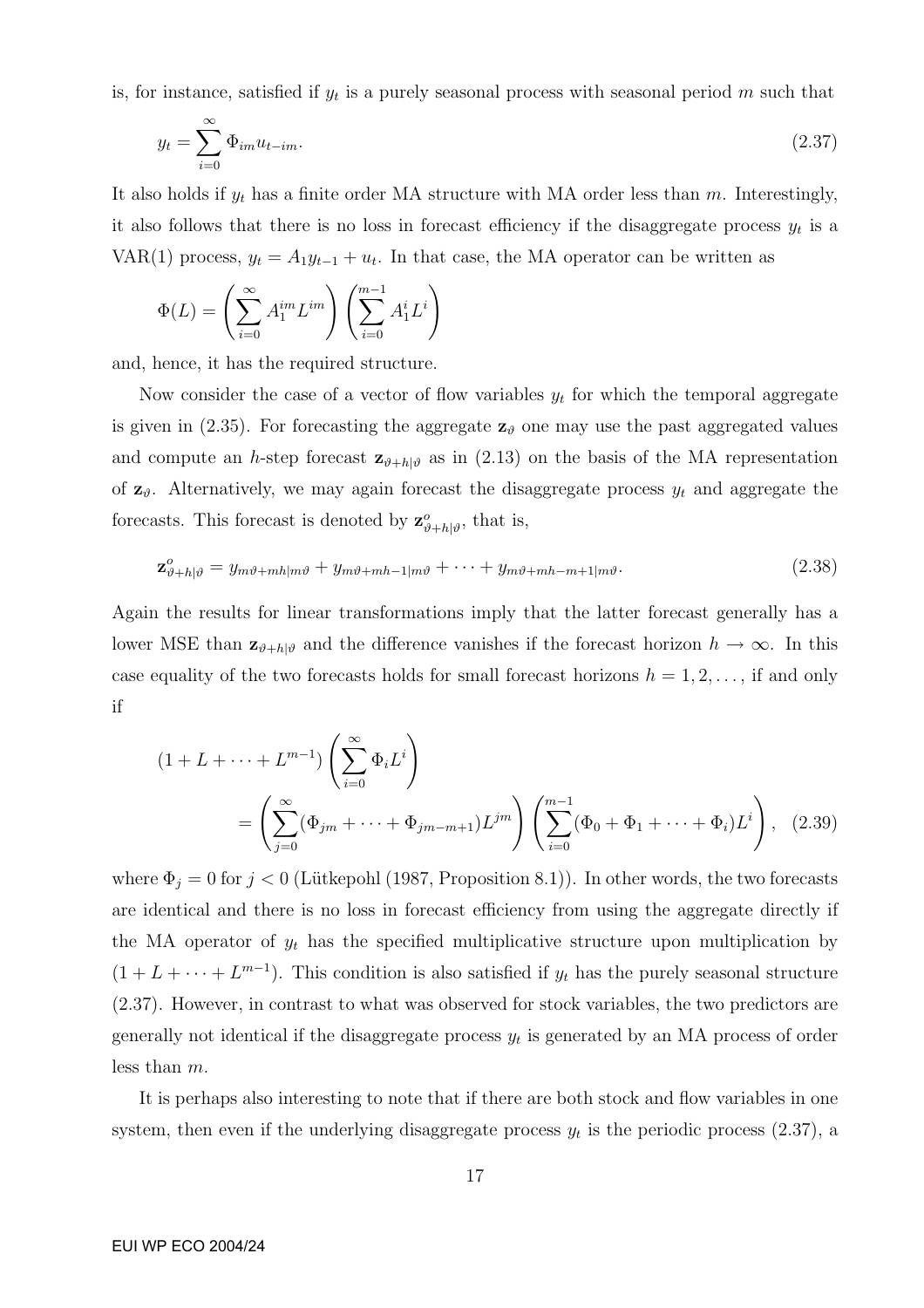forecast based on the disaggregate data may be better than directly forecasting the aggregate (Lütkepohl (1987, pp. 177-178)). This result is interesting because for the purely seasonal process (2.37) using the disaggregate process will not result in superior forecasts if a system consisting either of stock variables only or of flow variables only is considered.

So far we have considered temporal aggregation of stationary processes. Most of the results can be generalized to  $I(1)$  processes by considering the stationary process  $\Delta y_t$  instead of the original process  $y_t$ . Recall that forecasts for  $y_t$  can then be obtained from those of  $\Delta y_t$ . Moreover, in this context it may be worth taking into account that in deriving some of the conditions for forecast equality, the MA operator of the considered disaggregate process may have unit roots resulting from overdifferencing. A result which does not carry over to the  $I(1)$  case, however, is the equality of long horizon forecasts based on aggregate or disaggregate variables. The reason is again that optimal forecasts of  $I(1)$  variables do not settle down at zero eventually when  $h \to \infty$ .

Clearly, so far we have just discussed forecasting of known processes. In practice, the DGPs have to be specified and estimated on the basis of limited sample information. In that case quite different results may be obtained and, in particular, forecasts based on disaggregate processes may be inferior to those based on the aggregate directly. This issue is taken up again in Section 4.2 when forecasting estimated processes is considered.

Forecasting temporally aggregated processes has been discussed extensively in the literature. Early examples of treatments of temporal aggregation of time series are Abraham (1982), Amemiya & Wu (1972), Brewer (1973), Lütkepohl (1986a, b), Stram & Wei (1986), Telser (1967), Tiao (1972), Wei (1978) and Weiss (1984) among many others. More recently, Breitung & Swanson (2002) have studied the implications of temporal aggregation when the number of aggregated time units goes to infinity.

## 2.5 Extensions

So far we have considered processes which are too simple in some respects to qualify as DGPs of most economic time series. This was mainly done to simplify the exposition. Some important extensions will now be considered. In particular, we will discuss deterministic terms, higher order integration and seasonal unit roots as well as non-Gaussian processes.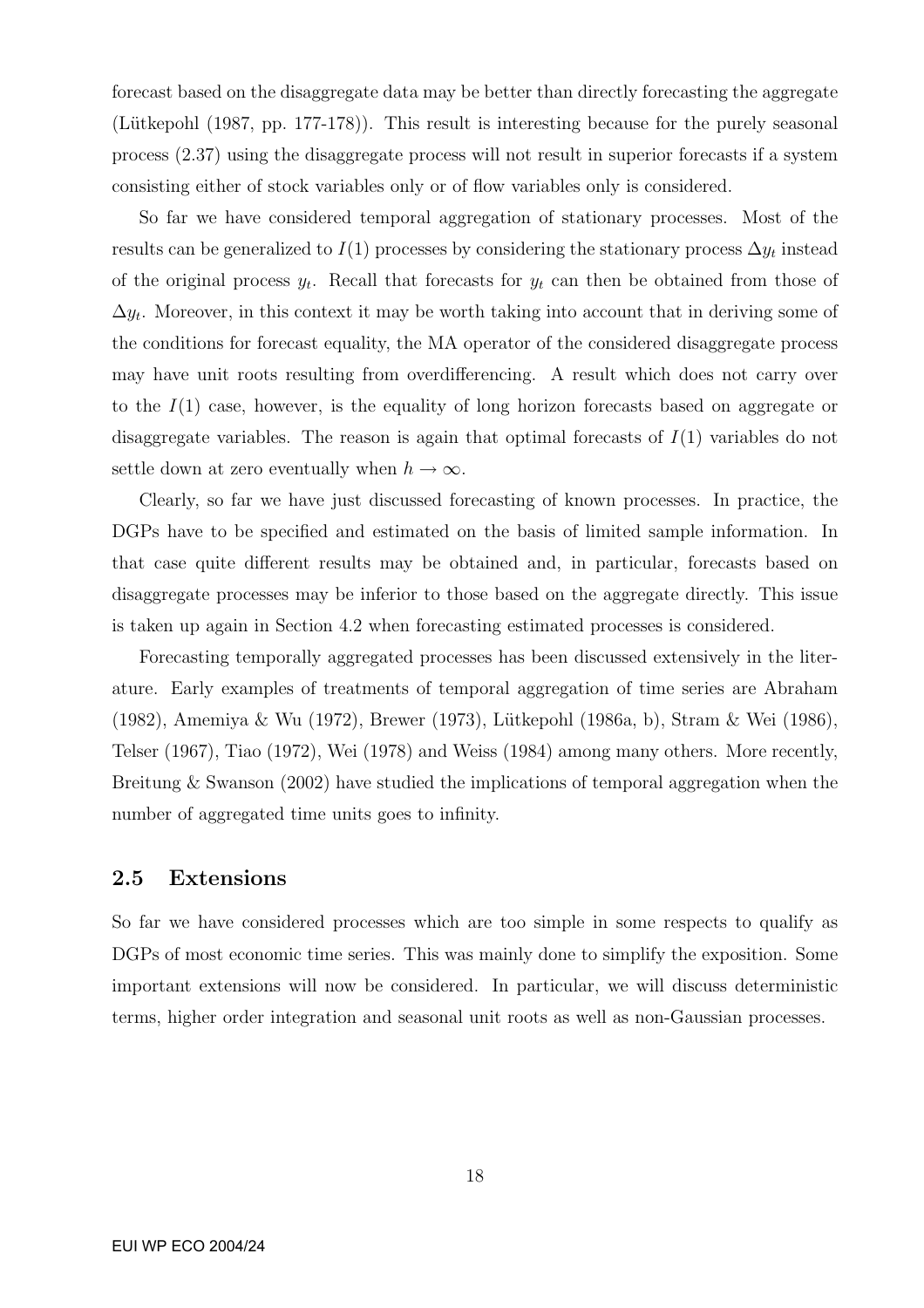#### 2.5.1 Deterministic Terms

An easy way to integrate deterministic terms in our framework is to simply add them to the stochastic part. In other words, we consider processes

$$
y_t = \mu_t + x_t,
$$

where  $\mu_t$  is a deterministic term and  $x_t$  is the purely stochastic part which is assumed to have a VARMA representation of the type considered earlier. The deterministic part can, for example, be a constant,  $\mu_t = \mu_0$ , a linear trend,  $\mu_t = \mu_0 + \mu_1 t$ , or a higher order polynomial trend. Furthermore, seasonal dummy variables or other dummies may be included.

From a forecasting point of view, deterministic terms are easy to handle because by their very nature their future values are precisely known. Thus, in order to forecast  $y_t$ , we may forecast the purely stochastic process  $x_t$  as discussed earlier and then simply add the deterministic part corresponding to the forecast period. In this case, the forecast errors and MSE matrices are the same as for the purely stochastic process. Of course, in practice the deterministic part may contain unknown parameters which have to be estimated from data. For the moment this issue is ignored because we are considering known processes. It will become important, however, in Section 4, where forecasting estimated processes is discussed.

#### 2.5.2 More Unit Roots

In practice the order of integration of some of the variables can be greater than one and  $\det A(z)$  may have roots on the unit circle other than  $z = 1$ . For example, there may be seasonal unit roots. Considerable research has been done on these extensions of our basic models. See, for instance, Johansen (1995b, 1997), Gregoir & Laroque (1994) and Haldrup (1998) for discussions of the  $I(2)$  and higher order integration frameworks, and Johansen & Schaumburg (1999) and Gregoir (1999a, b) for research on processes with roots elsewhere on the unit circle. Bauer & Wagner (2003) consider state space representations for VARMA models with roots at arbitrary points on the unit circle.

As long as the processes are assumed to be known these issues do not create additional problems for forecasting because we can still use the general forecasting formulas for VARMA processes. Extensions are important, however, when it comes to model specification and estimation. In these steps of the forecasting procedure taking into account extensions in the methodology may be useful.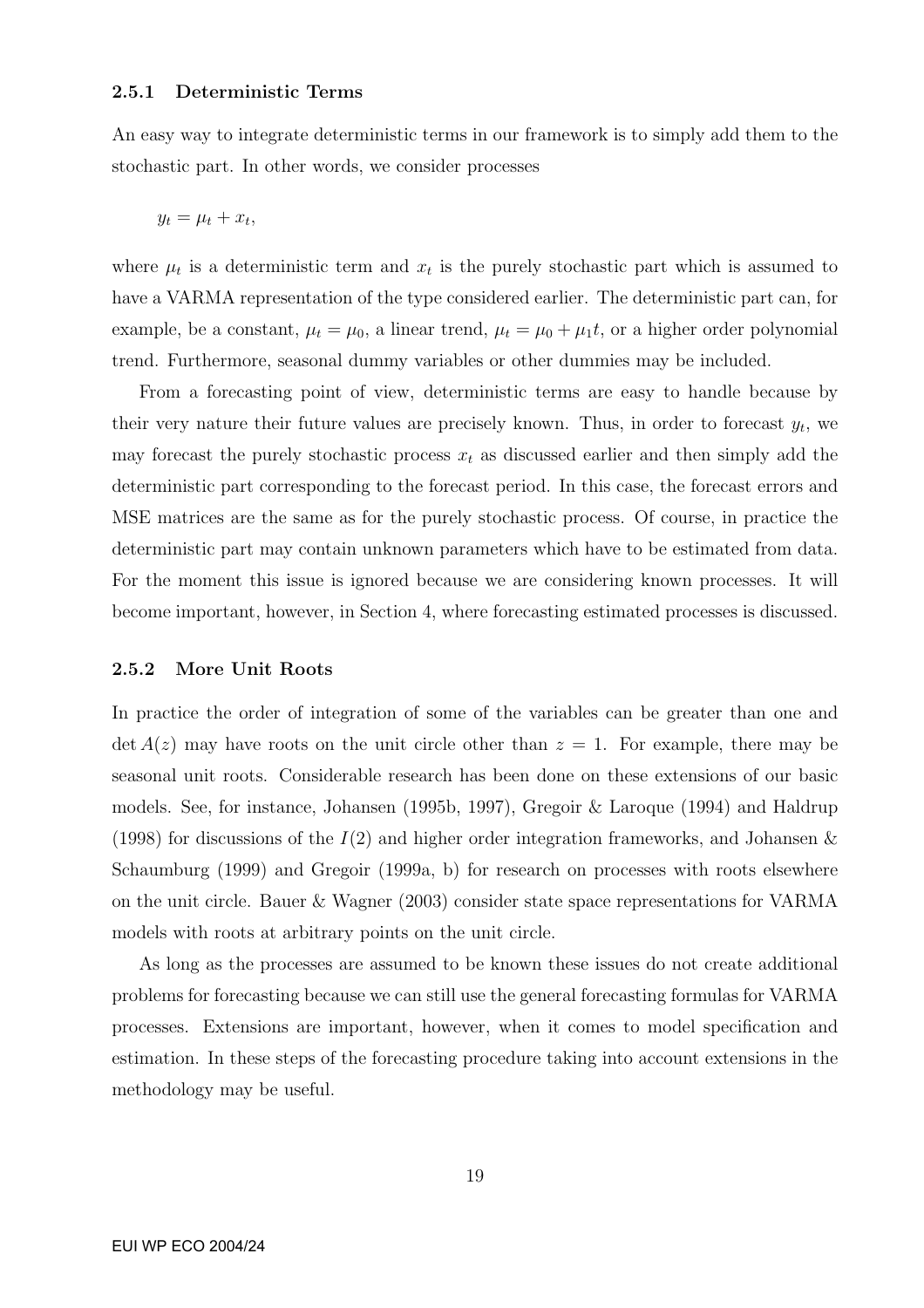#### 2.5.3 Non-Gaussian Processes

If the DGP of a multiple time series is not normally distributed, point forecasts can be computed as before. They will generally still be best linear forecasts and may in fact be minimum MSE forecasts if  $u_t$  is independent white noise, as discussed in Section 2.4. In setting up forecast intervals the distribution has to be taken into account, however. If the distribution is unknown, bootstrap methods can be used to compute interval forecasts (e.g., Findley (1986), Masarotto (1990), Grigoletto (1998), Kabaila (1993), Pascual, Romo & Ruiz  $(2004)$ ).

# 3 Specifying and Estimating VARMA Models

As we have seen in the previous section, for forecasting purposes the pure VAR or MA representations of a stochastic process are quite useful. These representations are in general of infinite order. In practice, they have to be replaced by finite dimensional parameterizations which can be specified and estimated from data. VARMA processes are such finite dimensional parameterizations. Therefore, in practice, a VARMA model such as (2.1) or even a pure finite order VAR as in (1.1) will be specified and estimated as a forecasting tool.

As mentioned earlier, the operators  $A(L)$  and  $M(L)$  of the VARMA model (2.2) are not unique or not identified, as econometricians sometimes say. This nonuniqueness is problematic if the process parameters have to be estimated because a unique representation is needed for consistent estimation. Before we discuss estimation and specification issues related to VARMA processes we will therefore present identifying restrictions. More precisely, the echelon form of VARMA and EC-VARMA models will be presented. Then estimation procedures, model specification and diagnostic checking will be discussed.

## 3.1 The Echelon Form

Any pair of operators  $A(L)$  and  $M(L)$  that gives rise to the same VAR operator  $\Xi(L)$  =  $I_K - \sum_{i=1}^{\infty}$  $\sum_{i=1}^{\infty} \Xi_i L^i = M(L)^{-1} A(L)$  or MA operator  $\Phi(L) = A(L)^{-1} M(L)$  defines an equivalent VARMA process for  $y_t$ . Here  $A_0 = M_0$  is assumed. Clearly, if we premultiply  $A(L)$  and  $M(L)$  by some invertible operator  $D(L) = D_0 + D_1L + \cdots + D_qL^q$  satisfying  $\det(D_0) \neq 0$ and det  $D(z) \neq 0$  for  $|z| \leq 1$ , an equivalent VARMA representation is obtained. Thus, a first step towards finding a unique representation is to cancel common factors in  $A(L)$  and  $M(L)$ . We therefore assume that the operator  $[A(L):M(L)]$  is *left-coprime*. To define this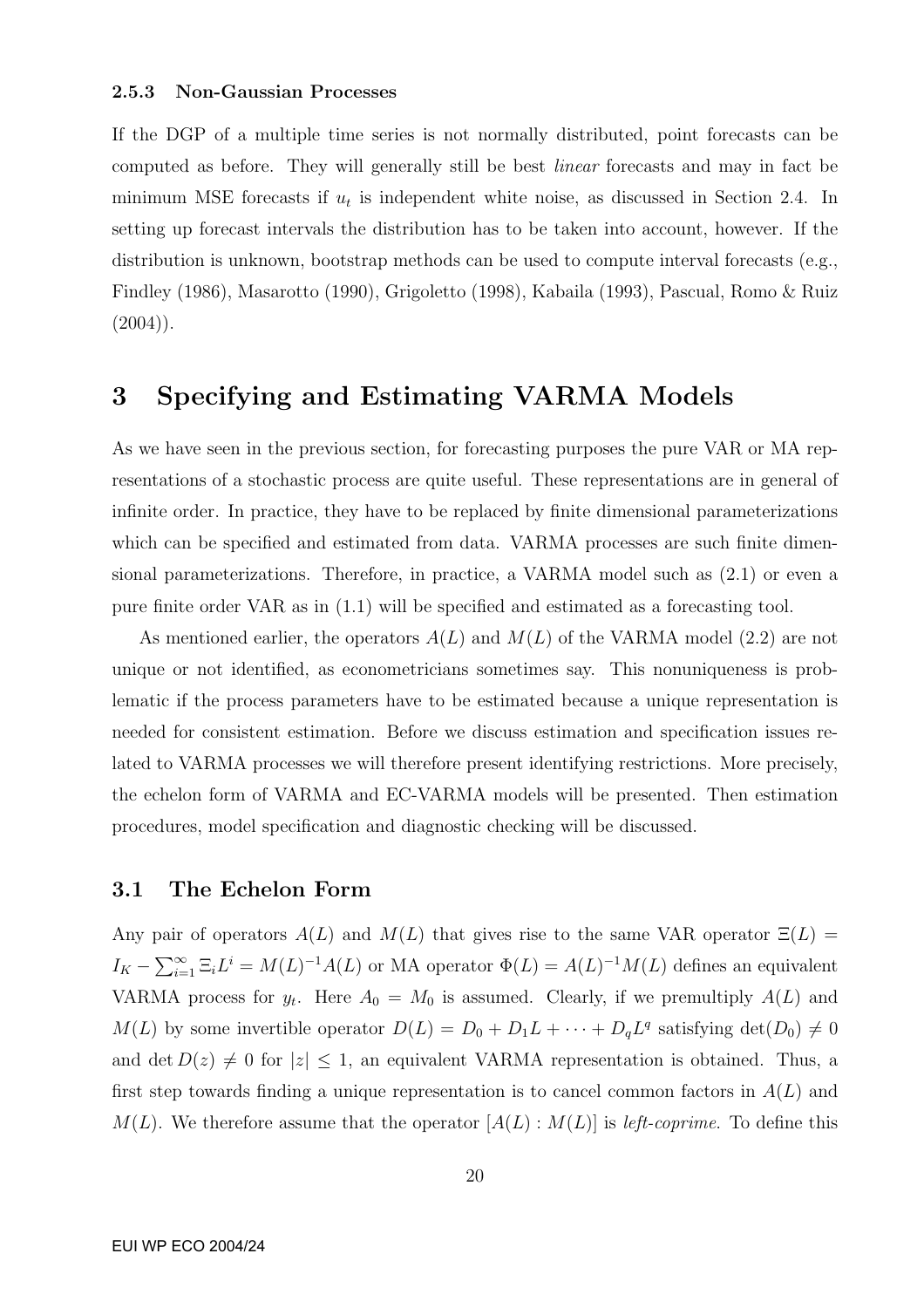property, recall that a matrix polynomial  $D(z)$  and the corresponding operator  $D(L)$  are unimodular if det  $D(z)$  is a constant which does not depend on z. Examples of unimodular operators are

$$
D(L) = D_0 \quad \text{or} \quad D(L) = \begin{bmatrix} 1 & \delta L \\ 0 & 1 \end{bmatrix}
$$
 (3.1)

(see Lütkepohl (1996) for definitions and properties of matrix polynomials). A matrix operator  $[A(L):M(L)]$  is called left-coprime if only unimodular operators  $D(L)$  can be factored. In other words,  $[A(L):M(L)]$  is left-coprime if for operators  $A(L)$ ,  $M(L)$  an operator  $D(L)$ exists such that  $[A(L):M(L)] = D(L)[A(L):M(L)]$  holds, then  $D(L)$  must be unimodular.

Although considering only left-coprime operators  $[A(L):M(L)]$  does not fully solve the nonuniqueness problem of VARMA representations it is a first step in the right direction because it excludes many possible redundancies. It does not rule out premultiplication by some nonsingular matrix, for example, and thus, there is still room for improvement. Even if  $A_0 = M_0 = I_K$  is assumed, uniqueness of the operators is not achieved because there are unimodular operators  $D(L)$  with zero-order matrix  $I_K$ , as seen in (3.1). Premultiplying  $[A(L):M(L)]$  by such an operator maintains left-coprimeness. Therefore more restrictions are needed for uniqueness. The echelon form discussed in the next subsections provides sufficiently many restrictions in order to ensure uniqueness of the operators. We will first consider stationary processes and then turn to EC-VARMA models.

#### 3.1.1 Stationary Processes

We assume that  $[A(L):M(L)]$  is left-coprime and we denote the kl-th elements of  $A(L)$  and  $M(L)$  by  $\alpha_{kl}(L)$  and  $m_{kl}(L)$ , respectively. Let  $p_k$  be the maximum polynomial degree in the k-th row of  $[A(L):M(L)], k = 1, \ldots, K$ , and define

$$
p_{kl} = \begin{cases} \min(p_k + 1, p_l) & \text{for } k > l, \\ \min(p_k, p_l) & \text{for } k < l, \end{cases} \quad k, l = 1, \dots, K.
$$

The VARMA process is said to be in *echelon form* or, briefly,  $ARMA<sub>E</sub>$  form if the operators  $A(L)$  and  $M(L)$  satisfy the following restrictions (Lütkepohl & Claessen (1997), Lütkepohl  $(2002)$ :

$$
m_{kk}(L) = 1 + \sum_{i=1}^{p_k} m_{kk,i} L^i, \quad \text{for } k = 1, ..., K,
$$
\n(3.2)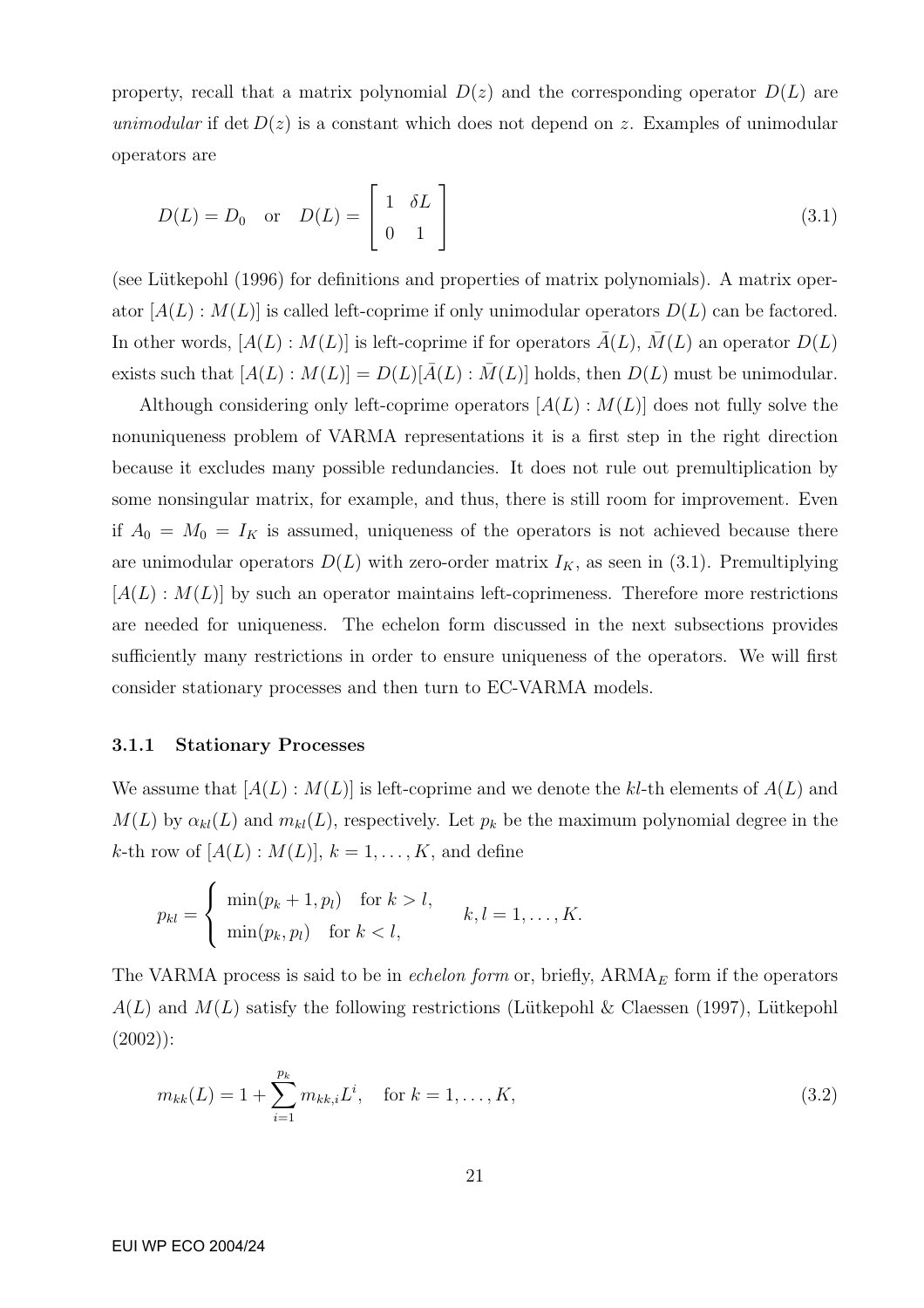$$
m_{kl}(L) = \sum_{i=p_k - p_{kl}+1}^{p_k} m_{kl,i} L^i, \quad \text{for } k \neq l,
$$
\n(3.3)

and

$$
\alpha_{kl}(L) = \alpha_{kl,0} - \sum_{i=1}^{p_k} \alpha_{kl,i} L^i, \quad \text{with } \alpha_{kl,0} = m_{kl,0} \quad \text{for } k, l = 1, ..., K. \tag{3.4}
$$

Here the row degrees  $p_k$   $(k = 1, ..., K)$  are called the Kronecker indices (see Hannan & Deistler (1988), Lütkepohl (1991)). In the following we denote an echelon form with Kronecker indices  $p_1, \ldots, p_K$  by  $ARMA_E(p_1, \ldots, p_K)$ . Notice that it corresponds to a  $VARMA(p, p)$ representation in (2.1) with  $p = \max(p_1, \ldots, p_K)$ . An ARMA<sub>E</sub> form may have more zero coefficients than those specified by the restrictions from  $(3.2)-(3.4)$ . In particular, there may be models where the AR and MA orders are not identical due to further zero restrictions. Such over-identifying constraints are not ruled out by the echelon form. It does not need them to ensure uniqueness of the operator  $[A(L) : M(L)]$  for a given VAR operator  $\Xi(L)$ or MA operator  $\Phi(L)$ , however. Note also that every VARMA process can be written in echelon form. Thus, the echelon form does not exclude any VARMA processes.

The present specification of the echelon form does not restrict the autoregressive operator except for the maximum row degrees imposed by the Kronecker indices and the zero order matrix  $(A_0 = M_0)$ . Additional identifying zero restrictions are placed on the moving average coefficient matrices attached to low lags of the error process  $u_t$ . This form of the echelon form was proposed by Lütkepohl  $&$  Claessen (1997) because it can be combined conveniently with the EC representation of a VARMA process, as we will see shortly. Thus, it is particularly useful for processes with cointegrated variables. A slightly different echelon form is usually used in the literature on stationary processes. Typically the restrictions on low order lags are imposed on the VAR coefficient matrices (e.g., Hannan & Deistler (1988), Lütkepohl  $(1991)$ .

To illustrate the present  $ARMA<sub>E</sub>$  form we consider the following three-dimensional process from Lütkepohl (2002) with Kronecker indices  $(p_1, p_2, p_3) = (1, 2, 1)$ . It is easy to derive the  $p_{kl}$ ,

$$
[p_{kl}] = \left[\begin{array}{ccc} \bullet & 1 & 1 \\ 1 & \bullet & 1 \\ 1 & 2 & \bullet \end{array}\right].
$$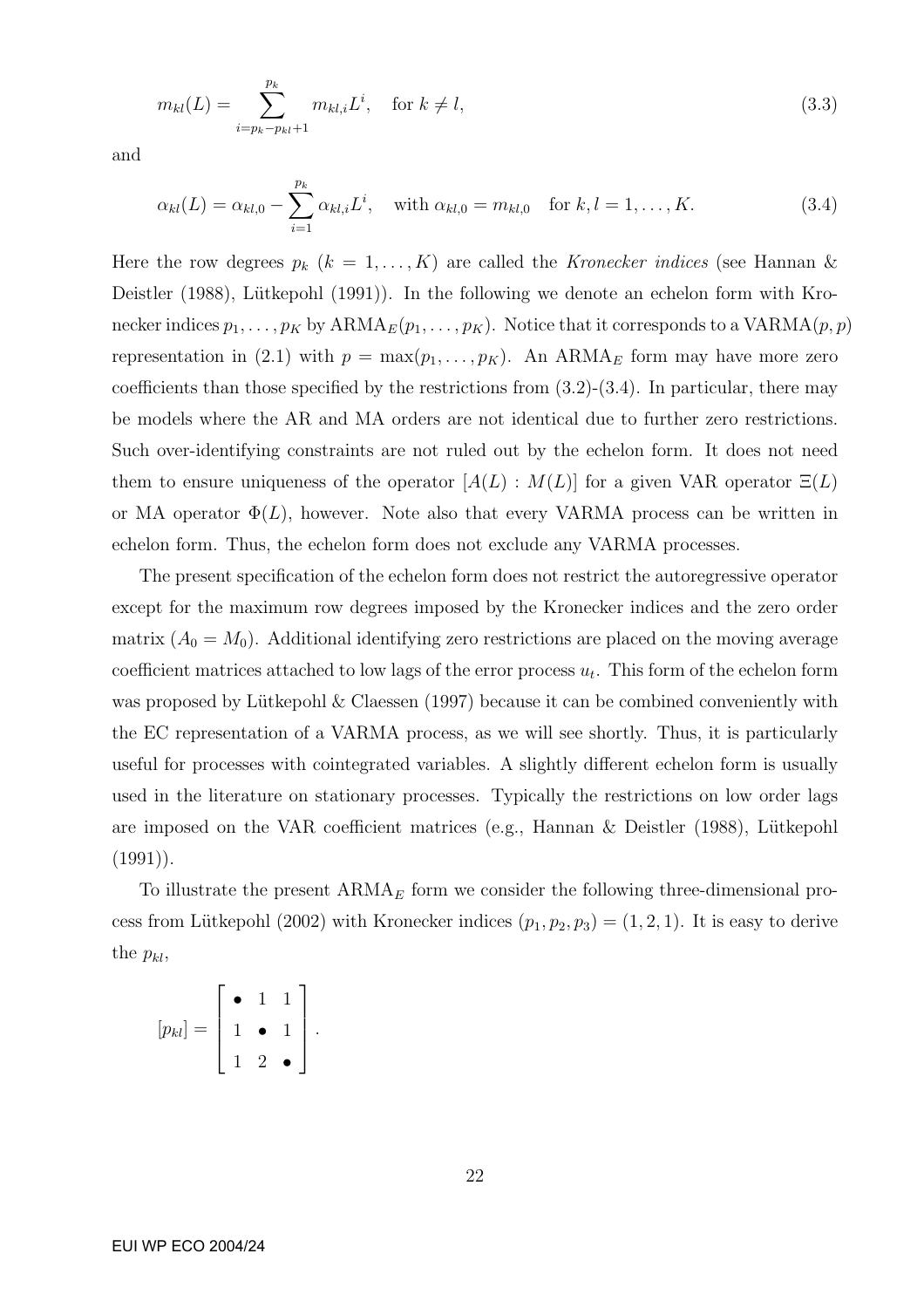Hence, we get the  $ARMA<sub>E</sub>(1, 2, 1)$  form:

$$
\begin{bmatrix}\n1 & 0 & 0 \\
0 & 1 & 0 \\
0 & \alpha_{32,0} & 1\n\end{bmatrix} y_t = \begin{bmatrix}\n\alpha_{11,1} & \alpha_{12,1} & \alpha_{13,1} \\
\alpha_{21,1} & \alpha_{22,1} & \alpha_{23,1} \\
\alpha_{31,1} & \alpha_{32,1} & \alpha_{33,1}\n\end{bmatrix} y_{t-1} + \begin{bmatrix}\n0 & 0 & 0 \\
\alpha_{21,2} & \alpha_{22,2} & \alpha_{23,2} \\
0 & 0 & 0\n\end{bmatrix} y_{t-2} + \begin{bmatrix}\n1 & 0 & 0 \\
0 & 1 & 0 \\
0 & \alpha_{32,0} & 1\n\end{bmatrix} u_t + \begin{bmatrix}\nm_{11,1} & m_{12,1} & m_{13,1} \\
0 & m_{22,1} & 0 \\
m_{31,1} & m_{32,1} & m_{33,1}\n\end{bmatrix} u_{t-1}
$$
\n(3.5)\n
$$
+ \begin{bmatrix}\n0 & 0 & 0 \\
m_{21,2} & m_{22,2} & m_{23,2} \\
0 & 0 & 0\n\end{bmatrix} u_{t-2}.
$$

Although in this example the zero order matrix is lower triangular, it will often be an identity matrix in an echelon form. In fact, it will always be an identity matrix if the Kronecker indices are ordered from smallest to largest.

#### 3.1.2  $I(1)$  Processes

If the EC form of the  $ARMA<sub>E</sub>$  model is set up as in (2.6), the autoregressive short-run coefficient matrices  $\Gamma_i$   $(i = 1, \ldots, p - 1)$  satisfy similar identifying constraints as the  $A_i$ 's  $(i = 1, \ldots, p)$ . More precisely,  $\Gamma_i$  obeys the same zero restrictions as  $A_{i+1}$  for  $i = 1, \ldots, p-1$ . This structure follows from the specific form of the zero restrictions on the  $A_i$ 's. If  $\alpha_{kl,i}$  is restricted to zero by the echelon form this implies that the corresponding element  $\alpha_{kl,j}$  of  $A_j$ is also zero for  $j > i$ . Similarly, the zero restrictions on  $\Pi$  are the same as those on  $A_0 - A_1$ . Because the echelon form does not impose zero restrictions on  $A_1$  if all Kronecker indices  $p_k \geq 1$   $(k = 1, ..., K)$ , there are no echelon form zero restrictions on  $\Pi$  if all Kronecker indices are greater than zero. On the other hand, if there are zero Kronecker indices, this has consequences for the rank of Π and, hence, for the integration and cointegration structure of the variables. In fact, denoting by  $\rho$  the number of zero Kronecker indices, it can be shown that

$$
rk(\Pi) \ge \varrho. \tag{3.6}
$$

This result is useful to remember when procedures for specifying the cointegrating rank of a VARMA system are considered.

In the following we use the acronym  $EC-ARMA<sub>E</sub>$  for an EC-VARMA model which satisfies the echelon form restrictions. To illustrate its structure, we follow again Lütkepohl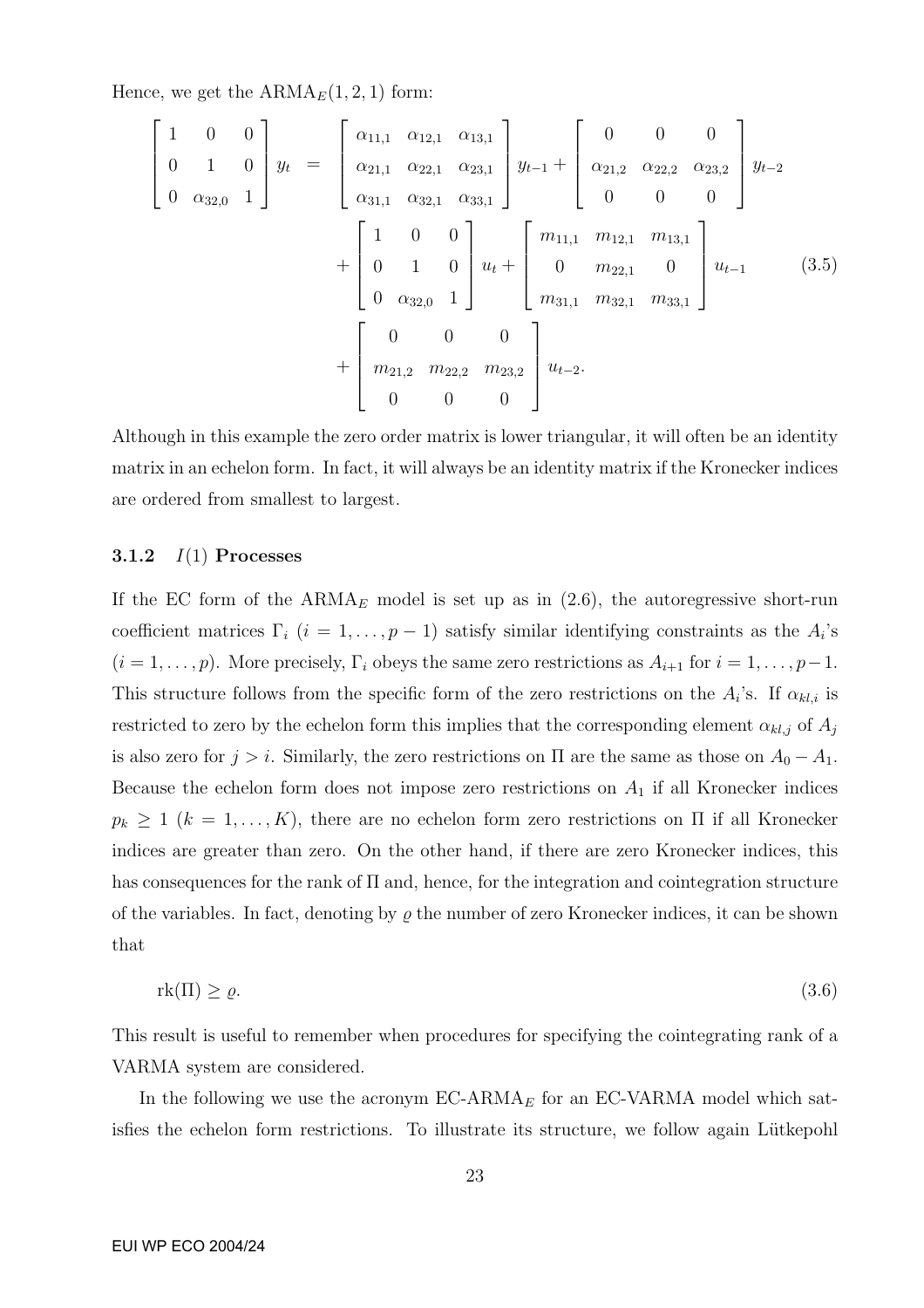(2002) and use the model (3.5). The corresponding  $EC-ARMA<sub>E</sub>$  form is

$$
\begin{bmatrix}\n1 & 0 & 0 \\
0 & 1 & 0 \\
0 & \alpha_{32,0} & 1\n\end{bmatrix}\n\Delta y_t = \begin{bmatrix}\n\pi_{11} & \pi_{12} & \pi_{13} \\
\pi_{21} & \pi_{22} & \pi_{23} \\
\pi_{31} & \pi_{32} & \pi_{33}\n\end{bmatrix} y_{t-1} + \begin{bmatrix}\n0 & 0 & 0 \\
\gamma_{21,1} & \gamma_{22,1} & \gamma_{23,1} \\
0 & 0 & 0\n\end{bmatrix} \Delta y_{t-1} + \begin{bmatrix}\n1 & 0 & 0 \\
0 & 1 & 0 \\
0 & \alpha_{32,0} & 1\n\end{bmatrix} u_t + \begin{bmatrix}\nm_{11,1} & m_{12,1} & m_{13,1} \\
0 & m_{22,1} & 0 \\
m_{31,1} & m_{32,1} & m_{33,1}\n\end{bmatrix} u_{t-1} + \begin{bmatrix}\n0 & 0 & 0 \\
m_{21,2} & m_{22,2} & m_{23,2} \\
0 & 0 & 0\n\end{bmatrix} u_{t-2}.
$$

The following three-dimensional  $ARMA_E(0, 0, 1)$  model is another example from Lütkepohl (2002):

$$
y_t = \begin{bmatrix} 0 & 0 & 0 \\ 0 & 0 & 0 \\ \alpha_{31,1} & \alpha_{32,1} & \alpha_{33,1} \end{bmatrix} y_{t-1} + u_t + \begin{bmatrix} 0 & 0 & 0 \\ 0 & 0 & 0 \\ m_{31,1} & m_{32,1} & m_{33,1} \end{bmatrix} u_{t-1}.
$$
 (3.7)

Note that in this case  $A_0 = I_3$ . Now two of the Kronecker indices are zero and, hence, according to (3.5), the cointegrating rank of this system must be at least 2. The EC-ARMA $_E$ form is

$$
\Delta y_t = \begin{bmatrix} 1 & 0 & 0 \\ 0 & 1 & 0 \\ \pi_{31} & \pi_{32} & \pi_{33} \end{bmatrix} y_{t-1} + u_t + \begin{bmatrix} 0 & 0 & 0 \\ 0 & 0 & 0 \\ m_{31,1} & m_{32,1} & m_{33,1} \end{bmatrix} u_{t-1}.
$$

The rank of

$$
\Pi = \left[ \begin{array}{ccc} 1 & 0 & 0 \\ 0 & 1 & 0 \\ \pi_{31} & \pi_{32} & \pi_{33} \end{array} \right]
$$

is clearly at least two.

Because we now have a unique representation of VARMA models we can discuss estimation of such models. Of course, to estimate an  $ARMA<sub>E</sub>$  or EC-ARMA<sub>E</sub> form we need to specify the Kronecker indices and possibly the cointegrating rank. We will discuss parameter estimation first and then consider model specification issues.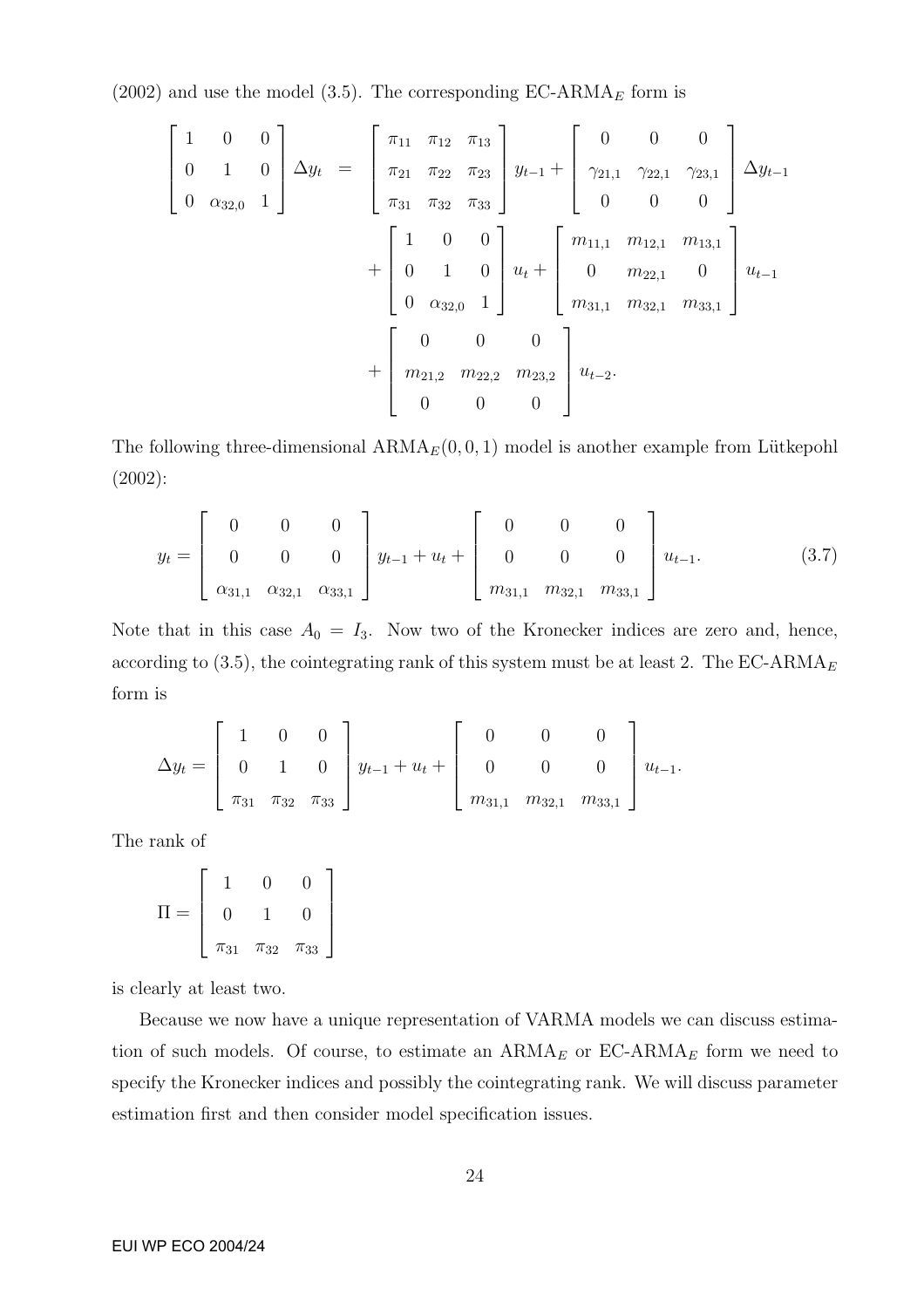Before we go on with these topics, we mention that there are other ways to achieve uniqueness or identification of a VARMA representation. For example, Zellner & Palm (1974) and Wallis (1977) consider a final form representation which also solves the identification problem. It often results in rather heavily parameterized models and has therefore not gained much popularity. Tiao & Tsay (1989) propose so-called scalar component models to overcome the identification problem. The idea is to consider linear combinations of the variables which can reveal simplifications of the general VARMA structure. The interested reader is referred to the aforementioned article. We have presented the echelon form here in some detail because it often results in parsimonious representations.

# 3.2 Estimation of VARMA Models for Given Lag Orders and Cointegrating Rank

For given Kronecker indices the  $ARMA<sub>E</sub>$  form of a VARMA DGP can be set up and estimated. We will consider this case first and then study estimation of  $EC-ARMA<sub>E</sub>$  models for which the cointegrating rank is given in addition to the Kronecker indices. Specification of the Kronecker indices and the cointegrating rank will be discussed in Sections 3.4 and 3.3, respectively.

#### 3.2.1  $ARMA_E$  Models

Suppose the white noise process  $u_t$  is normally distributed (Gaussian),  $u_t \sim N(0, \Sigma_u)$ . Given a sample  $y_1, \ldots, y_T$  and presample values  $y_0, \ldots, y_{p-1}, u_0, \ldots, u_{q-1}$ , the log-likelihood function of the VARMA model (2.1) is

$$
l(\theta) = \sum_{t=1}^{T} l_t(\theta). \tag{3.8}
$$

Here  $\theta$  represents the vector of all parameters to be estimated and

$$
l_t(\theta) = -\frac{K}{2}\log 2\pi - \frac{1}{2}\log \det \Sigma_u - \frac{1}{2}u'_t \Sigma_u^{-1} u_t,
$$

where

$$
u_t = M_0^{-1}(A_0y_t - A_1y_{t-1} - \cdots - A_py_{t-p} - M_1u_{t-1} - \cdots - M_qu_{t-q}).
$$

It is assumed that the uniqueness restrictions of the  $ARMA_E$  form are imposed and  $\theta$  contains the freely varying parameters only. The initial values are assumed to be fixed and if the  $u_t$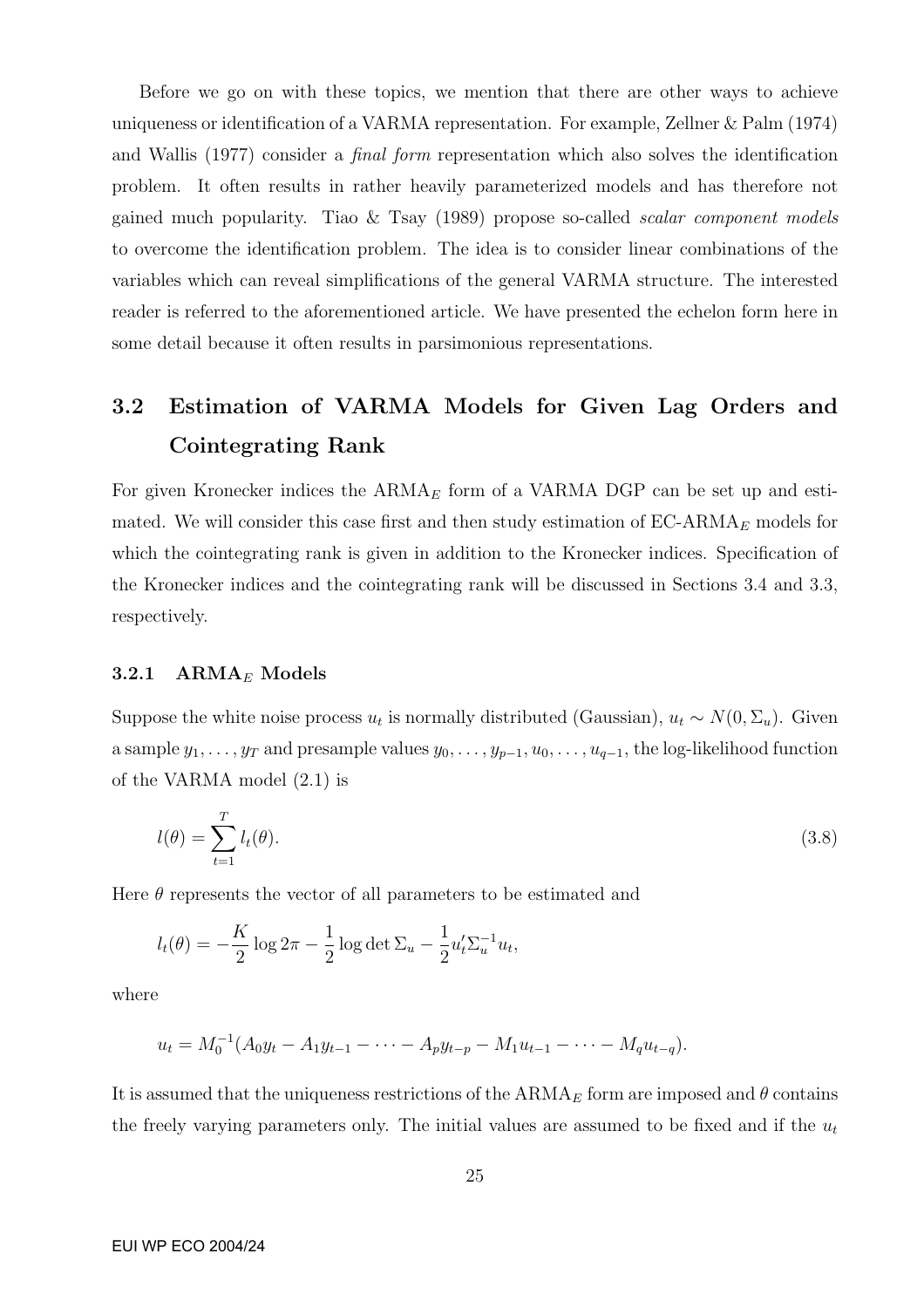$(t \leq 0)$  are not available, they may be replaced by zero without affecting the asymptotic properties of the estimators.

Maximization of  $l(\theta)$  is a nonlinear optimization problem which is complicated by the inequality constraints that ensure invertibility of the MA operator. Iterative optimization algorithms may be used here. Start-up values for such algorithms may be obtained as follows: An unrestricted long VAR model of order  $h_T$ , say, is fitted by OLS in a first step. Denoting the estimated residuals by  $\hat{u}_t$ , the ARMA<sub>E</sub> form can be estimated when all lagged  $u_t$ 's are replaced by  $\hat{u}_t$ 's. If  $A_0 \neq I_K$ , then unlagged  $u_{jt}$  in equation  $k$   $(k \neq j)$  may also be replaced by estimated residuals from the long VAR. The resulting parameter estimates can be used as starting values for an iterative algorithm.

If the DGP is stable and invertible and the parameters are identified, the ML estimator  $\hat{\theta}$  has standard limiting properties, that is,  $\hat{\theta}$  is consistent and

$$
\sqrt{T}(\hat{\theta}-\theta) \stackrel{d}{\rightarrow} N(0,\Sigma_{\hat{\theta}}),
$$

where  $\stackrel{d}{\rightarrow}$  signifies convergence in distribution and  $\Sigma_{\hat{\theta}}$  is the inverse asymptotic information matrix. This result holds even if the true distribution of the  $u_t$ 's is not normal but satisfies suitable moment conditions. In that case the estimators are just quasi ML estimators, of course.

There has been some discussion of the likelihood function of VARMA models and its maximization (Tunnicliffe Wilson (1973), Nicholls & Hall (1979), Hillmer & Tiao (1979)). Unfortunately, optimization of the Gaussian log-likelihood is not a trivial exercise. Therefore other estimation methods have been proposed in the literature (e.g., Koreisha & Pukkila (1987), Kapetanios (2003), Poskitt (2003)). Of course, it is also straightforward to add deterministic terms to the model and estimate the associated parameters along with the VARMA coefficients.

### 3.2.2  $EC-ARMA<sub>E</sub>$  Models

If the cointegrating rank r is given and the DGP is a pure, finite order  $VAR(p)$  process, the corresponding VECM,

$$
\Delta y_t = \alpha \beta' y_{t-1} + \Gamma_1 \Delta y_{t-1} + \dots + \Gamma_{p-1} \Delta y_{t-p+1} + u_t, \tag{3.9}
$$

can be estimated conveniently by RR regression, as shown in Johansen (1995a). Concentrating out the short-run dynamics by regressing  $\Delta y_t$  and  $y_{t-1}$  on  $\Delta Y'_{t-1} = [\Delta y'_{t-1}, \ldots, \Delta y'_{t-p+1}]$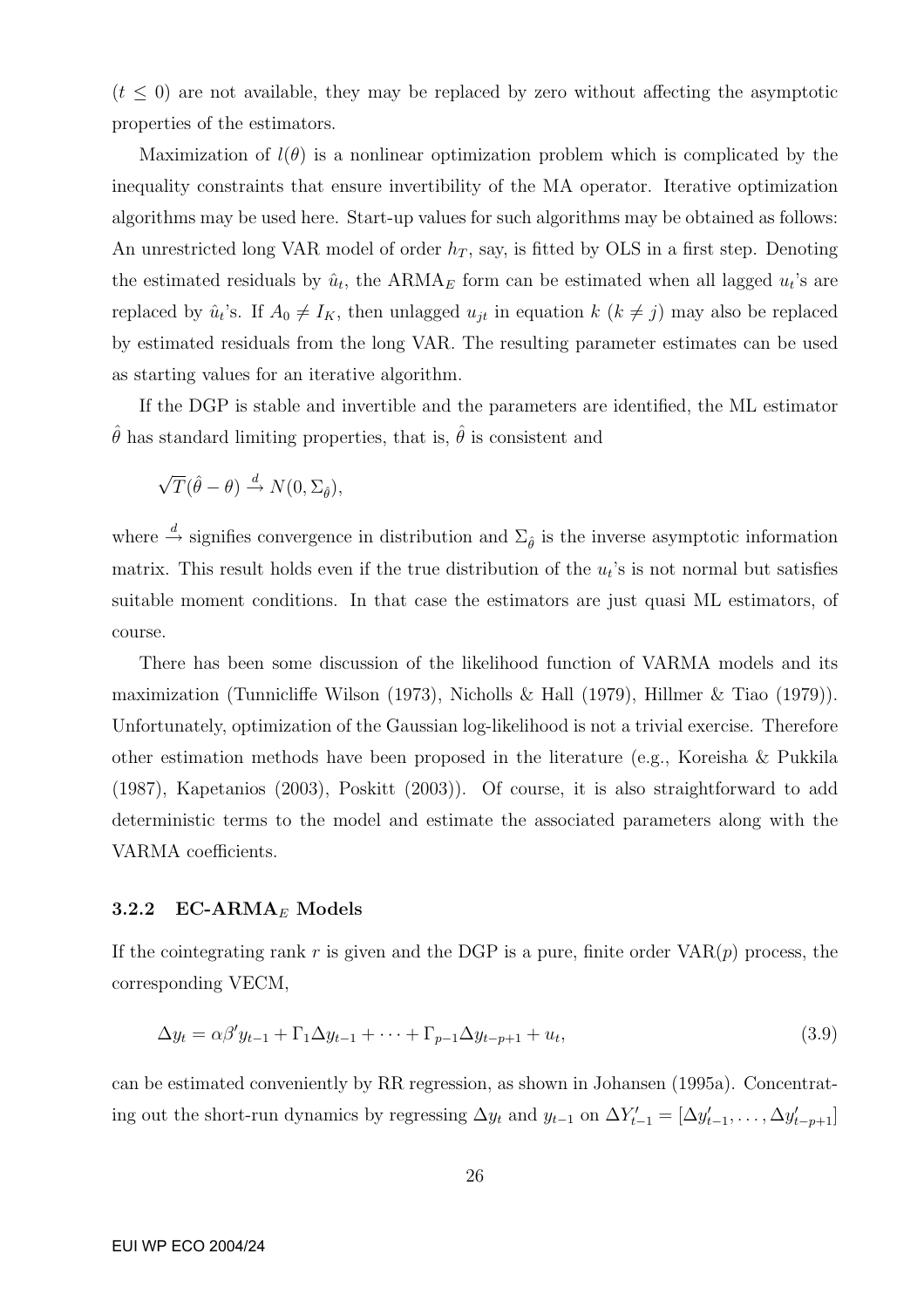and denoting the residuals by  $R_{0t}$  and  $R_{1t}$ , respectively, the EC term can be estimated by RR regression from

$$
R_{0t} = \alpha \beta' R_{1t} + u_t^c. \tag{3.10}
$$

Because the decomposition  $\Pi = \alpha \beta'$  is not unique, the estimators for  $\alpha$  and  $\beta$  are not consistent whereas the resulting ML estimator for  $\Pi$  is consistent. However, because the matrices  $\alpha$  and  $\beta$  have rank r, one way to make them unique is to choose

$$
\beta' = [I_r : \beta'_{(K-r)}],\tag{3.11}
$$

where  $\beta_{(K-r)}$  is a  $((K-r) \times r)$  matrix. This normalization is always possible upon a suitable ordering of the variables. The ML estimator of  $\beta_{(K-r)}$  can be obtained by post-multiplying the RR estimator  $\tilde{\beta}$  of  $\beta$  by the inverse of its first r rows and using the last  $K - r$  rows as the estimator  $\tilde{\beta}_{(K-r)}$  of  $\beta_{(K-r)}$ . This estimator is not only consistent but even superconsistent meaning that it converges at a faster rate than the usual  $\sqrt{T}$  to the true parameter matrix  $\beta_{(K-r)}$ . In fact, it turns out that  $T(\tilde{\beta}_{(K-r)} - \beta_{(K-r)})$  converges in distribution. As a result inference for the other parameters can be done as if the cointegration matrix  $\beta$  were known.

Other estimation procedures that can be used here as well were proposed by Ahn & Reinsel (1990) and Saikkonen (1992). In fact, in the latter article it was shown that the procedure can even be justified if the true DGP is an infinite order VAR process and only a finite order model is fitted, as long as the order goes to infinity with growing sample size. This result is convenient in the present situation where we are interested in VARMA processes, because we can estimate the cointegration relations in a first step on the basis of a finite order VECM without MA part. Then the estimated cointegration matrix can be used in estimating the remaining VARMA parameters. That is, the short-run parameters including the loading coefficients  $\alpha$  and MA parameters of the EC-ARMA<sub>E</sub> form can then be estimated by ML conditional on the estimator for  $\beta$ . Because of the superconsistency of the estimator for the cointegration parameters this procedure maintains the asymptotic efficiency of the Gaussian ML estimator. Except for the cointegration parameters, the parameter estimators have standard asymptotic properties which are equivalent to those of the full ML estimators (Yap & Reinsel (1995)). If the Kronecker indices are given, the echelon VARMA structure can also be taken into account in estimating the cointegration matrix.

As mentioned earlier, before a model can be estimated, the Kronecker indices and possibly the cointegrating rank have to be specified. These issues are discussed next.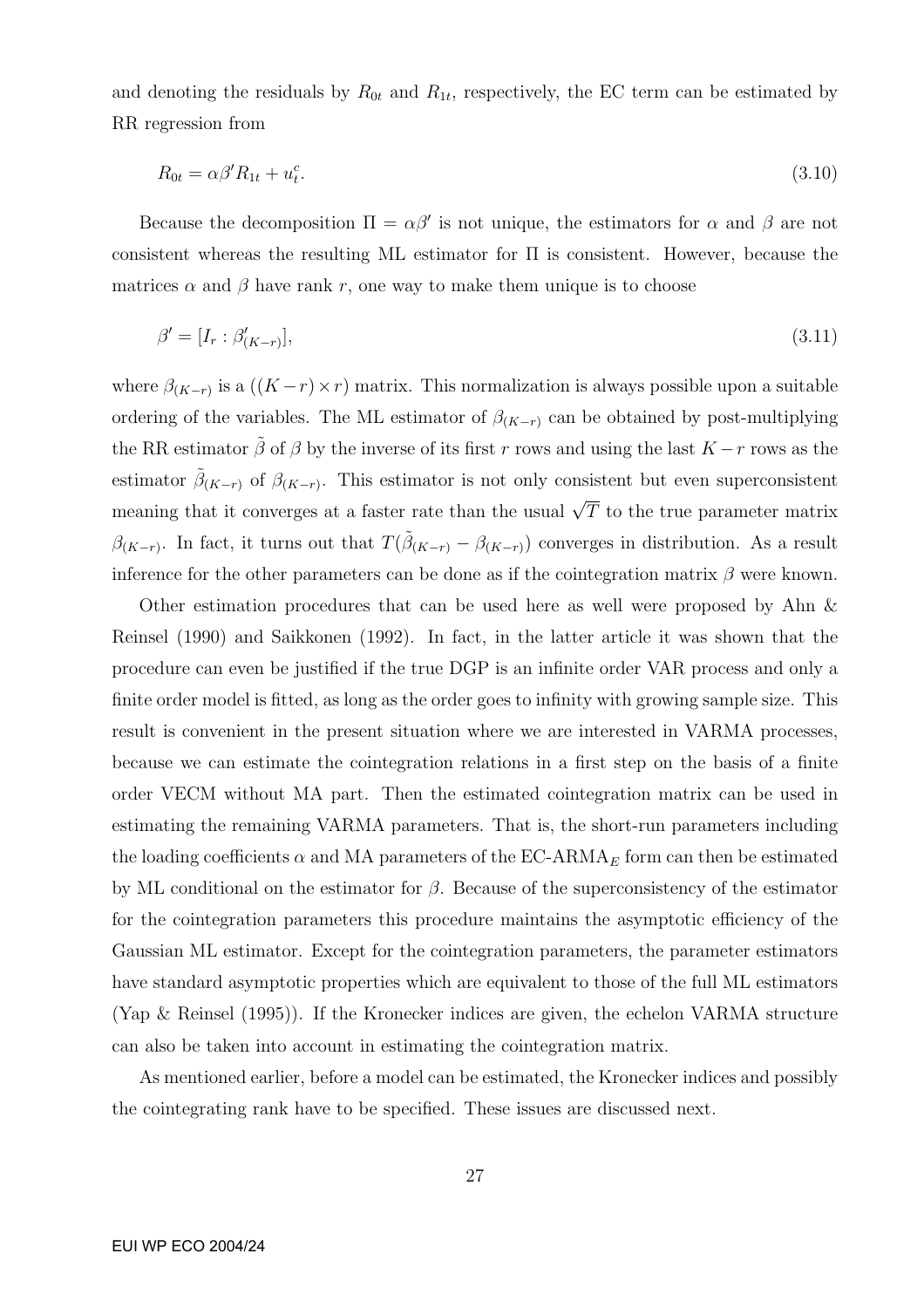## 3.3 Testing for the Cointegrating Rank

A wide range of proposals exists for determining the cointegrating ranks of pure VAR processes (see Hubrich, Lütkepohl & Saikkonen  $(2001)$  for a recent survey). The most popular approach is due to Johansen (1995a) who derives likelihood ratio (LR) tests for the cointegrating rank of a pure VAR process. Because ML estimation of unrestricted VECMs with a specific cointegrating rank  $r$  is straightforward for Gaussian processes, the LR statistic for testing the pair of hypotheses  $H_0: r = r_0$  versus  $H_1: r > r_0$  is readily available by comparing the likelihood maxima for  $r = r_0$  and  $r = K$ . The asymptotic distributions of the LR statistics are nonstandard and depend on the deterministic terms included in the model. Tables with critical values for various different cases are available in Johansen (1995a, Chapter 15). The cointegrating rank can be determined by checking sequentially the null hypotheses

$$
H_0: r = 0, H_0: r = 1, \dots, H_0: r = K - 1
$$

and choosing the cointegrating rank for which the first null hypothesis cannot be rejected in this sequence.

For our present purposes it is of interest that Johansen's LR tests can be justified even if a finite-order VAR process is fitted to an infinite order DGP, as shown by Lütkepohl  $\&$ Saikkonen (1999). It is assumed in this case that the order of the fitted VAR process goes to infinity with the sample size and Lütkepohl  $\&$  Saikkonen (1999) discuss the choice of the VAR order in this approach. Because the Kronecker indices are usually also unknown, choosing the cointegrating rank of a VARMA process by fitting a long VAR process is an attractive approach which avoids knowledge of the VARMA structure at the stage where the cointegrating rank is determined. So far the theory for this procedure seems to be available for processes with nonzero mean term only and not for other deterministic terms such as linear trends. It seems likely, however, that extensions to more general processes are possible.

An alternative way to proceed in determining the cointegrating rank of a VARMA process was proposed by Yap & Reinsel (1995). They extended the likelihood ratio tests to VARMA processes under the assumption that an identified structure of  $A(L)$  and  $M(L)$  is known. For these tests the Kronecker indices or some other identifying structure has to be specified first. If the Kronecker indices are known already, a lower bound for the cointegrating rank is also known (see  $(3.6)$ ). Hence, in testing for the cointegrating rank, only the sequence of null hypotheses  $H_0: r = \varrho, H_0: r = \varrho + 1, \ldots, H_0: r = K - 1$ , is of interest. Again, the rank may be chosen as the smallest value for which  $H_0$  cannot be rejected.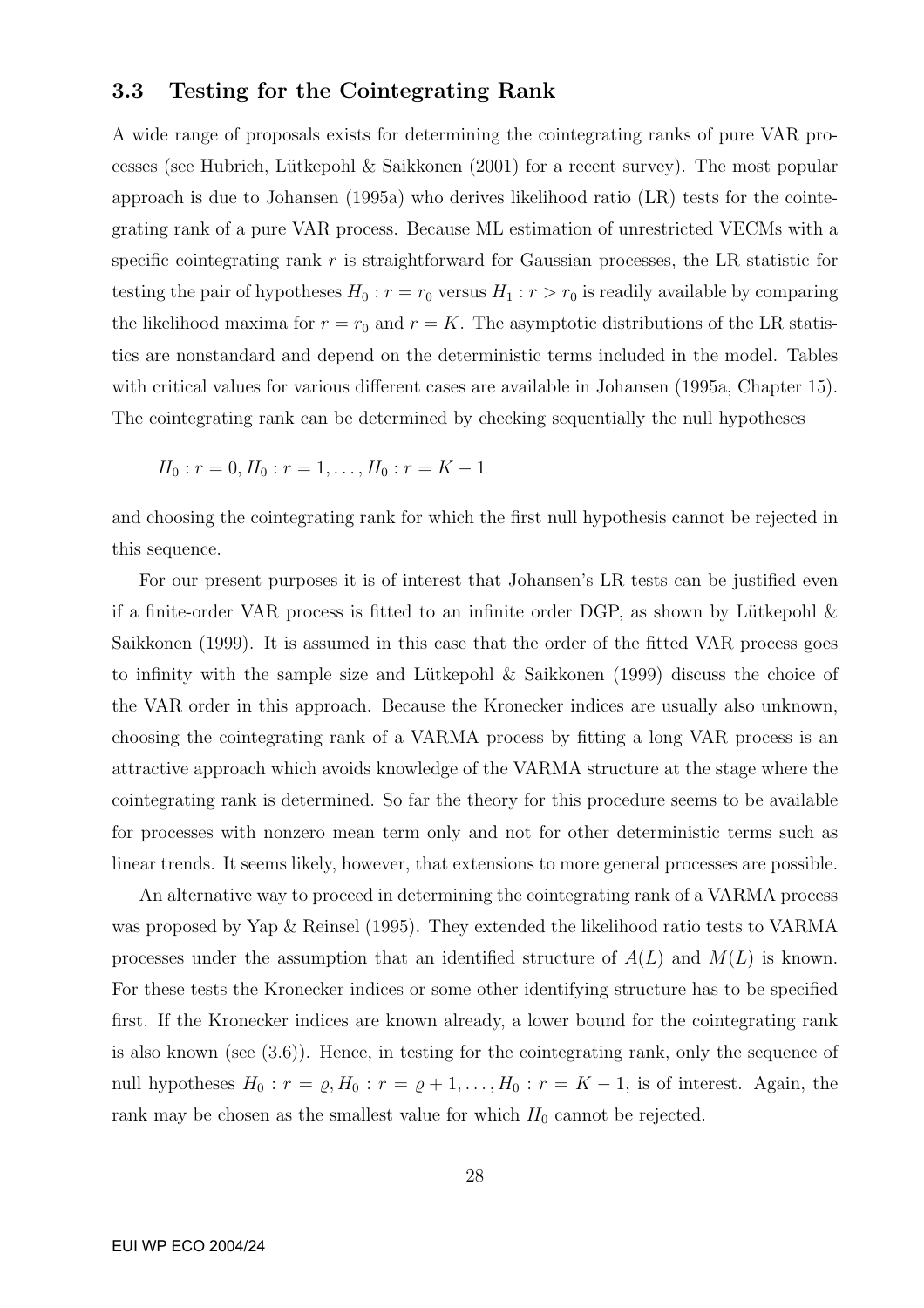## 3.4 Specifying the Lag Orders and Kronecker Indices

A number of proposals for choosing the Kronecker indices of  $ARMA<sub>E</sub>$  models were made, see, for example, Hannan & Kavalieris (1984), Poskitt (1992), Nsiri & Roy (1992) and Lütkepohl & Poskitt (1996) for stationary processes and Lütkepohl & Claessen (1997), Claessen (1995), Poskitt & Lütkepohl  $(1995)$  and Poskitt  $(2003)$  for cointegrated processes. The strategies for specifying the Kronecker indices of cointegrated  $ARMA<sub>E</sub>$  processes presented in this section are proposed in the latter two papers. Poskitt (2003, Proposition 3.3) presents a result regarding the consistency of the estimators of the Kronecker indices. A simulation study of the small sample properties of the procedures was performed by Bartel  $&$  Lütkepohl (1998). They found that the methods work reasonably well in small samples for the processes considered in their study. This section draws partly on Lütkepohl (2002, Section 8.4.1).

The specification method proceeds in two stages. In the first stage a long reducedform VAR process of order  $h_T$ , say, is fitted by OLS giving estimates of the unobservable innovations  $u_t$  as in the previously described estimation procedure. In a second stage the estimated residuals are substituted for the unknown lagged  $u_t$ 's in the ARMA<sub>E</sub> form. A range of different models is estimated and the Kronecker indices are chosen by model selection criteria.

There are different possibilities for doing so within this general procedure. For example, one may search over all models associated with Kronecker indices which are smaller than some prespecified upper bound  $p_{\text{max}}$ ,  $\{(p_1, \ldots, p_K)|0 \leq p_k \leq p_{\text{max}}$ ,  $k = 1, \ldots, K\}$ . The set of Kronecker indices is then chosen which minimizes the preferred model selection criterion. For systems of moderate or large dimensions this procedure is rather computer intensive and computationally more efficient search procedures have been suggested. One idea is to estimate the individual equations separately by OLS for different lag lengths. The lag length is then chosen so as to minimize a criterion of the general form

$$
\Lambda_{k,T}(n) = \log \hat{\sigma}_{k,T}^2(n) + C_T n/T, \quad n = 0, 1, \dots, P_T,
$$

where  $C_T$  is a suitable function of the sample size T and  $T\hat{\sigma}_{k,T}^2(n)$  is the residual sum of squares from a regression of  $y_{kt}$  on  $(\hat{u}_{jt} - y_{jt})$   $(j = 1, ..., K, j \neq k)$  and  $y_{t-s}$  and  $\hat{u}_{t-s}$  $(s = 1, \ldots, n)$ . The maximum lag length  $P_T$  is also allowed to depend on the sample size.

In this procedure the echelon structure is not explicitly taken into account because the equations are treated separately. The k-th equation will still be misspecified if the lag order is less than the true Kronecker index. Moreover, the k-th equation will be correctly specified but may include redundant parameters and variables if the lag order is greater than the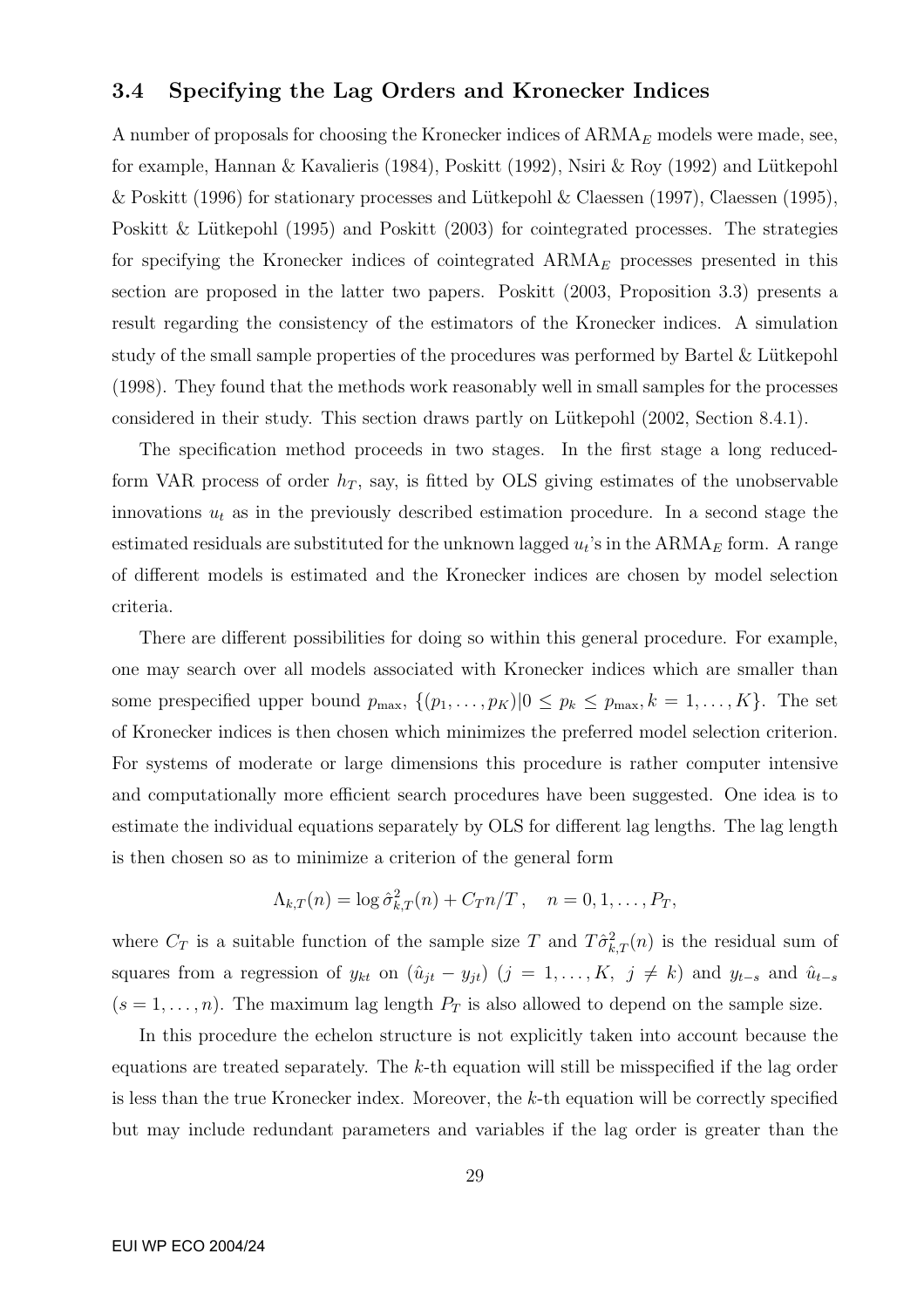true Kronecker index. This explains why the criterion function  $\Lambda_{k,T}(n)$  will possess a global minimum asymptotically when n is equal to the true Kronecker index, provided  $C_T$  is chosen appropriately. In practice, possible choices of  $C_T$  are  $C_T = h_T \log T$  or  $C_T = h_T^2$  (see Poskitt (2003) for more details on the procedure). Poskitt  $&$  Lütkepohl (1995) and Poskitt (2003) also consider a modification of this procedure where coefficient restrictions derived from those equations in the system which have smaller Kronecker indices are taken into account. The important point to make here is that procedures exist which can be applied in a fully computerized model choice. Thus, model selection is feasible from a practical point of view although the small sample properties of these procedures are not clear in general, despite some encouraging but limited small sample evidence by Bartel  $\&$  Lütkepohl (1998). Other procedures for specifying the Kronecker indices for stationary processes were proposed by Akaike (1976), Cooper & Wood (1982), Tsay (1989b) and Nsiri & Roy (1992), for example.

The Kronecker indices found in a computer automated procedure for a given time series should only be viewed as a starting point for a further analysis of the system under consideration. Based on the specified Kronecker indices a more efficient procedure for estimating the parameters may be applied (see Section 3.2) and the model may be subjected to a range of diagnostic tests. If such tests produce unsatisfactory results, modifications are called for. Tools for checking the model adequacy will be briefly summarized in the following section.

## 3.5 Diagnostic Checking

As noted in Section 3.2, the estimators of an identified version of a VARMA model have standard asymptotic properties. Therefore the usual  $t-$  and  $F$ -tests can be used to decide on possible overidentifying restrictions. When a parsimonious model without redundant parameters has been found, the residuals can be checked. According to our assumptions they should be white noise and a number of model-checking tools are tailored to check this assumption. For this purpose one may consider individual residual series or one may check the full residual vector at once. The tools range from visual inspection of the plots of the residuals and their autocorrelations to formal tests for residual autocorrelation and autocorrelation of the squared residuals to tests for nonnormality and nonlinearity (see, e.g., Lütkepohl (1991), Doornik & Hendry (1997)). It is also advisable to check for structural shifts during the sample period. Possible tests based on prediction errors are considered in Lütkepohl (1991). Moreover, when new data becomes available, out-of-sample forecasts may be checked. Model defects detected at the checking stage should lead to modifications of the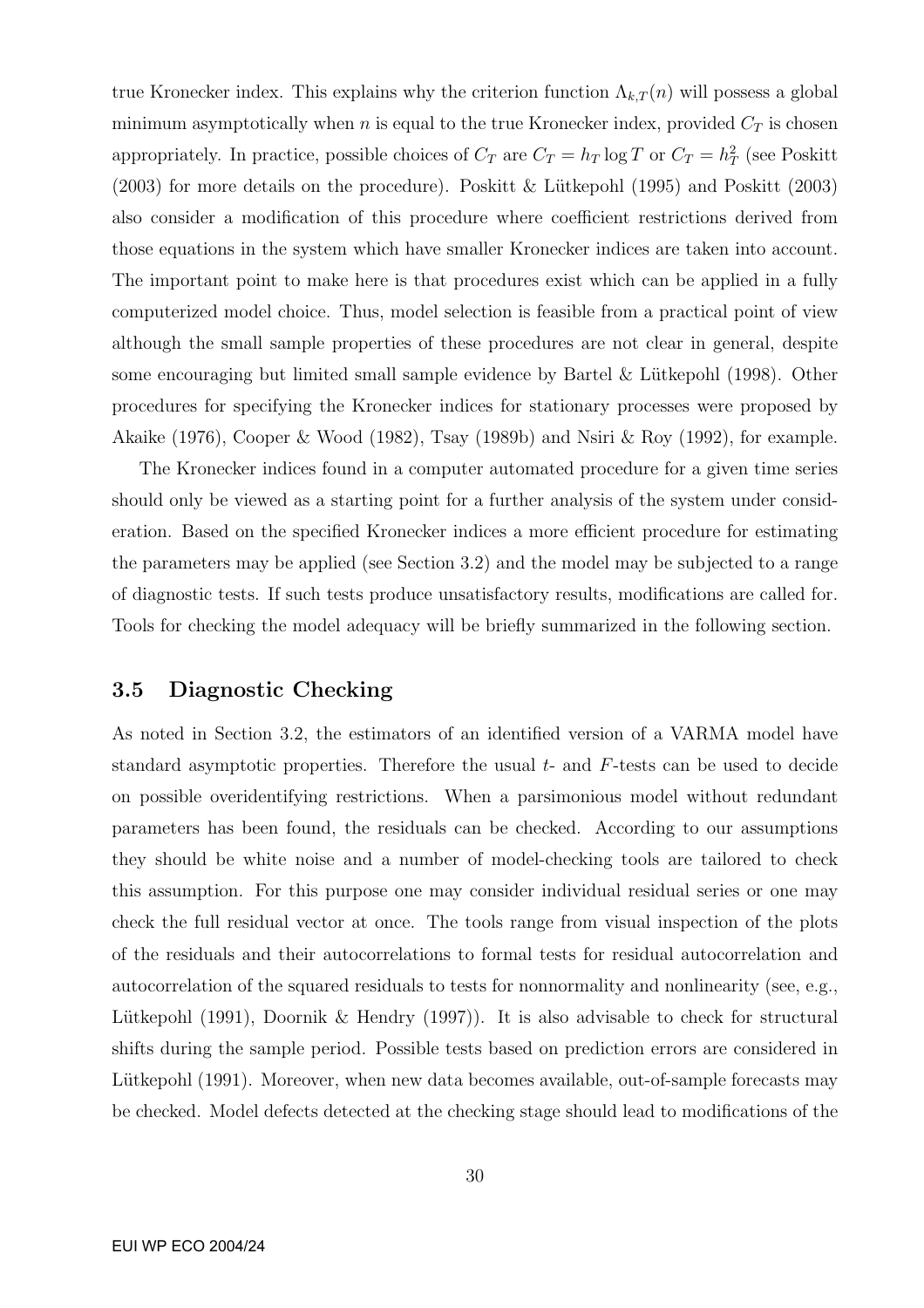original specification.

# 4 Forecasting with Estimated Processes

### 4.1 General Results

To simplify matters suppose that the generation process of a multiple time series of interest admits a VARMA representation with zero order matrices equal to  $I_K$ ,

$$
y_t = A_1 y_{t-1} + \dots + A_p y_{t-p} + u_t + M_1 u_{t-1} + \dots + M_q u_{t-q},
$$
\n
$$
(4.1)
$$

that is,  $A_0 = M_0 = I_K$ . Recall that in the echelon form framework this representation can always be obtained by premultiplying by  $A_0^{-1}$  if  $A_0 \neq I_K$ . We denote by  $\hat{y}_{\tau+h|\tau}$  the h-step forecast at origin  $\tau$  given in Section 2.4, based on estimated rather than known coefficients. For instance, using the pure VAR representation of the process,

$$
\hat{y}_{\tau+h|\tau} = \sum_{i=1}^{h-1} \hat{\Xi}_i \hat{y}_{\tau+h-i|\tau} + \sum_{i=h}^{\infty} \hat{\Xi}_i y_{\tau+h-i}.
$$
\n(4.2)

For practical purposes one may truncate the infinite sum at  $i = \tau$ . For the moment we will, however, consider the infinite sum. For this predictor the forecast error is

$$
y_{\tau+h} - \hat{y}_{\tau+h|\tau} = (y_{\tau+h} - y_{\tau+h|\tau}) + (y_{\tau+h|\tau} - \hat{y}_{\tau+h|\tau}),
$$

where  $y_{\tau+h|\tau}$  is the optimal forecast based on known coefficients and the two terms on the right-hand side are uncorrelated if only data up to period  $\tau$  are used for estimation. In that case the first term can be written in terms of  $u_t$ 's with  $t > \tau$  and the second one contains only  $y_t$ 's with  $t \leq \tau$ . Thus, the forecast MSE becomes

$$
\Sigma_{\hat{y}}(h) = \text{MSE}(y_{\tau+h|\tau}) + \text{MSE}(y_{\tau+h|\tau} - \hat{y}_{\tau+h|\tau})
$$
  
= 
$$
\Sigma_{y}(h) + E[(y_{\tau+h|\tau} - \hat{y}_{\tau+h|\tau})(y_{\tau+h|\tau} - \hat{y}_{\tau+h|\tau})'].
$$
 (4.3)

The MSE $(y_{\tau+h|\tau} - \hat{y}_{\tau+h|\tau})$  can be approximated by  $\Omega(h)/T$ , where

$$
\Omega(h) = E\left[\frac{\partial y_{\tau+h|\tau}}{\partial \theta'} \Sigma_{\tilde{\theta}} \frac{\partial y'_{\tau+h|\tau}}{\partial \theta}\right],
$$
\n(4.4)

θ is the vector of estimated coefficients, and  $\Sigma_{\tilde{\theta}}$  is its asymptotic covariance matrix (see Yamamoto (1980), Baillie (1981) and Lütkepohl (1991) for more detailed expressions for  $\Omega(h)$  and Hogue, Magnus & Pesaran (1988) for an exact treatment of the AR(1) special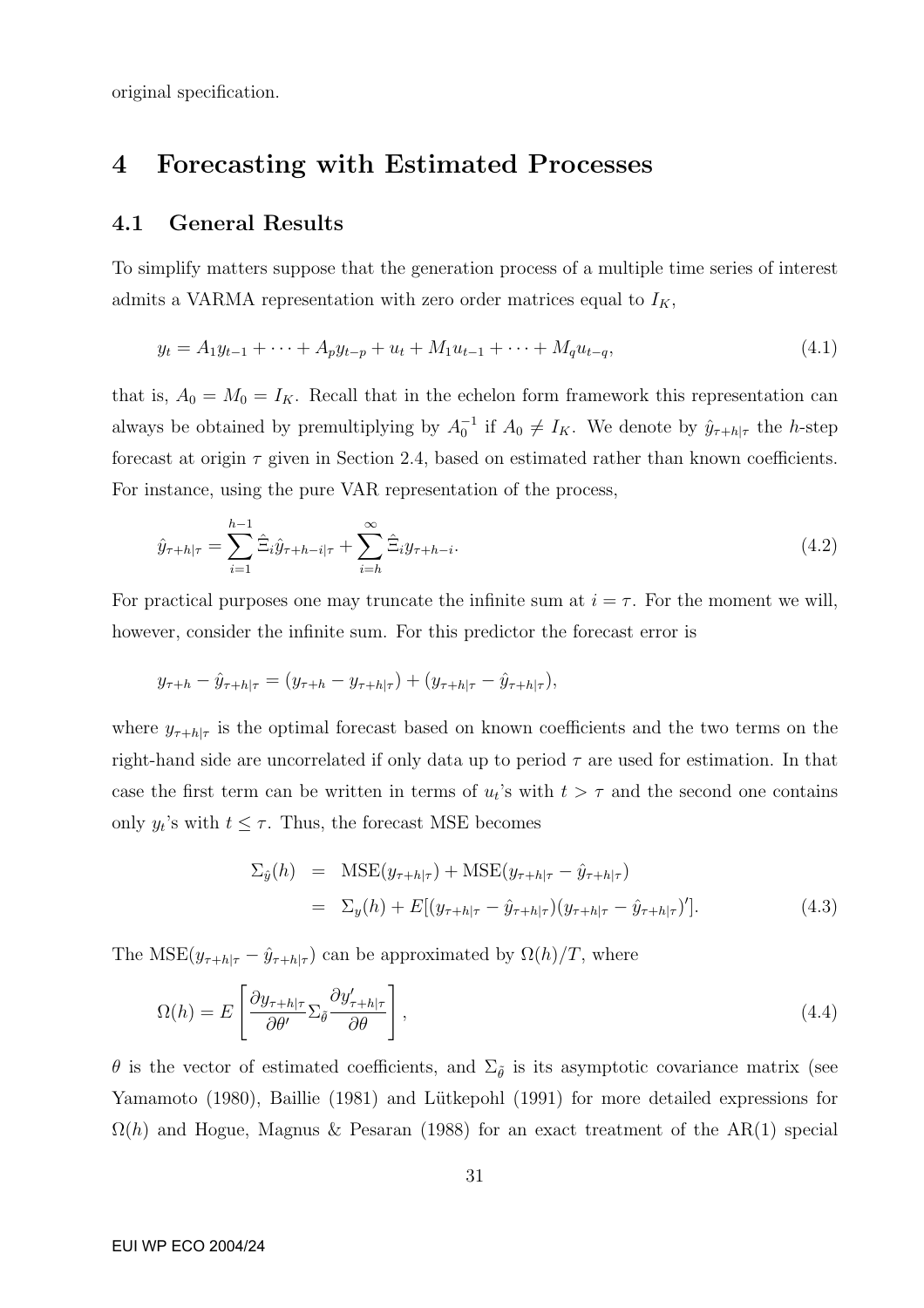case). If ML estimation is used, the covariance matrix  $\Sigma_{\tilde{\theta}}$  is just the inverse asymptotic information matrix. Clearly,  $\Omega(h)$  is positive semidefinite and the forecast MSE,

$$
\Sigma_{\hat{y}}(h) = \Sigma_{y}(h) + \frac{1}{T}\Omega(h),\tag{4.5}
$$

for estimated processes is larger (or at least not smaller) than the corresponding quantity for known processes, as one would expect. The additional term depends on the estimation efficiency because it includes the asymptotic covariance matrix of the parameter estimators. Therefore, estimating the parameters of a given process well is also important for forecasting. On the other hand, for large sample sizes  $T$ , the additional term will be small or even negligible.

It may be worth noting that deterministic terms can be accommodated easily, as discussed in Section 2.5. In the present situation the uncertainty in the estimators related to such terms can also be taken into account like that of the other parameters. If the deterministic terms are specified such that the corresponding parameter estimators are asymptotically independent of the other estimators, an additional term for the estimation uncertainty stemming from the deterministic terms has to be added to the forecast MSE matrix (4.5). For deterministic linear trends in univariate models more details are presented in Kim, Leybourne & Newbold (2004).

Various extensions of the previous results have been discussed in the literature. For example, Lewis & Reinsel (1985) and Lütkepohl (1985) consider the forecast MSE for the case where the true process is approximated by a finite order VAR, thereby extending earlier univariate results by Bhansali (1978). Reinsel & Lewis (1987), Basu & Sen Roy (1987), Engle & Yoo (1987), Sampson (1991) and Reinsel & Ahn (1992) present results for processes with unit roots. Stock (1996) and Kemp (1999) assume that the forecast horizon h and the sample size  $T$  both go to infinity simultaneously. Clements  $\&$  Hendry (1998, 2001) consider various other sources of possible forecast errors. Taking into account the specification and estimation uncertainty in multi-step forecasts, it makes also sense to construct a separate model for each specific forecast horizon  $h$ . This approach is discussed in detail by Bhansali (2002).

### 4.2 Aggregated Processes

In Section 2.4 we have compared different forecasts for aggregated time series. It was found that generally forecasting the disaggregate process and aggregating the forecasts  $(z_{\tau+h|\tau}^o)$  is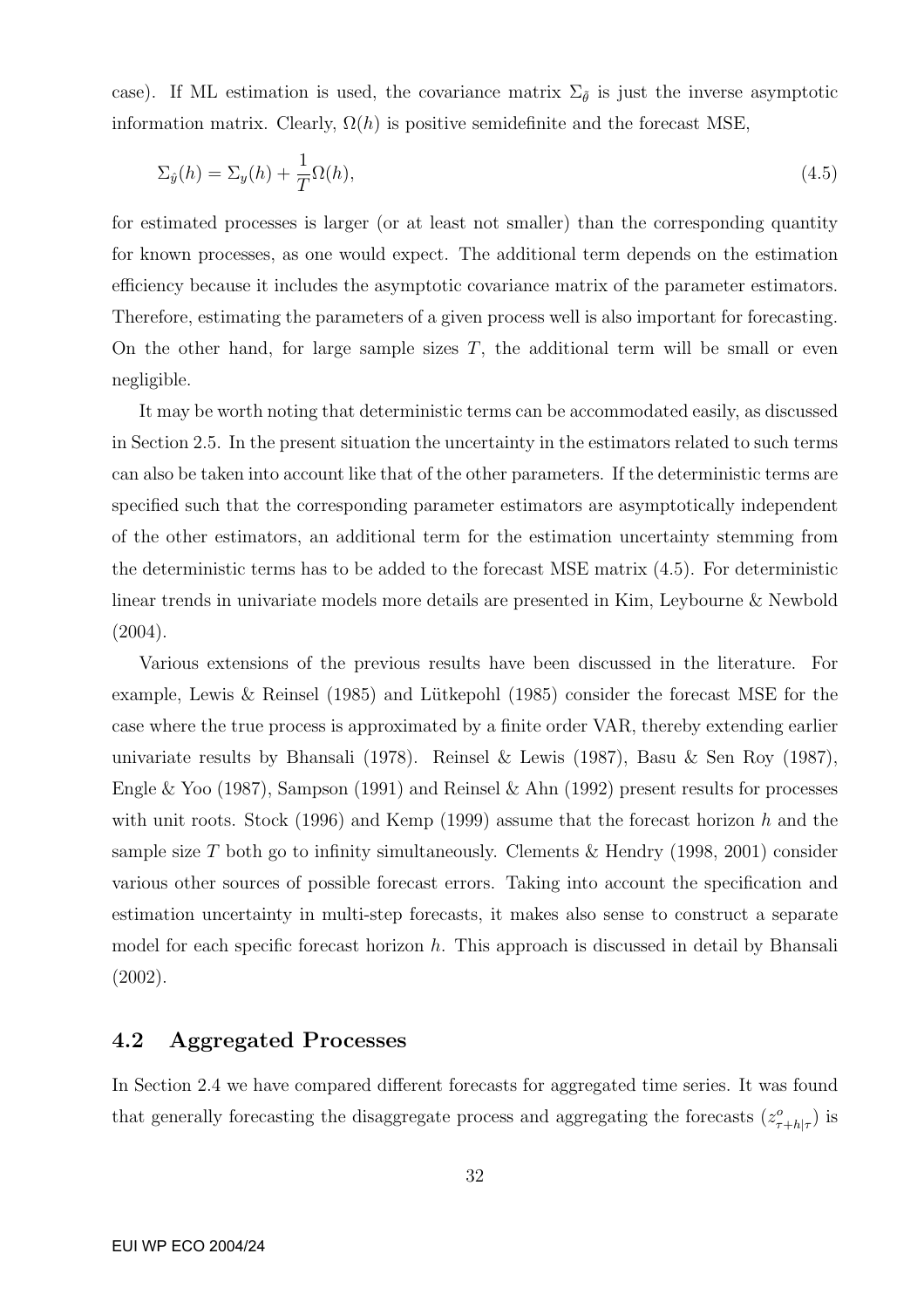more efficient than forecasting the aggregate directly  $(z_{\tau+h|\tau})$ . In this case, if the sample size is large enough, the part of the forecast MSE due to estimation uncertainty will eventually be so small that the estimated  $\hat{z}_{\tau+h|\tau}^o$  is again superior to the corresponding  $\hat{z}_{\tau+h|\tau}$ . There are cases, however, where the two forecasts are identical for known processes. Now the question arises whether in these cases the MSE term due to estimation errors will make one forecast preferable to its competitors. Indeed if estimated instead of known processes are used, it is possible that  $\hat{z}_{\tau+h|\tau}^o$  looses its optimality relative to  $\hat{z}_{\tau+h|\tau}$  because the MSE part due to estimation may be larger for the former than for the latter. Consider the case, where a number of series are simply added to obtain a univariate aggregate. Then it is possible that a simple parsimonious univariate ARMA model describes the aggregate well, whereas a large multivariate model is required for an adequate description of the multivariate disaggregate process. Clearly, it is conceivable that the estimation uncertainty in the multivariate case becomes considerably more important than for the univariate model for the aggregate. Lütkepohl (1987) shows that this may indeed happen in small samples. In fact, similar situations can not only arise for contemporaneous aggregation but also for temporal aggregation. Generally, if two predictors based on known processes are nearly identical, the estimation part of the MSE becomes important and generally the predictor based on the smaller model is then to be preferred.

There is also another aspect which is important for comparing forecasts. So far we have only taken into account the effect of estimation uncertainty on the forecast MSE. This analysis still assumes a known model structure and only allows for estimated parameters. In practice, model specification usually precedes estimation and usually there is additional uncertainty attached to this step in the forecasting procedure. It is also possible to explicitly take into account the fact that in practice models are only approximations to the true DGP by considering finite order VAR and AR approximations to infinite order processes. This has also been done by Lütkepohl (1987). Under these assumptions it is again found that the forecast  $\hat{z}_{\tau+h|\tau}^o$  looses its optimality and forecasting the aggregate directly or forecasting the disaggregate series with univariate methods and aggregating univariate forecasts may become preferable.

# 5 Conclusions

VARMA models are a powerful tool for producing linear forecasts for a set of time series variables. They utilize the information not only in the past values of a particular variable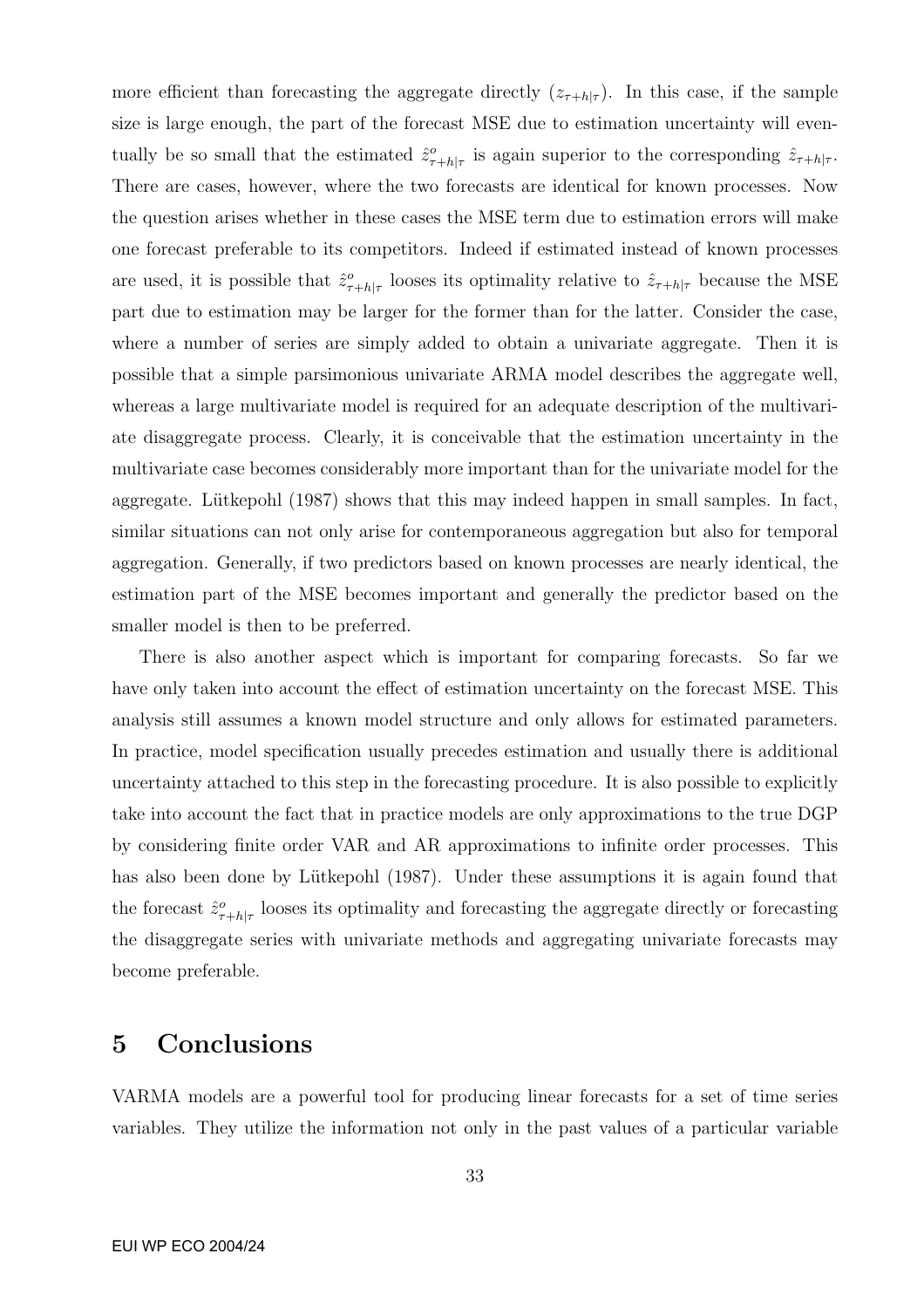of interest but also allow for information in other, related variables. We have mentioned conditions under which the forecasts from these models are optimal under an MSE criterion for forecast performance. Even if the conditions for minimizing the forecast MSE in the class of all functions are not satisfied the forecasts will be best linear forecasts under general assumptions. These appealing theoretical features of VARMA models make them attractive tools for forecasting.

Special attention has been paid to forecasting linearly transformed and aggregated processes. Both contemporaneous as well as temporal aggregation have been studied. It was found that generally forecasting the disaggregated process and aggregating the forecasts is more efficient than forecasting the aggregate directly and thereby ignoring the disaggregate information. Moreover, for contemporaneous aggregation, forecasting the individual components with univariate methods and aggregating these forecasts was compared to the other two possible forecasts. Forecasting univariate components separately may lead to better forecasts than forecasting the aggregate directly. It will be inferior to aggregating forecasts of the fully disaggregated process, however. These results hold if the DGPs are known.

In practice the relevant model for forecasting a particular set of time series will not be known, however, and it is necessary to use sample information to specify and estimate a suitable candidate model from the VARMA class. We have discussed estimation methods and specification algorithms which are suitable at this stage of the forecasting process for stationary as well as integrated processes. The nonuniqueness or lack of identification of general VARMA representations turned out to be a major problem at this stage. We have focussed on the echelon form as one possible parameterization that allows to overcome the identification problem. The echelon form has the advantage of providing a relatively parsimonious VARMA representation in many cases. Moreover, it can be extended conveniently to cointegrated processes by including an EC term. It is described by a set of integers called Kronecker indices. Statistical procedures were presented for specifying these quantities. We have also presented methods for determining the cointegrating rank of a process if some or all of the variables are integrated. This can be done by applying standard cointegrating rank tests for pure VAR processes because these tests maintain their usual asymptotic properties even if they are performed on the basis of an approximating VAR process rather than the true DGP. We have also briefly discussed issues related to checking the adequacy of a particular model. Overall a coherent strategy for specifying, estimating and checking VARMA models has been presented. Finally, the implications of using estimated rather than known processes for forecasting have been discussed.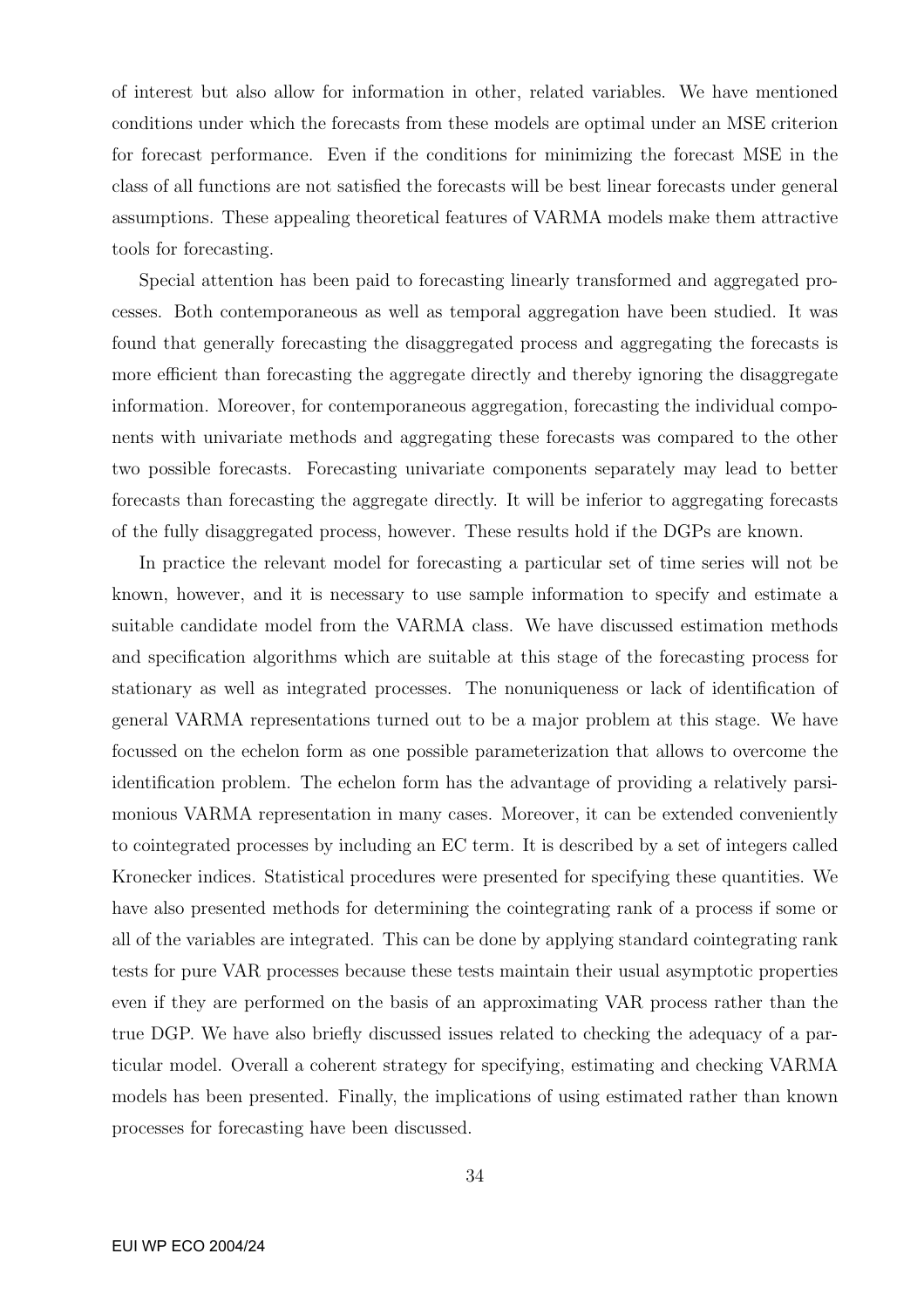If estimation and specification uncertainty are taken into account it turns out that forecasts based on a disaggregated multiple time series may not be better and may in fact be inferior to forecasting an aggregate directly. This situation is in particular likely to occur if the DGPs are such that efficiency gains from disaggregation do not exist or are small and the aggregated process has a simple structure which can be captured with a parsimonious model.

Clearly, VARMA models also have some drawbacks as forecasting tools. First of all, linear forecasts may not always be the best choice (see Chapter ??? for a discussion of forecasting with nonlinear models). Second, adding more variables in a system does not necessarily increase the forecast precision. Higher dimensional systems are typically more difficult to specify than smaller ones. Thus, considering as many series as possible in one system is clearly not a good strategy. The increase in estimation and specification uncertainty may offset the advantages of using additional information. VARMA models appear to be most useful for analyzing small sets of time series. Choosing the best set of variables for a particular forecasting exercise may not be an easy task. In conclusion, although VARMA models are an important forecasting tool, the actual success very much depends on the skills of the user of these tools.

# References

- Abraham, B. (1982). Temporal aggregation and time series, International Statistical Review 50: 285–291.
- Ahn, S. K. & Reinsel, G. C. (1990). Estimation of partially nonstationary multivariate autoregressive models, Journal of the American Statistical Association 85: 813–823.
- Akaike, H. (1974). Stochastic theory of minimal realization, IEEE Transactions on Automatic Control AC-19: 667–674.
- Akaike, H. (1976). Canonical correlation analysis of time series and the use of an information criterion, in R. K. Mehra & D. G. Lainiotis (eds), *Systems Identification: Advances and Case* Studies, Academic Press, New York, pp. 27–96.
- Amemiya, T. & Wu, R. Y. (1972). The effect of aggregation on prediction in the autoregressive model, Journal of the American Statistical Association 67: 628–632.
- Aoki, M. (1987). State Space Modeling of Time Series, Springer-Verlag, Berlin.
- Baillie, R. T. (1981). Prediction from the dynamic simultaneous equation model with vector autoregressive errors, Econometrica 49: 1331–1337.
- Bartel, H. & Lütkepohl, H. (1998). Estimating the Kronecker indices of cointegrated echelon form VARMA models, Econometrics Journal 1: C76–C99.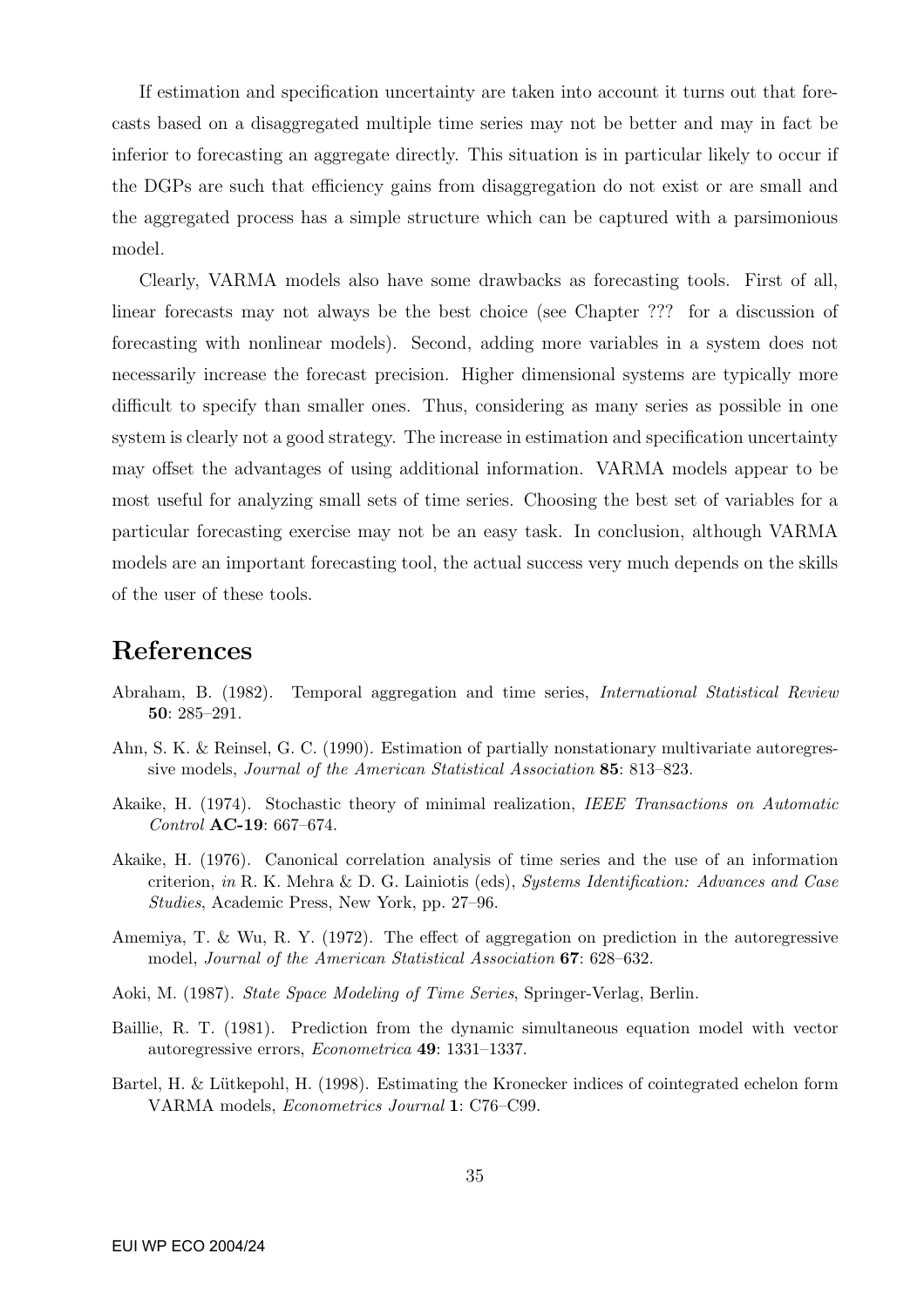- Basu, A. K. & Sen Roy, S. (1987). On asymptotic prediction problems for multivariate autoregressive models in the unstable nonexplosive case, Calcutta Statistical Association Bulletin 36: 29–37.
- Bauer, D. & Wagner, M. (2003). A canonical form for unit root processes in the state space framework, Diskussionsschriften 03-12, Universität Bern.
- Bhansali, R. J. (1978). Linear prediction by autoregressive model fitting in the time domain, Annals of Statistics 6: 224–231.
- Bhansali, R. J. (2002). Multi-step forecasting, in M. P. Clements & D. F. Hendry (eds), A Companion to Economic Forecasting, Blackwell, Oxford, pp. 206–221.
- Box, G. E. P. & Jenkins, G. M. (1976). Time Series Analysis: Forecasting and Control, Holden-Day, San Francisco.
- Breitung, J. & Swanson, N. R. (2002). Temporal aggregation and spurious instantaneous causality in multiple time series models, Journal of Time Series Analysis 23: 651–665.
- Brewer, K. R. W. (1973). Some consequences of temporal aggregation and ssystematic sampling for ARMA and ARMAX models, Journal of Econometrics 1: 133–154.
- Brockwell, P. J. & Davis, R. A. (1987). Time Series: Theory and Methods, Springer-Verlag, New York.
- Claessen, H. (1995). Spezifikation und Schätzung von VARMA-Prozessen unter besonderer Berücksichtigung der Echelon Form, Verlag Joseph Eul, Bergisch-Gladbach.
- Clements, M. P. & Hendry, D. F. (1998). Forecasting Economic Time Series, Cambridge University Press, Cambridge.
- Clements, M. P. & Hendry, D. F. (1999). Forecasting Non-stationary Economic Time Series, MIT Press, Cambridge, Ma.
- Cooper, D. M. & Wood, E. F. (1982). Identifying multivariate time series models, Journal of Time Series Analysis 3: 153–164.
- Doornik, J. A. & Hendry, D. F. (1997). Modelling Dynamic Systems Using PcFiml 9.0 for Windows, International Thomson Business Press, London.
- Dunsmuir, W. T. M. & Hannan, E. J. (1976). Vector linear time series models, Advances in Applied Probability 8: 339–364.
- Engle, R. F. & Granger, C. W. J. (1987). Cointegration and error correction: Representation, estimation and testing, Econometrica 55: 251–276.
- Engle, R. F. & Yoo, B. S. (1987). Forecasting and testing in cointegrated systems, Journal of Econometrics 35: 143–159.
- Findley, D. F. (1986). On bootstrap estimates of forecast mean square errors for autoregressive processes, in D. M. Allen (ed.), Computer Science and Statistics: The Interface, North-Holland, Amsterdam, pp. 11–17.
- Granger, C. W. J. (1969). Investigating causal relations by econometric models and cross-spectral methods, Econometrica 37: 424–438.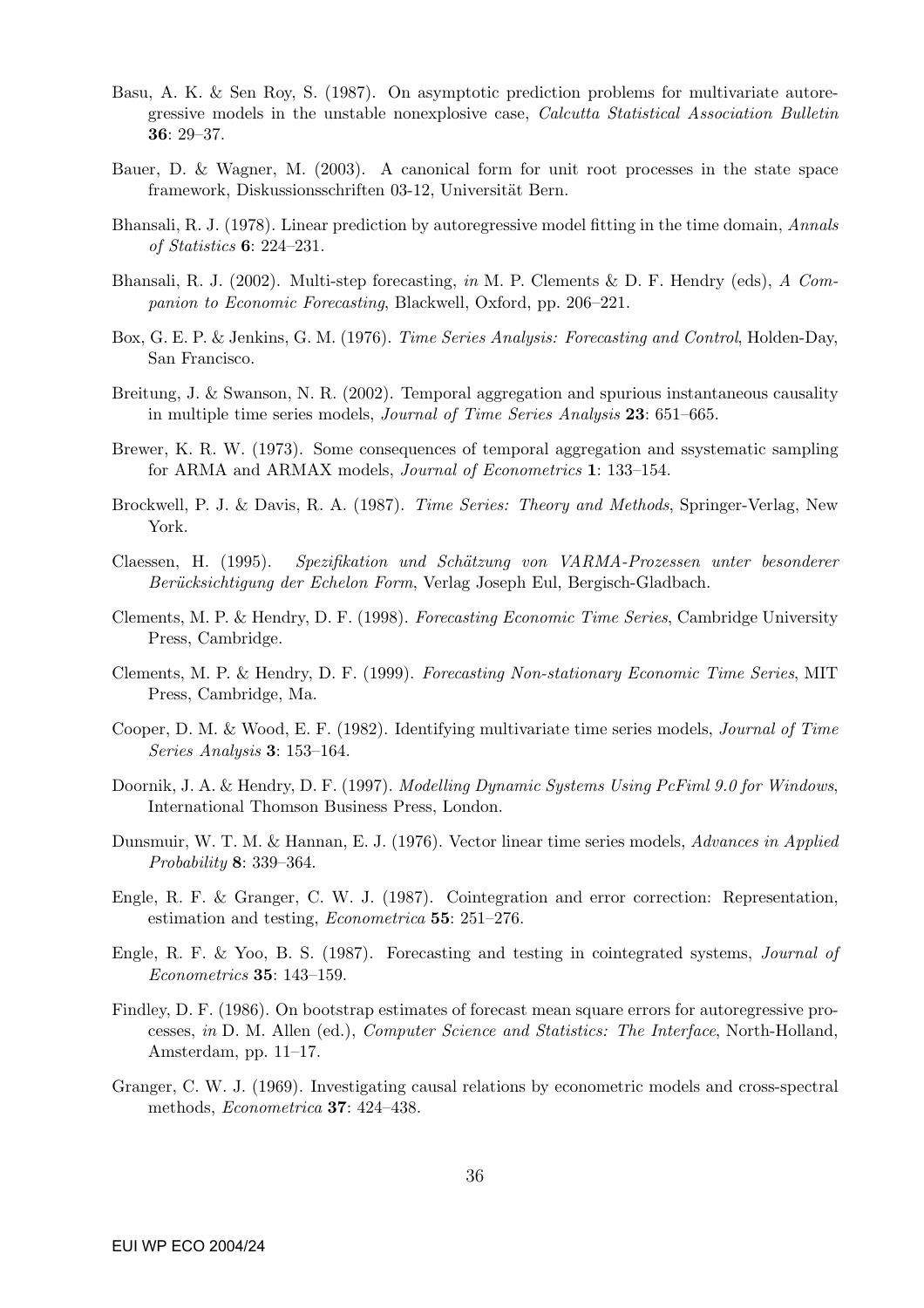- Granger, C. W. J. (1981). Some properties of time series data and their use in econometric model specification, *Journal of Econometrics* **16**: 121–130.
- Granger, C. W. J. & Newbold, P. (1977). Forecasting Economic Time Series, Academic Press, New York.
- Gregoir, S. (1999a). Multivariate time series with various hidden unit roots, part I: Integral operator algebra and representation theorem, *Econometric Theory* 15: 435–468.
- Gregoir, S. (1999b). Multivariate time series with various hidden unit roots, part II: Estimation and test, Econometric Theory 15: 469–518.
- Gregoir, S. & Laroque, G. (1994). Polynomial cointegration: Estimation and test, Journal of Econometrics 63: 183–214.
- Grigoletto, M. (1998). Bootstrap prediction intervals for autoregressions: Some alternatives, International Journal of Forecasting 14: 447–456.
- Haldrup, N. (1998). An econometric analysis of I(2) variables, Journal of Economic Surveys 12: 595–650.
- Hannan, E. J. (1970). Multiple Time Series, John Wiley, New York.
- Hannan, E. J. (1976). The identification and parameterization of ARMAX and state space forms, Econometrica 44: 713–723.
- Hannan, E. J. (1979). The statistical theory of linear systems, in P. R. Krishnaiah (ed.), Developments in Statistics, Academic Press, New York, pp. 83–121.
- Hannan, E. J. (1981). Estimating the dimension of a linear system, Journal of Multivariate Analysis 11: 459–473.
- Hannan, E. J. & Deistler, M. (1988). The Statistical Theory of Linear Systems, Wiley, New York.
- Hannan, E. J. & Kavalieris, L. (1984). Multivariate linear time series models, Advances in Applied Probability 16: 492–561.
- Hillmer, S. C. & Tiao, G. C. (1979). Likelihood function of stationary multiple autoregressive moving average models, *Journal of the American Statistical Association* **74**: 652–660.
- Hogue, A., Magnus, J. & Pesaran, B. (1988). The exact multi-period mean-square forecast error for the first-order autoregressive model, Journal of Econometrics 39: 327–346.
- Hubrich, K., Lütkepohl, H. & Saikkonen, P.  $(2001)$ . A review of systems cointegration tests, Econometric Reviews 20: 247–318.
- Jenkins, G. M. & Alavi, A. S. (1981). Some aspects of modelling and forecasting multivariate time series, Journal of Time Series Analysis 2: 1–47.
- Johansen, S. (1995a). Likelihood-based Inference in Cointegrated Vector Autoregressive Models, Oxford University Press, Oxford.
- Johansen, S. (1995b). A statistical analysis of cointegration for  $I(2)$  variables, *Econometric Theory* 11: 25–59.
- Johansen, S. (1997). Likelihood analysis of the I(2) model, Scandinavian Journal of Statistics 24: 433–462.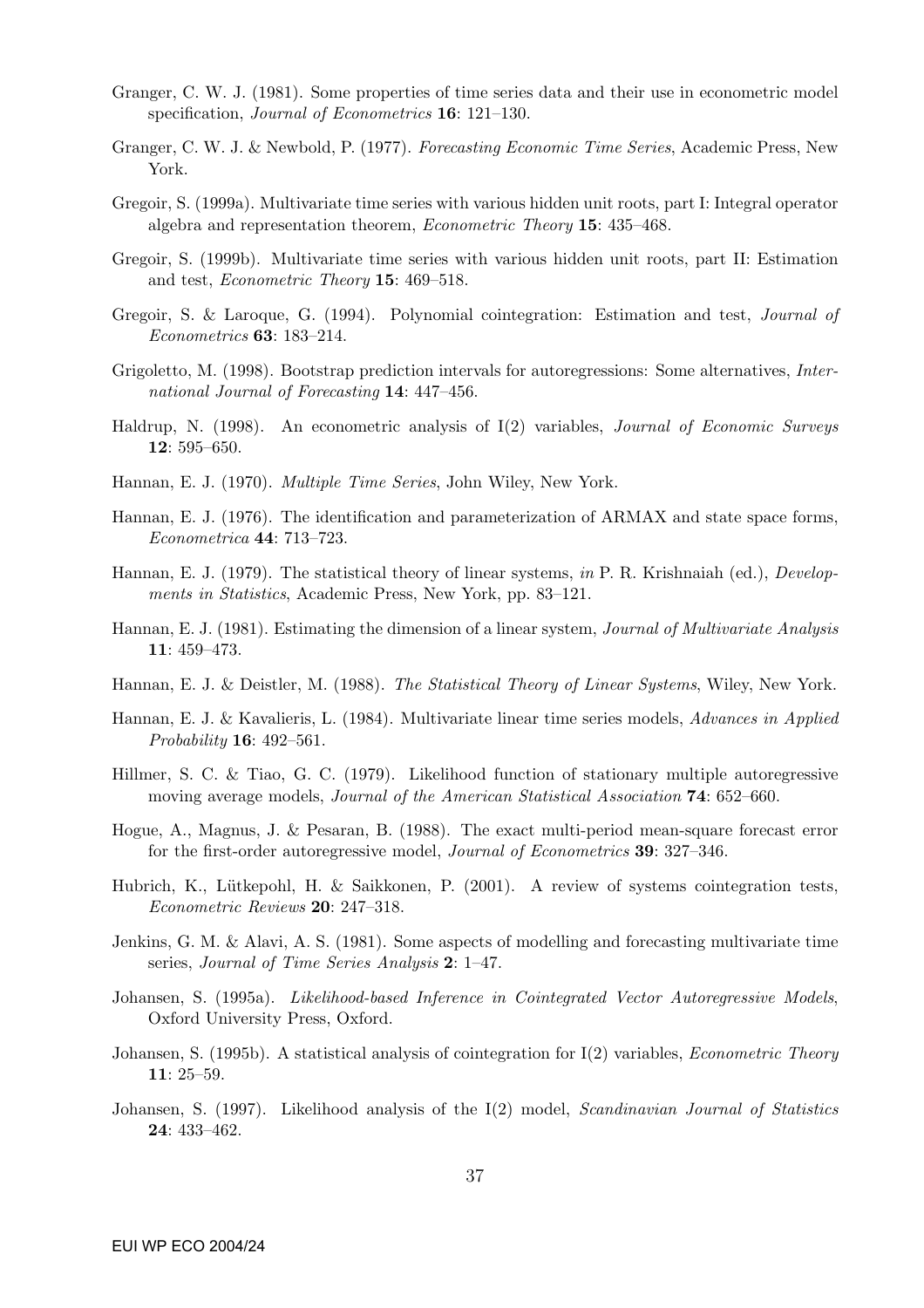- Johansen, S. & Schaumburg, E. (1999). Likelihood analysis of seasonal cointegration, Journal of Econometrics 88: 301–339.
- Kabaila, P. (1993). On bootstrap predictive inference for autoregressive processes, Journal of Time Series Analysis 14: 473–484.
- Kapetanios, G. (2003). A note on an iterative least-squares estiamtion method for ARMA and VARMA models, Economics Letters 79: 305–312.
- Kemp, G. C. R. (1999). The behovior of forecast errors from a nearly integrated AR(1) model as both sample size and forecast horizon become large, Econometric Theory 15: 238–256.
- Kim, T. H., Leybourne, S. J. & Newbold, P. (2004). Asymptotic mean-squared forecast error when an autoregression with linear trend is fitted to data generated by an  $I(0)$  or  $I(1)$  process, Journal of Time Series Analysis 25: 583–602.
- Kohn, R. (1982). When is an aggregate of a time series efficiently forecast by its past?, *Journal of* Econometrics 18: 337–349.
- Koreisha, S. G. & Pukkila, T. M. (1987). Identification of nonzero elements in the polynomial matrices of mixed VARMA processes, Journal of the Royal Statistical Society B49: 112-126.
- Lewis, R. & Reinsel, G. C. (1985). Prediction of multivarate time series by autoregressive model fitting, Journal of Multivariate Analysis 16: 393–411.
- Lütkepohl, H. (1984). Linear transformations of vector arma processes, *Journal of Econometrics* 26: 283–293.
- Lütkepohl, H. (1985). The joint asymptotic distribution of multistep prediction errors of estimated vector autoregressions, Economics Letters 17: 103–106.
- Lütkepohl, H. (1986a). Forecasting temporally aggregated vector ARMA processes, *Journal of* Forecasting 5: 85–95.
- Lütkepohl, H. (1986b). Forecasting vector ARMA processes with systematically missing observations, Journal of Business & Economic Statistics 4: 375–390.
- Lütkepohl, H. (1987). Forecasting Aggregated Vector ARMA Processes, Springer-Verlag, Berlin.
- Lütkepohl, H. (1991). *Introduction to Multiple Time Series Analysis*, Springer Verlag, Berlin.
- Lütkepohl, H. (1996). Handbook of Matrices, John Wiley & Sons, Chichester.
- Lütkepohl, H. (2002). Forecasting cointegrated VARMA processes, in M. P. Clements & D. F. Hendry (eds), A Companion to Economic Forecasting, Blackwell, Oxford, pp. 179–205.
- Lütkepohl, H. & Claessen, H. (1997). Analysis of cointegrated VARMA processes, *Journal of* Econometrics 80: 223–239.
- Lütkepohl, H. & Poskitt, D. S. (1996). Specification of echelon form VARMA models, *Journal of* Business & Economic Statistics 14: 69–79.
- Lütkepohl, H. & Saikkonen, P. (1999). Order selection in testing for the cointegrating rank of a VAR process, in R. F. Engle & H. White (eds), Cointegration, Causality, and Forecasting. A Festschrift in Honour of Clive W.J. Granger, Oxford University Press, Oxford, pp. 168–199.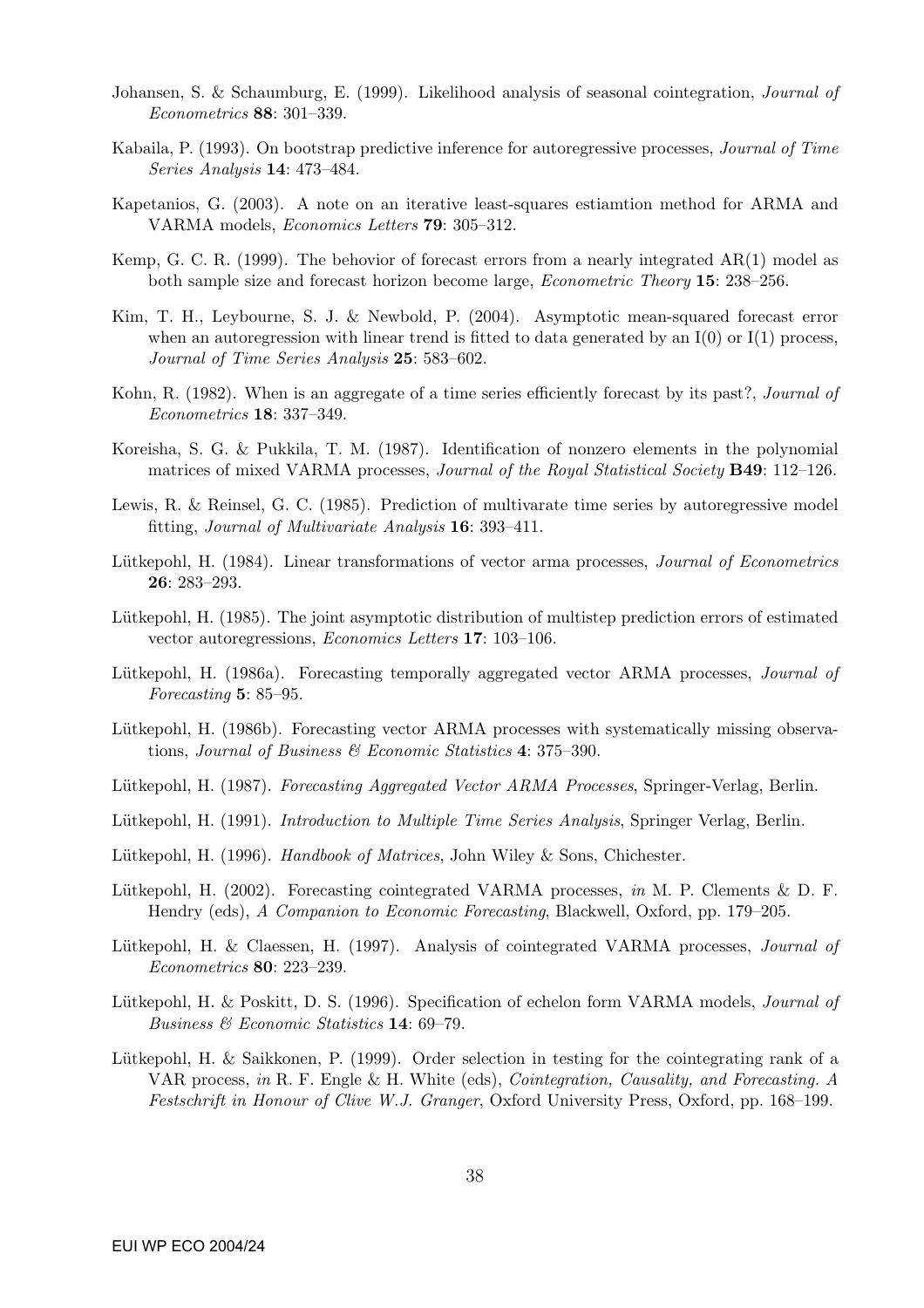- Marcellino, M. (1999). Some consequences of temporal aggregation in empirical analysis, Journal of Business & Economic Statistics 17: 129–136.
- Masarotto, G. (1990). Bootstrap prediction intervals for autoregressions, International Journal of Forecasting 6: 229–239.
- Nicholls, D. F. & Hall, A. D. (1979). The exact likelihood of multivariate autoregressive moving average models, Biometrika 66: 259–264.
- Nsiri, S. & Roy, R. (1992). On the identification of ARMA echelon-form models, Canadian Journal of Statistics 20: 369–386.
- Pascual, L., Romo, J. & Ruiz, E. (2004). Bootstrap predictive inference for ARIMA processes, Journal of Time Series Analysis 25: 449–465.
- Poskitt, D. S. (1992). Identification of echelon canonical forms for vector linear processes using least squares, Annals of Statistics 20: 196–215.
- Poskitt, D. S. (2003). On the specification of cointegrated autoregressive moving-average forecasting systems, International Journal of Forecasting 19: 503–519.
- Poskitt, D. S. & Lütkepohl, H. (1995). Consistent specification of cointegrated autoregressive moving average systems, *Discussion Paper 54*, SFB 373, Humboldt-Universität zu Berlin.
- Quenouille, M. H. (1957). The Analysis of Multiple Time-Series, Griffin, London.
- Reinsel, G. C. (1993). Elements of Multivariate Time Series Analysis, Springer-Verlag, New York.
- Reinsel, G. C. & Ahn, S. K. (1992). Vector autoregressive models with unit roots and reduced rank structure: Estimation, likelihood ratio test, and forecasting, *Journal of Time Series Analysis* 13: 353–375.
- Reinsel, G. C. & Lewis, A. L. (1987). Prediction mean square error for non-stationary multivariate time series using estimated parameters, Economics Letters 24: 57–61.
- Saikkonen, P. (1992). Estimation and testing of cointegrated systems by an autoregressive approximation, Econometric Theory 8: 1–27.
- Saikkonen, P. & Lütkepohl, H. (1996). Infinite order cointegrated vector autoregressive processes: Estimation and inference, Econometric Theory 12: 814–844.
- Sampson, M. (1991). The effect of parameter uncertainty on forecast variances and confidence intervals for unit root and trend stationary time-series models, Journal of Applied Econometrics 6: 67–76.
- Sims, C. A. (1980). Macroeconomics and reality, Econometrica 48: 1–48.
- Stock, J. H. (1996). VAR, error correction and pretest forecasts at long horizons, Oxford Bulletin of Economics and Statistics 58: 685–701.
- Stram, D. O. & Wei, W. W. S. (1986). Temporal aggregation in the ARIMA process, Journal of Time Series Analysis 7: 279–292.
- Telser, L. G. (1967). Discrete samples and moving sums in stationary stochastic processes, Journal of the American Statistical Association 62: 484–499.